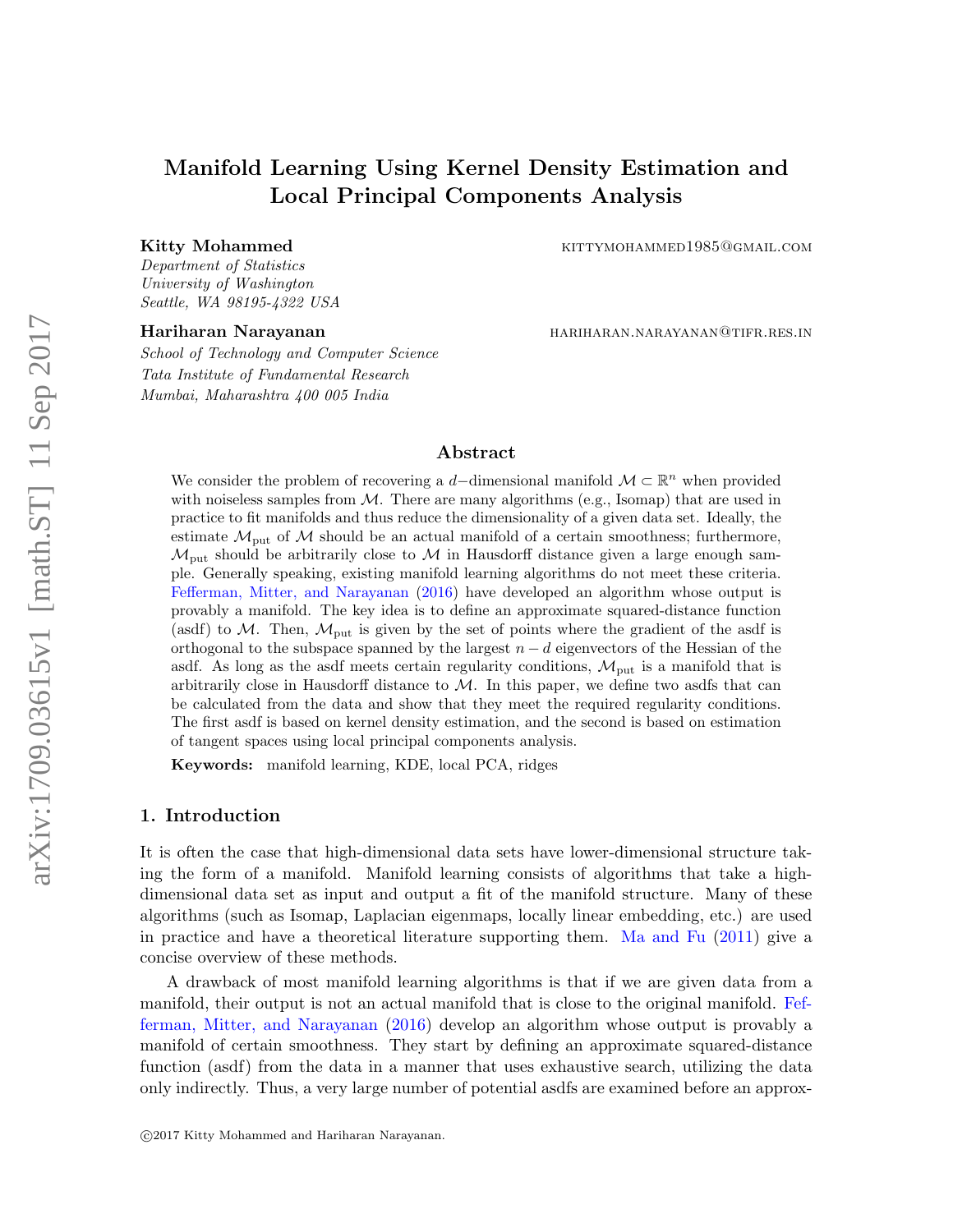imately optimal one is chosen. In this paper, we do away with the exhaustive search, albeit in the specific case of noiseless data that is sampled uniformly from a manifold. [Fefferman](#page-34-0) [et al.](#page-34-0) [\(2016\)](#page-34-0) prove a key theorem that states that as long as we are able to define an asdf meeting certain general conditions, their algorithm outputs a set that is a manifold with bounded smoothness and Hausdorff distance to the original manifold. We demonstrate two different methods of estimating the true manifold via asdfs that can be calculated from the data. The two asdfs in our paper are based on 1) kernel density estimation, and 2) approximating the manifold using tangent planes which are in turn approximated with local principal components analysis (PCA).

[Ozertem and Erdogmus](#page-34-2) [\(2011\)](#page-34-2) learn manifolds by forming a kernel density estimator (KDE) from the data points and finding its d-dimensional ridges. We give a more precise definition later, but a ridge is essentially a higher-dimensional analog of the mode and is related to the output set from the algorithm of [Fefferman et al.](#page-34-0) [\(2016\)](#page-34-0). [Ozertem and](#page-34-2) [Erdogmus](#page-34-2) [\(2011\)](#page-34-2) give a practical method for finding the ridges through a variant of gradient descent where the descent is constrained to the subspace spanned by the largest eigenvectors of the Hessian of the KDE. We state their algorithm in Section [5](#page-31-0) of our paper and use it to produce simulation results. Although they only apply subspace-constrained gradient descent to find ridges of the KDE, the method is more general and can be used to find ridges of both of our asdfs.

#### 1.1 Related work

Manifold learning has existed as an area of statistics and machine learning since the early 2000s. Some classical manifold learning algorithms are Isomap [\(Tenenbaum, De Silva, and](#page-35-0) [Langford,](#page-35-0) [2000\)](#page-35-0), locally linear embedding [\(Roweis and Saul,](#page-34-3) [2000\)](#page-34-3), and Laplacian eigenmaps [\(Belkin and Niyogi,](#page-34-4) [2003\)](#page-34-4). Many of these early algorithms rely on spectral graph theory and start off by constructing a graph which is then used to produce a lower-dimensional embedding of the data set. The theoretical guarantees are centered around proving that asymptotically, certain values such as the geodesic distance can be approximated to arbitrary precision.

More recently, there have been quite a few papers combining ridge estimation with manifold learning (including the work of [Ozertem and Erdogmus,](#page-34-2) [2011\)](#page-34-2). Some early results on ridge estimation are due to [Eberly](#page-34-5) [\(1996\)](#page-34-5), [Hall, Qian, and Titterington](#page-34-6) [\(1992\)](#page-34-6), and [Cheng, Hall, Hartigan, et al.](#page-34-7) [\(2004\)](#page-34-7). Ridge sets can be constructed to estimate a probability density or an embedded submanifold. Theoretical guarantees in this setting have been given by [Genovese, Perone-Pacifico, Verdinelli, Wasserman, et al.](#page-34-8) [\(2012b\)](#page-34-8), [Genovese,](#page-34-9) [Perone-Pacifico, Verdinelli, and Wasserman](#page-34-9) [\(2012a\)](#page-34-9), [Genovese, Perone-Pacifico, Verdinelli,](#page-34-10) [Wasserman, et al.](#page-34-10) [\(2014\)](#page-34-10), and [Chen, Genovese, Wasserman, et al.](#page-34-11) [\(2015\)](#page-34-11). Of these, the most relevant results for us are from [Genovese et al.](#page-34-10) [\(2014\)](#page-34-10). They prove that as the sample size goes to infinity, their ridge set gets arbitrarily close to an underlying manifold in Hausdorff distance. [Fefferman et al.](#page-34-0) [\(2016\)](#page-34-0) also define a procedure related to ridge estimation methods that can be used to estimate an underlying manifold. For our purposes, the major advances of their work are twofold. First, their method is general; as long as a function meets a few conditions, it can be used to define an estimator that can be made arbitrarily close to an underlying manifold in Hausdorff distance. Furthermore, they show that this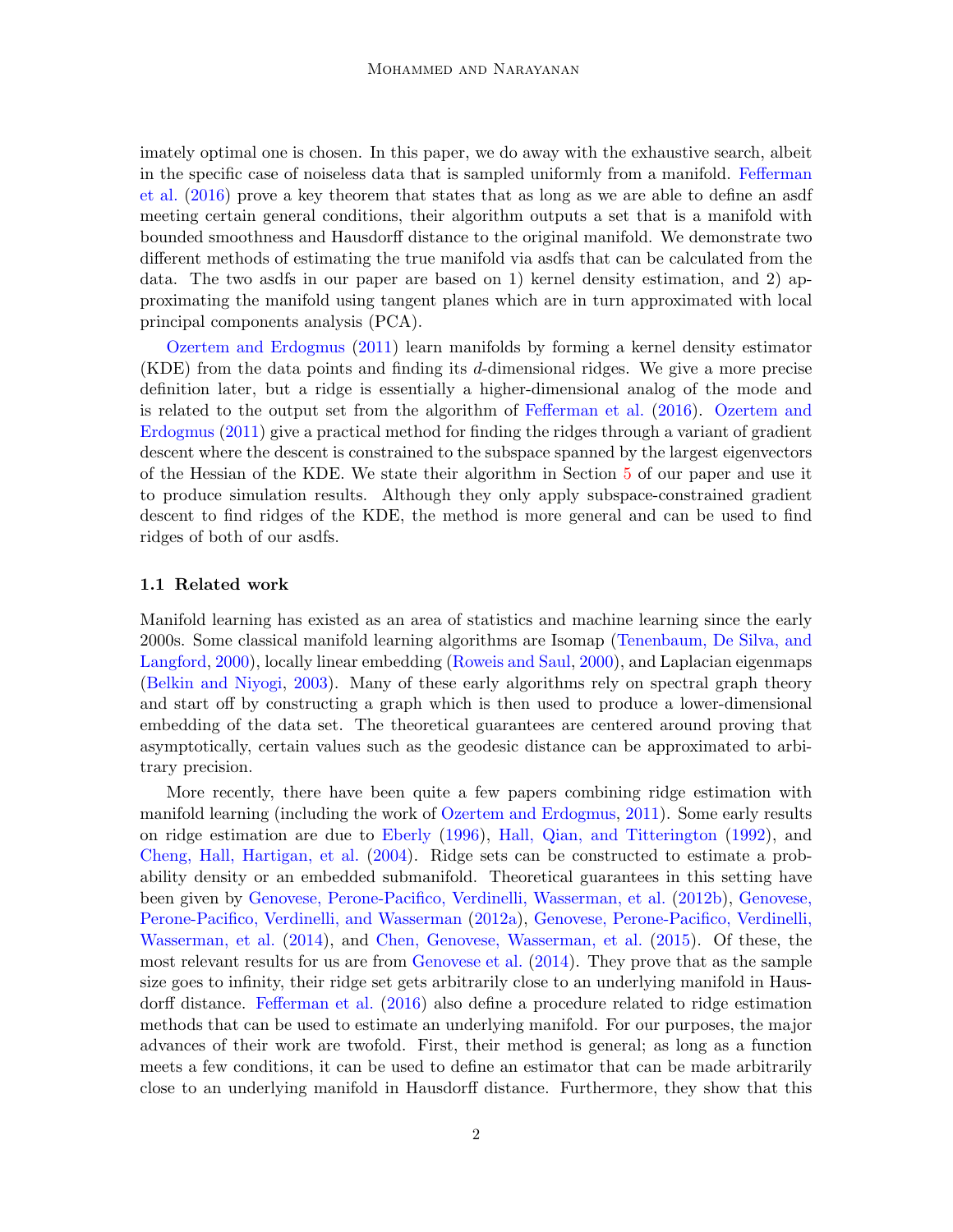estimator is itself a manifold with bounded reach (which measures how rough a submanifold can be). Second, their proofs rely on using the implicit function theorem concretely, allowing them to make quantitative statements about the bounds of interest.

#### 1.2 Outline

Section [2](#page-2-0) contains the technical background required to read our main results and proofs. This section starts off with background material on submanifolds, including key definitions, conventions regarding coordinates and projection operators, and important geometric results. Section [2.2](#page-4-0) contains the model assumptions. Section [2.3](#page-4-1) summarizes the major theorems we use from [Fefferman et al.](#page-34-0) [\(2016\)](#page-34-0). In Section [2.4,](#page-7-0) we summarize the algorithm from [Ozertem and Erdogmus](#page-34-2) [\(2011\)](#page-34-2) that we use to actually compute the putative manifold. Section [2.5](#page-7-1) lists a few key concepts from empirical process theory. We include these because a few of our proofs are simpler when we work in the continuous setting and then argue that a similar result holds for a finite sample from the manifold. Sections [3](#page-8-0) and [4](#page-24-0) contain the main results of our paper. We provide the precise definition of the asdfs and prove that they do indeed meet the conditions required to apply the theorems contained in Section [2.3.](#page-4-1) Finally, we end with simulation results in Section [5](#page-31-0) and a brief discussion in Section [6.](#page-32-0)

# <span id="page-2-0"></span>2. Technical background and assumptions

We now provide the definitions and major theorems that we rely on in the rest of the paper. The results we use the most often are Theorems [1,](#page-3-0) [2,](#page-3-1) [5,](#page-5-0) and [6;](#page-5-1) the rest of this section can be referred to as necessary.

#### 2.1 Manifolds

This subsection is adapted from [Fefferman et al.](#page-34-0) [\(2016\)](#page-34-0). In the current paper, we use the terms manifold and submanifold interchangeably with compact imbedded d-manifold. A closed subset  $\mathcal{M} \subset \mathbb{R}^n$  is a *compact imbedded d-manifold* if the following conditions hold. First, M is compact. Next, there exists  $r_1 > r_2 > 0$  such that for every  $z \in \mathcal{M}$  there exists a d-dimensional subspace  $T_z \mathcal{M}$  of  $\mathbb{R}^n$  such that  $\mathcal{M} \cap B(z, r_2) = \Gamma \cap B(z, r_2)$  for a patch Γ over  $T_z\mathcal{M}$  of radius  $r_1$ , centered at z and tangent to  $T_z\mathcal{M}$  at z. A patch of radius r over  $T_z \mathcal{M}$  is a subset  $\Gamma := \{x + \Psi(x) | x \in B_d(r) \subset T_z \mathcal{M}\}\$  of  $\mathbb{R}^n$  where  $\Psi(x) : B_d(r) \to T_z^{\perp} \mathcal{M}$  is a  $C^2$ -function that is zero at the origin.

The tangent space can be defined in the usual way (corresponding to  $T_z\mathcal{M}$ ) or by using the following definition which applies to arbitrary closed sets  $A \subset \mathbb{R}^n$ . At a point  $a \in A$ , Tan<sup>0</sup>(a, A) is the set of vectors v such that for all  $\epsilon > 0$ , there exists  $b \in A$  such that  $0 < |a - b| < \epsilon$  and  $|v/|v| - \frac{b-a}{|b-a|}$  $|b-a|$  $\vert < \epsilon$ . Let the *tangent space* Tan(*a*, *A*) be the set of all x such that  $x - a \in \text{Tan}^0(a, A)$ .

The geometric quantities of a submanifold  $\mathcal M$  that we are most concerned with are the d-dimensional volume V and the reach  $\tau$ . The reach is the largest number such that all points within  $\tau$  of M have a unique closest point on M. Intuitively, the reach governs how "rough" an embedded submanifold is. For example, the reach of a line with a sharp cusp is zero, and the reach of a linear subspace is infinite.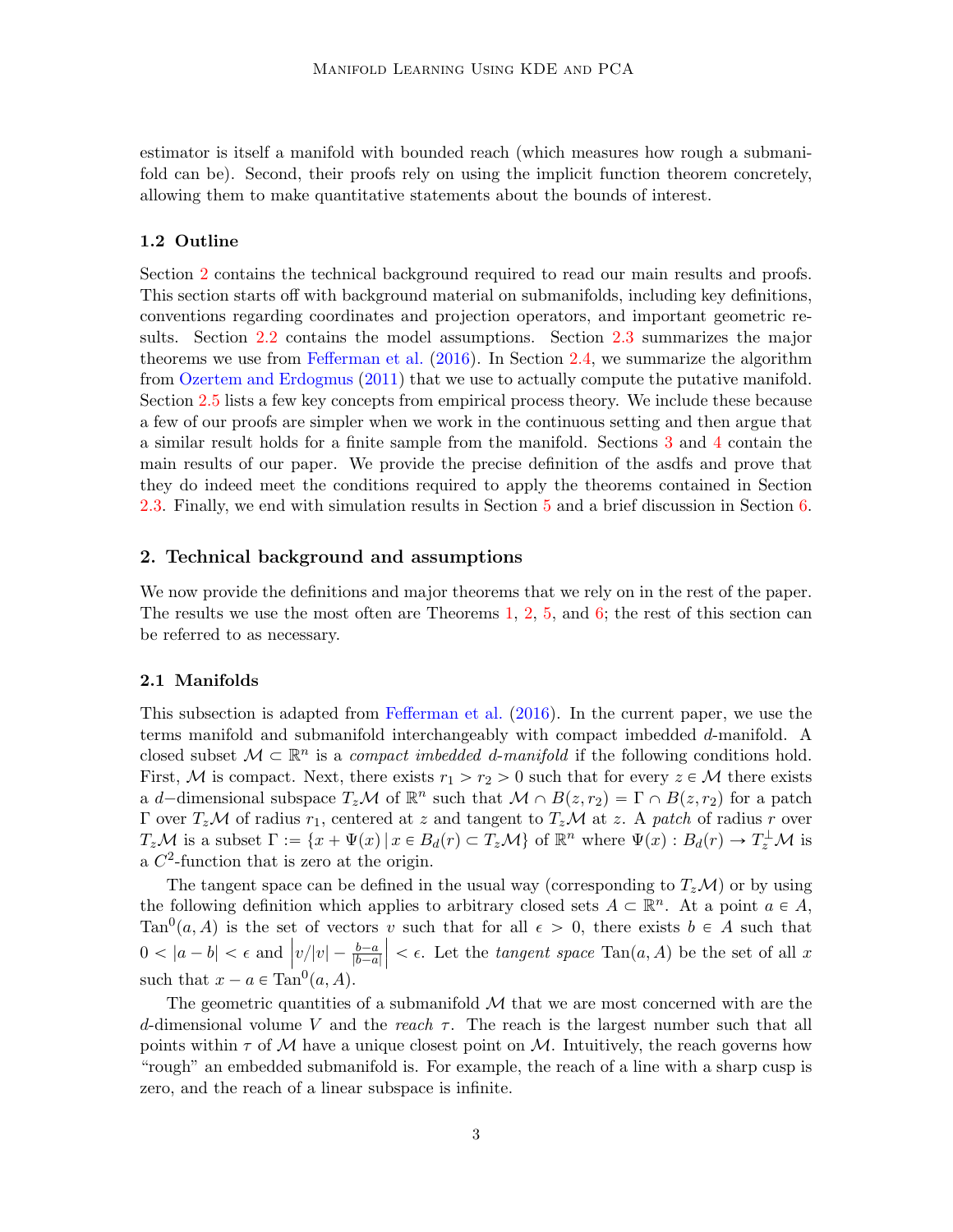The following theorem due to [Federer](#page-34-12) [\(1959\)](#page-34-12) is useful for bounding the distance from a point on a manifold to the tangent space at a nearby point.

<span id="page-3-0"></span>**Theorem 1** (Federer's reach condition). Let M be an embedded submanifold of  $\mathbb{R}^n$ . Then

$$
\text{reach}(\mathcal{M})^{-1} = \sup \{ 2\|b - a\|^{-2} \|b - \Pi_a b\| \mid a, b \in \mathcal{M}, a \neq b \}.
$$

In this paper, we assume regularity conditions on the manifold we draw samples from. We assume it is in G, where  $G = G(d, V_{max}, \tau_{min})$  is the family of boundaryless  $C^2$ submanifolds of the unit ball of  $\mathbb{R}^n$  with dimension d, volume less than or equal to  $V_{max}$ , and reach at least  $\tau_{min}$ .

Let the tubular neighborhood  $\mathcal{M}_{\bar{\tau}}$  be the set of all points within a distance of  $\bar{\tau}$  of M. Now, for points  $z \in \mathcal{M}$  and  $y \in \mathcal{M}_{\bar{\tau}}$ , denote the projection onto the tangent plane at z by

$$
\Pi_z:\mathbb{R}^n\to T_z\mathcal{M}.
$$

A number of our proofs rely on defining the following sets:

$$
U_{\overline{\tau}}^{z} := \{ y \mid ||y - \Pi_z(y)|| \leq \overline{\tau} \} \cap \{ y \mid ||z - \Pi_z(y)|| \leq \overline{\tau} \}
$$
  

$$
\widetilde{\mathcal{A}}_{z,\overline{\tau}} := U_{\overline{\tau}}^{z} \cap \mathcal{M}
$$
  

$$
\mathcal{A}_{z,\overline{\tau}} := U_{\overline{\tau}}^{z} \cap T_z \mathcal{M}.
$$

 $U^z_{\bar{\tau}}$  is a cylinder centered at z, and  $\mathcal{A}_{z,\bar{\tau}}$  and  $\mathcal{A}_{z,\bar{\tau}}$  are nearby regions of the manifold and tangent space, respectively.  $A_{z,\bar{\tau}}$  can also be defined as the projection of the cylinder onto the tangent space; i.e., as  $\Pi_z(U^{\tilde{z}}_{{\tilde{\tau}}})$ . These sets are especially useful because, as long as  ${\tilde{\tau}} < \tau$ , they allow us to work with a local parametrization of the manifold. As mentioned earlier, manifolds can be defined locally as functions from the tangent space to the normal space. The functions we are working with are in the class  $C^{1,1}$ ; i.e., they are once continuously differentiable and have a Lipschitz gradient. This is summarized in the next theorem.

<span id="page-3-1"></span>**Theorem 2.** Let  $M \in \mathcal{G}(d, V_{max}, \tau_{min})$ . Let  $z \in \mathcal{M}$  and  $y \in \mathcal{M}_{\bar{\tau}}$ . When  $\bar{\tau}$  is sufficiently small, there exists a  $C^{1,1}$  function

$$
F_{z,U_{\overline{\tau}}^x}: \mathcal{A}_{z,\overline{\tau}} \to \Pi_z^{-1}(\Pi_z(0))
$$

such that

$$
\{y + F_{z,U_{\tilde{\tau}}} (y) \mid y \in A_{z,\overline{\tau}} \} = \widetilde{A}_{z,\overline{\tau}}.
$$

Additionally, there exists a constant C such that  $\text{Lip}(\nabla F_{z,U_{\tau}^z}) \leq C/\tau$ .

The next theorem is from [Krantz and Parks](#page-34-13)  $(2012)$ . It states that M has positive reach as long as it is embedded in a Euclidean space with strictly higher dimension.

**Theorem 3.** Let M be a d-dimensional  $C^2$ -submanifold of  $\mathbb{R}^n$ . If  $n > d$ , then M has positive reach.

Now, suppose we want a discrete approximation of a manifold  $\mathcal M$  at a certain resolution. Let  $Y \subset \mathcal{M}$  be an  $\eta$ -net for  $\mathcal M$  if for every  $p \in \mathcal M$  there is a  $y \in Y$  such that  $\|p - y\| < \eta$ . The following theorem states that the size of an  $\eta$ -net depends on the geometry of M.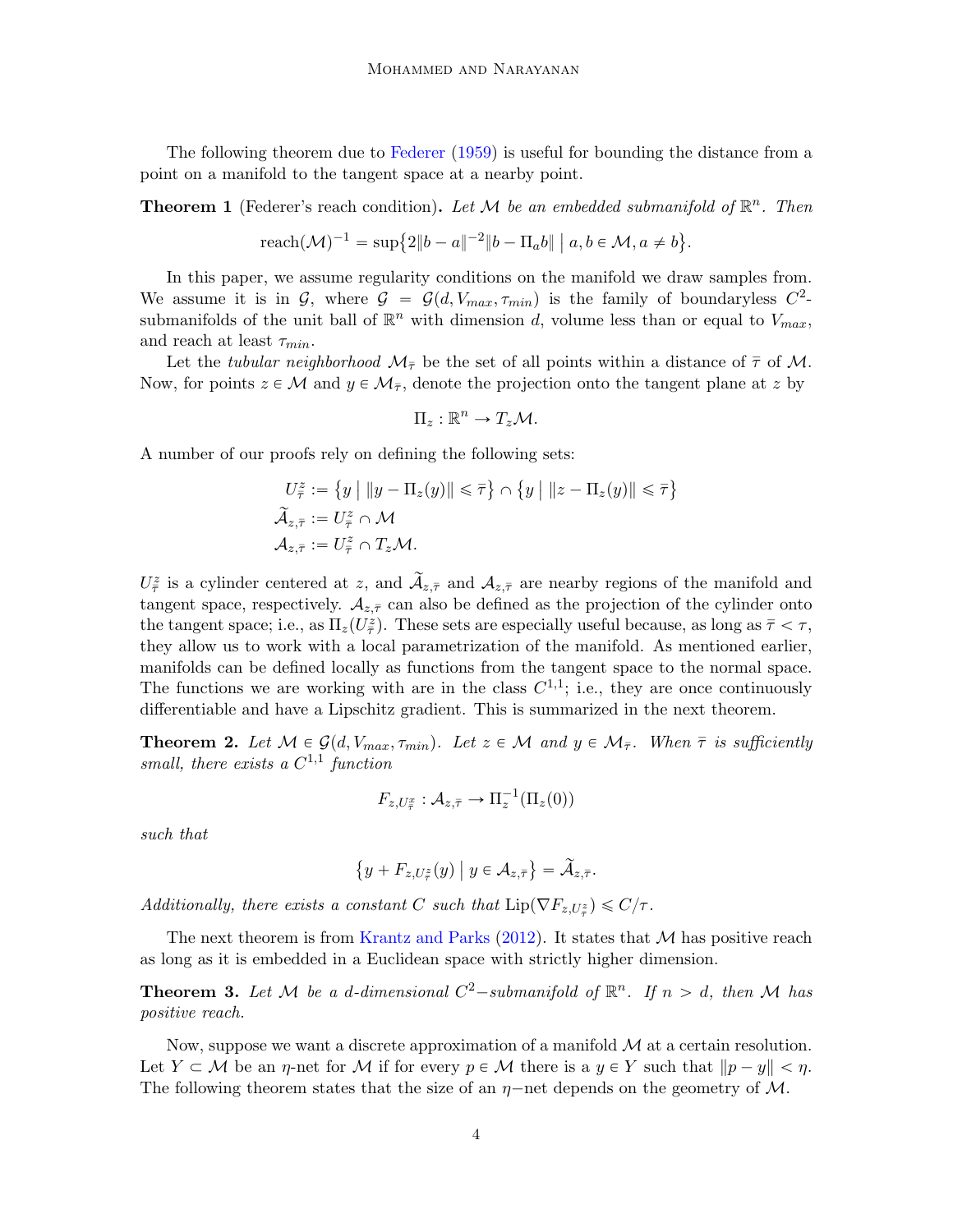<span id="page-4-2"></span>**Theorem 4.** Let  $M \in \mathcal{G}(d, V_{max}, \tau_{min})$ , and let M be equipped with the Euclidean metric **Theorem 4.** Let  $M \in \mathcal{G}(d, V_{max}, \tau_{min})$ , and let  $M$  be equipped with the Euclidean metrition from  $\mathbb{R}^n$ . For any  $\eta > 0$ , there exists an  $\eta$ —net of  $M$  consisting of at most  $CV(1/\tau^d + 1/\eta^d)$ points, where C is a universal constant.

How well a manifold approximates a point set  $\{x_i\}_{i=1}^N$  $\sum_{i=1}^{N}$  can be quantified through the empirical loss, which is defined as

$$
L_{emp}(\mathcal{M}) := \frac{1}{N} \sum_{i=1}^{N} d(x_i, \mathcal{M})^2,
$$

where  $d(x_i, \mathcal{M})$  is the length of the projection from  $x_i$  onto  $\mathcal{M}$ .

Given two subsets  $X$  and  $Y$  of Euclidean space, we can measure the distance between them using the *Hausdorff distance*  $H(X, Y)$ . This is defined as

$$
H(X,Y) := \max \Biggl\{ \sup_{x \in X} \inf_{y \in Y} ||x - y||, \sup_{y \in Y} \inf_{x \in X} ||x - y|| \Biggr\}.
$$

It can be shown that, given adequate sampling density, two manifolds that are close in empirical risk to a given point set are also close in Hausdorff distance.

#### <span id="page-4-0"></span>2.2 Model

We assume that we are provided with  ${y_i}_1^N$  $\frac{1}{1}$  noiselessly sampled from the uniform distribution on  $\mathcal{M} \in \mathcal{G}(d, V_{max}, \tau_{min})$ . We take this approach to simplify calculations. The analysis would be similar if the sample came from a (potentially Lipschitz) density bounded away from zero.

#### <span id="page-4-1"></span>2.3 Approximate squared-distance functions

For our purposes the most important results from [Fefferman et al.](#page-34-0) [\(2016\)](#page-34-0) are Theorem 13 and Lemma 14. We reproduce them below as Theorems [5](#page-5-0) and [6,](#page-5-1) and give an adapted proof of the latter. It is beyond the scope of this paper to discuss the proof of Theorem [5.](#page-5-0) We merely note that it relies on the implicit function theorem, so there are concrete bounds on the constants  $c_2, \ldots, c_7$  and C that control the geometry of the putative manifold.

Theorem [5](#page-5-0) states that an *approximate squared-distance function* can be used to recover a manifold with arbitrary precision (with increasing sample size) as long as  $F$ , a scaled version of the asdf, meets three conditions related to smoothness and curvature. The ( notation  $\partial^{\alpha} F(x)$  means that given a set of vectors  $\alpha := \{v_1, \ldots, v_{|\alpha|}\}\$ , the partial derivative is computed successively in the directions  $v_i$ . The third condition is the reason for the term asdf: for a small constant  $\rho$ ,  $F + \rho^2$  is bounded both above and below by a multiple of  $|y|^2 + \rho^2$ , the approximate squared distance to the manifold.

Note that the function  $F$  always has as its domain the unit ball (or a ball whose radius is not dependent on sample size).  $F$  is not the asdf itself, but a related function applied locally after the coordinate system has been scaled up by a constant. This constant is usually a kind of bandwidth parameter that we decrease in order to get a more precise estimate of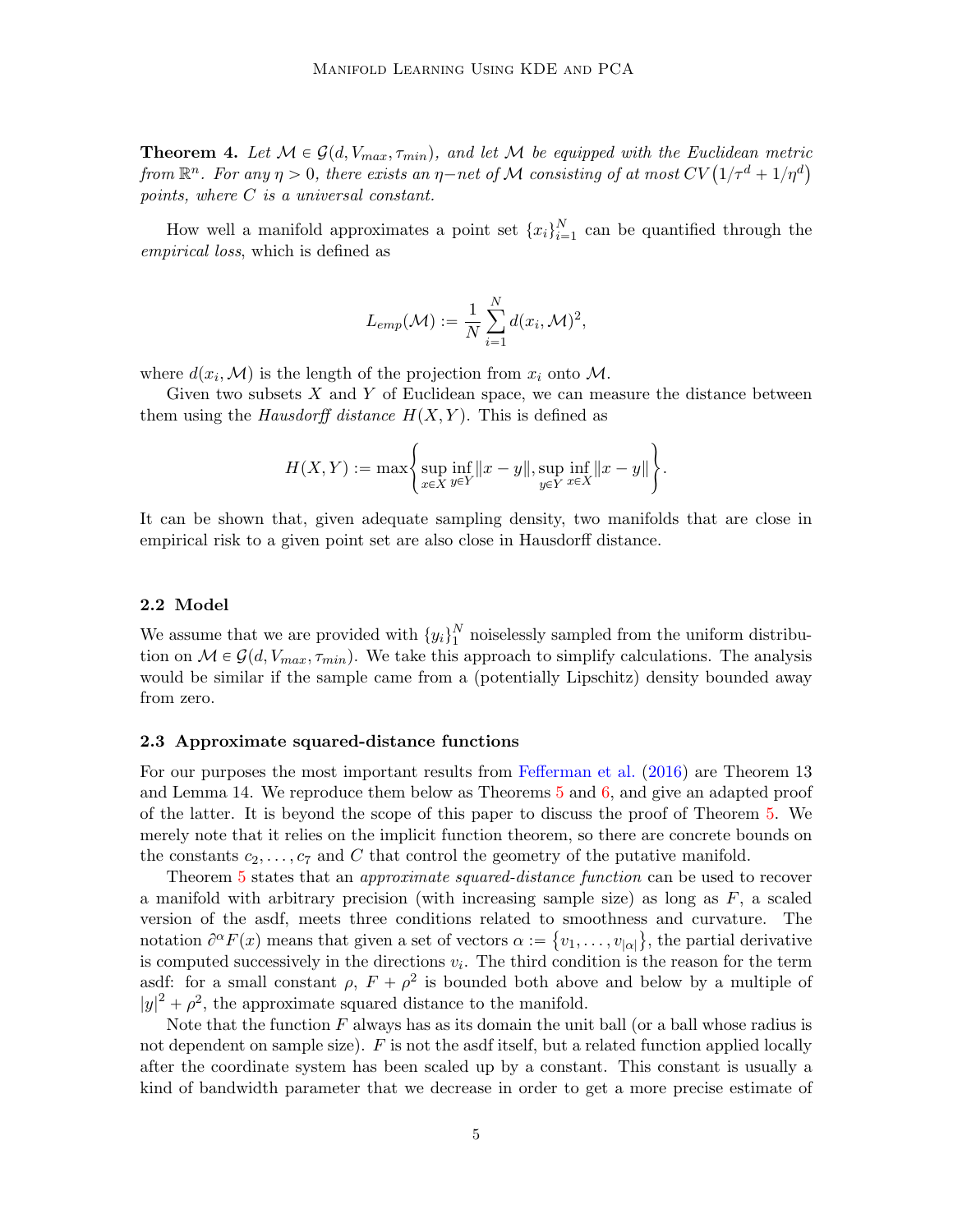the manifold. For example, in Section [3,](#page-8-0) we have a scheme to decrease the bandwidth  $\sigma$  of the kernel density estimator, and F is the KDE applied to coordinates scaled up by  $1/\sigma$ .

The output set from Theorem [5](#page-5-0) is locally a smooth graph  $(x, \Psi(x))$  that lies within a tubular neighborhood of the manifold. Theorem [6](#page-5-1) uses bounds on the smoothness of  $(x, \Psi(x))$  to show that it lies away from the boundary of the tubular neighborhood, and so it is itself a manifold. We show that it is in fact very close to the original manifold, giving a bound on the Hausdorff distance in terms of a constant that can be made as small as desired.

<span id="page-5-0"></span>**Theorem 5.** Suppose the following conditions hold for a function  $F$ :

- 1.  $F: B_n(0,1) \to \mathbb{R}$  is  $C^k$ -smooth.
- 2.  $\partial_{x,y}^{\alpha}F(x,y)\leq C_0$ , where  $(x,y)\in B_n(0,1)$  and  $|\alpha|\leq k$ .
- 3. For  $x \in \mathbb{R}^d$ ,  $y \in \mathbb{R}^{n-d}$  and  $(x, y) \in B_n(0, 1)$

$$
c_1(|y|^2 + \rho^2) \le F(x, y) + \rho^2 \le C_1(|y|^2 + \rho^2),
$$

for  $0 < \rho < c$ , where c is an arbitrarily small constant depending only on  $C_0, c_1, C_1, k$ , and n.

Then there are constants  $c_2, \ldots, c_7$  and C depending only on  $C_0, c_1, C_1, k$ , and n such that:

- 1. For  $z \in B_n(0, c_2)$ , let  $N(z)$  be the subspace of  $\mathbb{R}^n$  spanned by the top  $n-d$  eigenvectors of  $\partial^2 F(z)$ . Let  $\Pi_{\text{hi}} : \mathbb{R}^n \to N(z)$  be the orthogonal projection from  $\mathbb{R}^n$  to  $N(z)$ . Then  $|\partial^{\alpha} \Pi_{hi}(z)| \leq C$  for  $z \in B_n(0, c_2)$  and  $|\alpha| \leq k - 2$ .
- 2. There is a map

$$
\Psi: B_d(0, c_4) \to B_{n-d}(0, c_3)
$$

such that  $|\Psi(0)| \leqslant C\rho$  and  $|\partial^{\alpha}\Psi| \leqslant C^{|\alpha|}$  for  $1 \leqslant |\alpha| \leqslant k-2$ . The set of all  $z = (x, y) \in$ such that  $|\Psi(0)| \leq C\rho$  and  $|c^{\alpha}\Psi|$ <br> $B_d(0, c_4) \times B_{n-d}(0, c_3)$  such that (  $\mathbf{r}$ 

$$
\{z \mid \Pi_{hi}(z)\partial F(z) = 0\} = \{(x, \Psi(x)) \mid x \in B_d(0, c_4)\}
$$

(

is a  $C^{k-2}$ -smooth graph.

<span id="page-5-1"></span>**Theorem 6.** Let  $c_1, C_1$ , and  $C_0$  be the constants appearing in Theorem [5.](#page-5-0) Assume that  $C\rho$ is sufficiently small compared to r. Define the putative submanifold

$$
\mathcal{M}_{\text{put}} = \{ z \in \mathcal{M}_{\min(c_3, c_4)r} \mid \Pi_{hi}(z) \partial F(z) = 0 \}.
$$

Then,  $\mathcal{M}_{\text{put}}$  is a submanifold of  $\mathbb{R}^n$  which has a reach greater than cr, where c depends only on  $C_0, c_1, C_1, k, d$ , and n. Furthermore, the Hausdorff distance  $H(\mathcal{M},\mathcal{M}_{\text{put}})$  is bounded above by  $(C^2 + C)\rho$ .

The statement of this theorem assumes that we are provided with the output set from Theorem [5;](#page-5-0) that is, we are working in the scaled-up coordinates. In the original coordinate system,  $\mathcal{M}_{\text{put}}$  is contained in  $\mathcal{M}_{\text{min}(c_3,c_4)\sigma r}$ , where  $\sigma$  is the bandwidth. In this case, the reach is bounded below by  $c\sigma r$ , and  $H(\mathcal{M},\mathcal{M}_{\text{put}})$  is bounded above by  $(C^2 + C)\sigma\rho$ .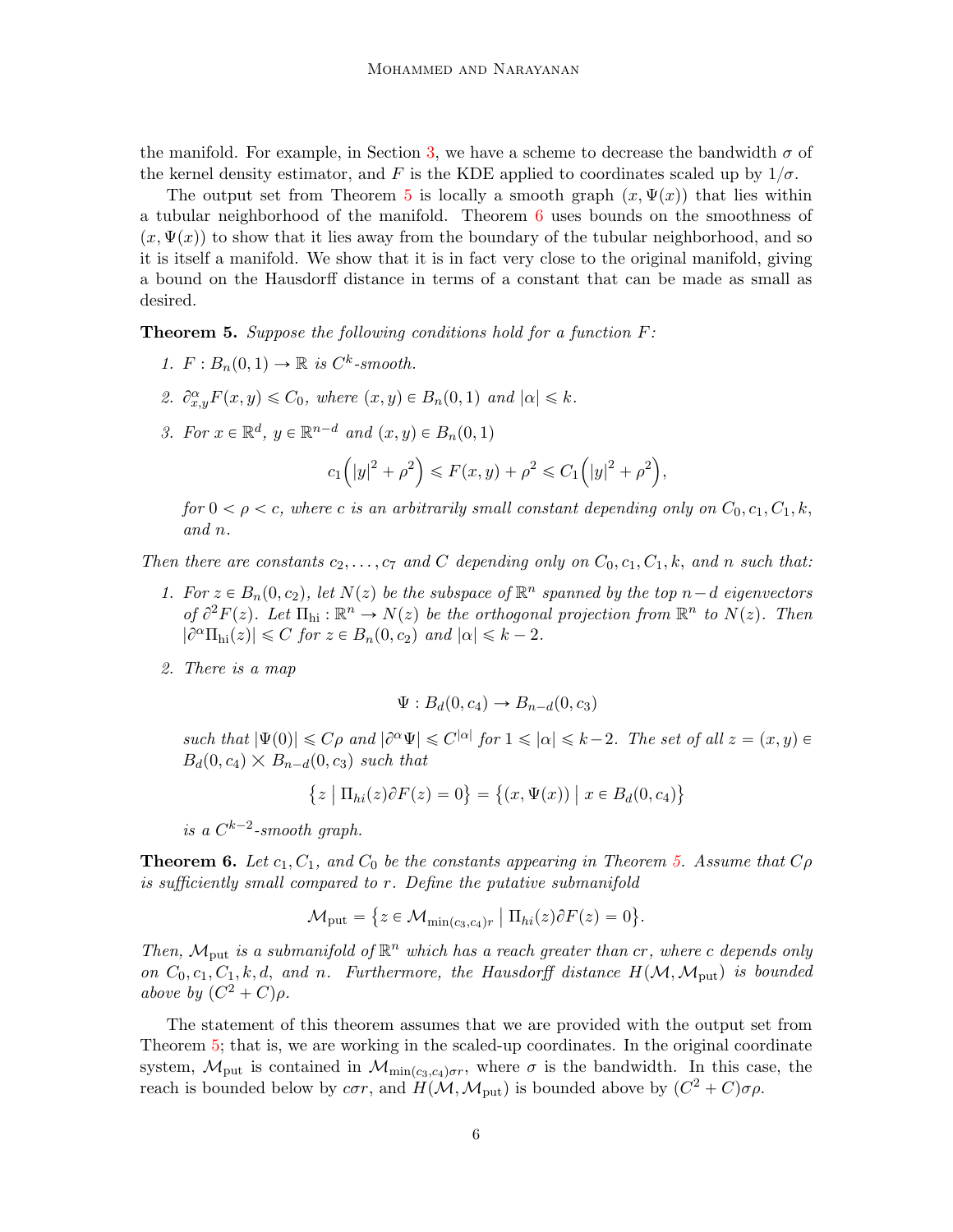*Proof.*  $M_{\text{put}}$  is locally the graph of a  $C^{k-2}$ -smooth function  $\Psi$ . To prove that it is a manifold, it is sufficient to show that it does not intersect the boundary of the tubular neighborhood  $\mathcal{M}_{\min(c_3,c_4)r}$ . Since Theorem [5](#page-5-0) gives bounds on  $\|\partial\Psi\|$ , we can show by contradiction of the mean value theorem that every point on  $\mathcal{M}_{\text{put}}$  is within min $(c_3, c_4)r/2$  of  $\mathcal{M}.$ 

Suppose there exists a point  $\hat{z}$  on  $\mathcal{M}_{\text{put}}$  which is at a distance greater than min $(c_3, c_4)r/2$ from M. Let  $z := \Pi_{\mathcal{M}}\hat{z}$ . By Theorem [5,](#page-5-0) there is a point  $\tilde{z} \in \mathcal{M}_{\text{put}}$  such that  $||z - \tilde{z}|| < C\rho$ . Let  $\tilde{v} \in T_z\mathcal{M}$  be the vector  $\Pi_z(\hat{z}-\tilde{z})$ . Let  $\tilde{\Psi} : [0, \|\tilde{v}\|] \to \mathbb{R}^{n-d}$  define a curve on  $\mathcal{M}_{\text{put}}$ whose endpoints are  $\hat{z}$  and  $\tilde{z}$ . The existence and smoothness of  $\tilde{\Psi}$  are guaranteed by  $\Psi$ , the  $C^{k-2}$ -smooth function that locally defines  $\mathcal{M}_{\text{put}}$ . The mean value theorem states that there exists a point  $x \in [0, ||\tilde{v}||]$  such that

$$
\left\|\partial \tilde{\Psi}(x)\right\| \ge \frac{1}{\|\tilde{v}\|} \left\|\tilde{\Psi}(z) - \tilde{\Psi}(z + \tilde{v})\right\|
$$
  

$$
= \frac{\|\tilde{z} - \tilde{z}\|}{\|\tilde{v}\|}
$$
  

$$
\ge \frac{\|z - \hat{z}\| - C\rho}{C\rho}
$$
  

$$
> \frac{\min(c_3, c_4)r/2 - C\rho}{C\rho}.
$$

Since  $C\rho$  is sufficiently small compared to  $\min(c_3, c_4)r/2$ ,  $\|\partial \Psi(x)\|$  can be made as large as desired. This contradicts the bound  $\|\partial \Psi(x)\| < C$  and shows that  $\mathcal{M}_{\text{put}}$  lies away from the boundary of  $\mathcal{M}_{\min(c_3,c_4)r}$ . In fact, the expression in the third line above must be less than C, which shows that  $||z - \hat{z}|| < (C^2 + C)\rho$ . Theorem [5](#page-5-0) states that every point on M is within  $C\rho$  of  $\mathcal{M}_{\text{put}}$ , so we have the desired bound on the Hausdorff distance.

By Theorem [1,](#page-3-0) the reach of  $\mathcal{M}_{\text{put}}$  is defined as follows:

$$
\text{reach}(\mathcal{M}_{\text{put}}) = \inf_{\substack{x \neq y \\ x, y \in \mathcal{M}_{\text{put}}}} \frac{\|x - y\|^2}{2\|y - \Pi_x y\|}.
$$

Let c' be a constant depending on  $C_0$ ,  $c_1$ ,  $C_1$ ,  $k$ ,  $d$ , and n. If  $||x - y|| \ge r/c'$ , then

$$
\frac{\|x-y\|^2}{2\|y-\Pi_xy\|} \geq \frac{(r/c')^2}{2(r/c')}.
$$

Now, suppose  $||x - y|| < r/c'$ . If x and y are close together, this quantity is controlled by the second derivative of the  $C^{k-2}$  function locally defining  $\mathcal{M}_{\text{put}}$ . That is,  $||y - \Pi_x y||$  is on the order of  $C^2 ||x - y||^2$ , implying that

$$
\inf_{\substack{x \neq y \\ x, y \in \mathcal{M}_{\text{put}}}} \frac{\|x - y\|^2}{2\|x - \Pi_y x\|} \ge \frac{\|x - y\|^2}{2c''C^2\|x - y\|^2}
$$

for some constant  $c''$ . Therefore,

$$
\text{reach}(\mathcal{M}_{\text{put}}) \geqslant \min\left(\frac{r}{2c'}, \frac{1}{2c''C^2}\right).
$$

 $\Box$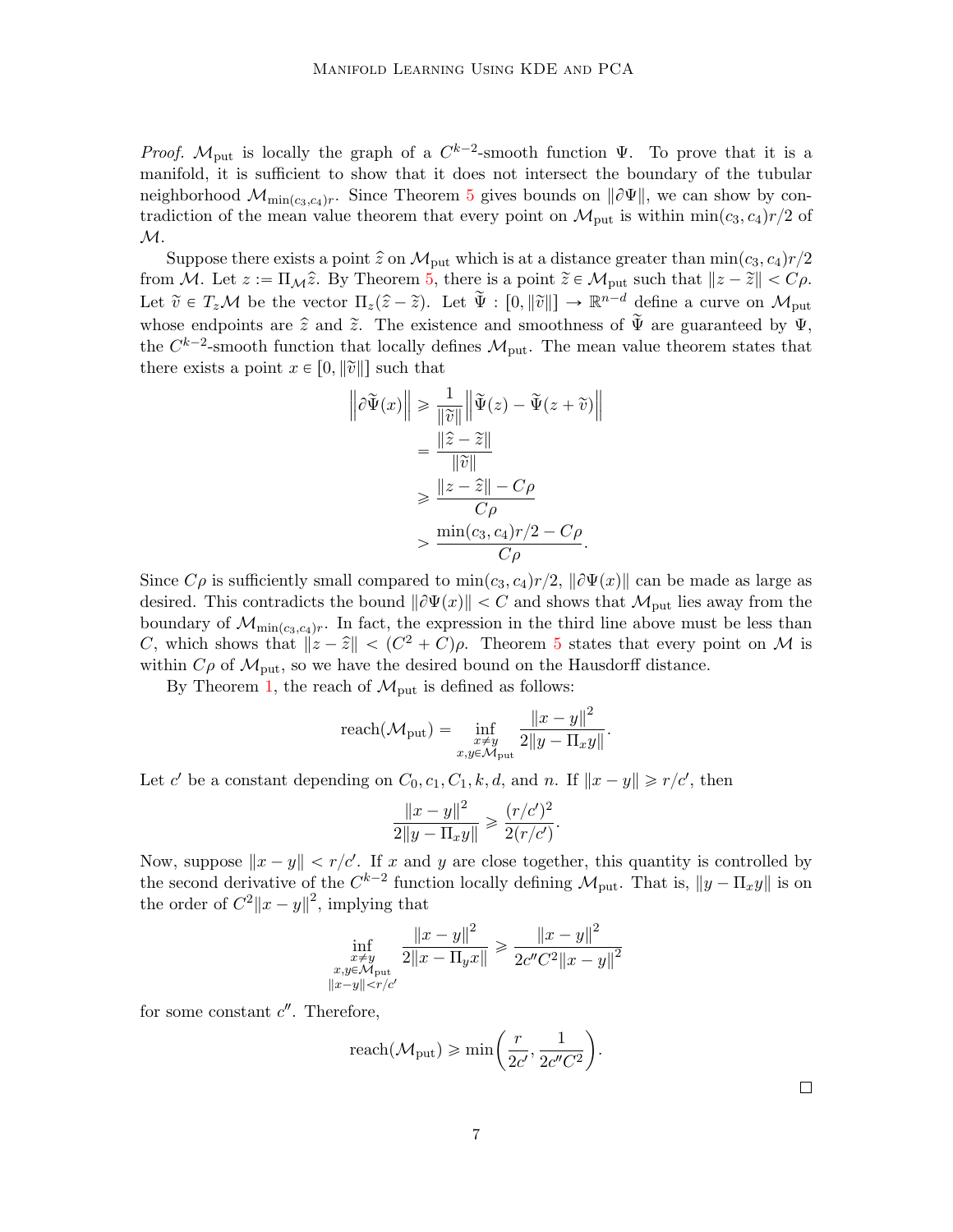### <span id="page-7-0"></span>2.4 Ridges and gradient descent

To actually find a putative manifold using an approximate squared-distance function  $F$ , we can use a method introduced by [Ozertem and Erdogmus](#page-34-2) [\(2011\)](#page-34-2). Let  $\partial F$  and  $\partial^2 F$ be the gradient and Hessian of F, respectively. At a point  $x \in \mathbb{R}^n$ , let  $\{v_1, \ldots, v_n\}$  be the eigenvectors of  $\partial^2 F$  associated with the eigenvalues  $\{\lambda_1, \ldots, \lambda_n\}$  (listed in decreasing order). Let  $N(z)$  be the subspace of  $\mathbb{R}^n$  spanned by the top  $n - d$  eigenvectors of  $\partial^2 F(z)$ . Recall that  $\Pi_{hi}: \mathbb{R}^n \to N(z)$  is the orthogonal projection from  $\mathbb{R}^n$  to  $N(z)$ . Note that  $\Pi_{hi} = V V^{\top}$ , where V is a matrix whose columns are  $[v_1| \dots | v_{n-d}].$ 

[Ozertem and Erdogmus](#page-34-2) [\(2011\)](#page-34-2) give an algorithm to compute the set r.

$$
\{z \mid \Pi_{hi}(z)\partial F(z) = 0\},\
$$

which is termed the  $d$ -dimensional ridge of  $F$ . This is, of course, the local definition of  $\mathcal{M}_{\text{put}}$  from Theorems [5](#page-5-0) and [6.](#page-5-1) In order to find a ridge, an initial set of points is chosen and then iteratively shifted in the direction  $VV^{\top} \partial F$  until a tolerance condition is met. This is essentially a subspace-constrained variant of gradient descent.

#### <span id="page-7-1"></span>2.5 Empirical processes

In Section [3,](#page-8-0) we need to bound various quantities that are functions of the kernel density estimator. This is difficult to do because they are empirical averages over a finite number of samples. It is easier to bound the expectation of these quantities and then bound their difference using results from empirical processes, which we summarize here.

Let G be a class of functions from  $\mathbb{R}^n \to \mathbb{R}$ . If G consists of bounded functions, the empirical Rademacher average is given by «  $\frac{1}{2}$ 

$$
\mathcal{R}_N(\mathcal{G}) = \mathbb{E}_{\sigma} \frac{1}{N} \Bigg[ \sup_{g \in \mathcal{G}} \Bigg( \sum_{i=1}^N \sigma_i g(x_i) \Bigg) \Bigg],
$$

where  ${x_i}_1^N$  $\sigma_1^N$  is an i.i.d. sample from the distribution  $P$  and  $\sigma := {\sigma_1, \ldots, \sigma_N}$  is a vector of Rademacher random variables. (Rademacher random variables take the values  $\pm 1$  with equal probability). Letting  $\mathcal{P}_N$  denote the empirical distribution on  $\{x_i\}_1^N$  $_1^N$ , the following holds for  $0 < \delta < 1$ : for the control of the control of the control of the control of the control of the control of the control of the control of the control of the control of the control of the control of the control of the control of the cont

$$
\mathbb{P}\left[\sup_{g\in\mathcal{G}}|\mathbb{E}_{\mathcal{P}_N}g-\mathbb{E}_{\mathcal{P}}g|<2\mathcal{R}_N(\mathcal{G})+\sqrt{\frac{2\log(2/\delta)}{N}}\right] >1-\delta.
$$

It is usually difficult to calculate  $\mathcal{R}_{N}(\mathcal{G})$  directly from the definition. However, the next theorem states an upper bound that is dependent on the size of  $\mathcal{G}$ , which is often easy to estimate. Let the *covering number*  $N(\eta, \mathcal{G}, \|\cdot\|)$  be the minimum number of elements in an  $\eta$ -net of G with respect to the norm  $\|\cdot\|$ . Let the metric entropy be defined as  $\log N(\eta, \mathcal{G}, \|\cdot\|)$ . The Rademacher complexity can be bounded using a modified form of Dudley's entropy integral [\(Sridharan and Srebro,](#page-35-1) [2010\)](#page-35-1):

<span id="page-7-2"></span>Theorem 7 (Modified Dudley's integral).

$$
\mathcal{R}_N(\mathcal{G}) \leq \inf_{\gamma \geq 0} \left\{ 4\gamma + 12 \int_{\gamma}^{\sup_{g \in \mathcal{G}} \|g\|_{\infty}} \sqrt{\frac{\log N(\eta, \mathcal{G}, \| \cdot \|_{\mathcal{L}_2(\mathcal{P}_N)})}{N}} d\eta \right\}
$$

.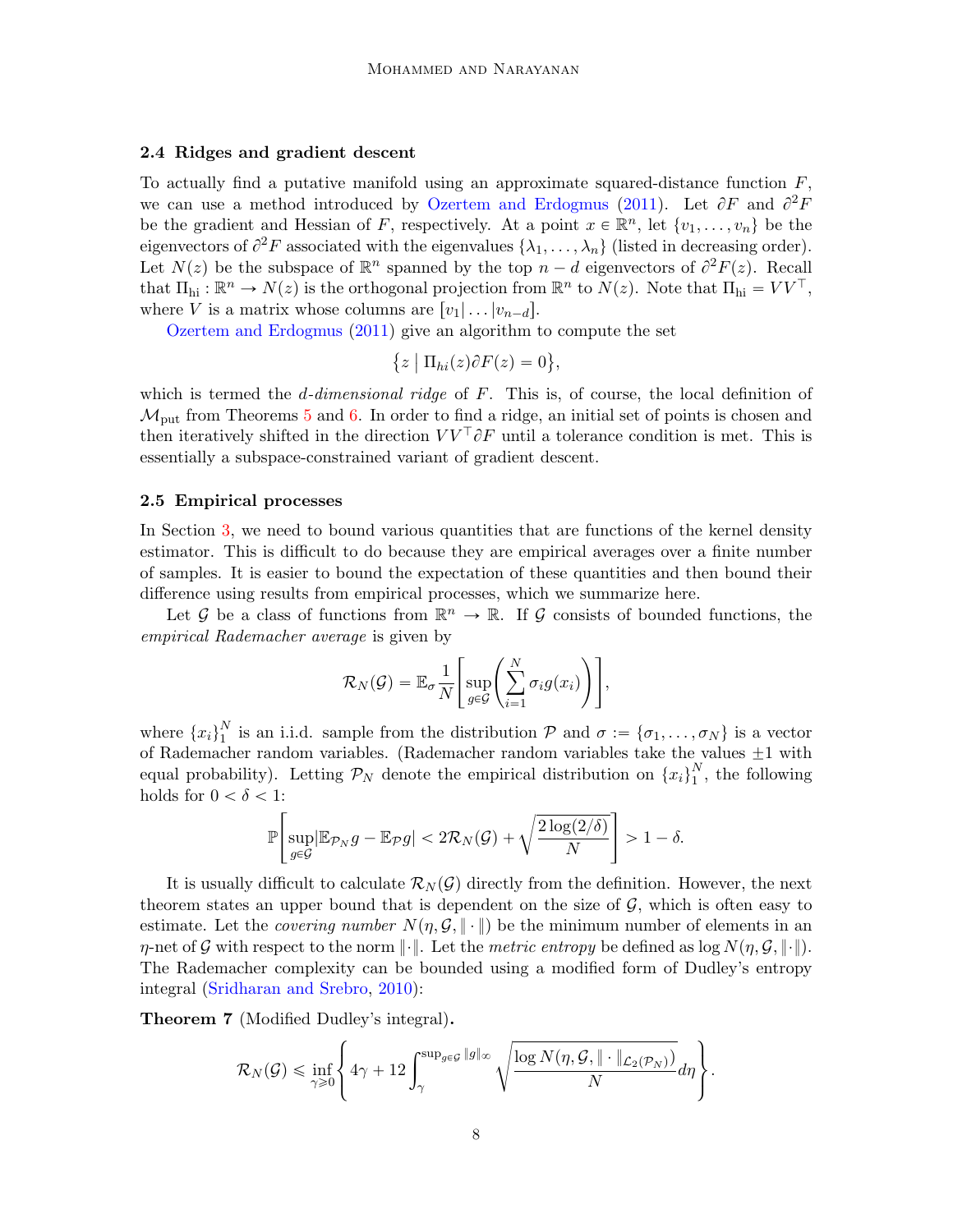# <span id="page-8-0"></span>3. Kernel density estimation

Consider the kernel density estimator

$$
\widetilde{p}_N(x) := \frac{1}{N} \sum_{i=1}^N G_{\sigma}(x; y_i),
$$

where  $G_{\sigma}(x; y) := C_{\sigma}e^{-\|x-y\|^2/2\sigma^2}$ ,  $C_{\sigma} := (2\pi\sigma^2)^{-d/2}$ , and  $x \in \mathcal{M}_{\sigma}$  (the tubular neighborhood of M with width  $\sigma$ ). The denominator of  $C_{\sigma}$  has  $2\pi\sigma^2$  raised to the power  $d/2$  and not  $n/2$  because we are trying to estimate a d-dimensional surface. In Theorem [16,](#page-23-0) we show that a function based on  $\widetilde{p}_N$  can recover a manifold M when we are given noiseless samples from M.

### 3.1 Definition of the asdf

Recall that Theorem [5](#page-5-0) must actually be applied in a coordinate system scaled by a bandwidth parameter that becomes more precise with increasing sample size. For the kernel density estimator, this parameter is, of course,  $\sigma$ . (If we do not scale by  $\sigma$ , it is clear that  $|\partial^{\alpha}\tilde{p}_N|$  is bounded above by an increasing function of  $1/\sigma$  instead of a universal constant  $C_0$ ). To this purpose, make the following transformations:

$$
x \mapsto x/(\sigma\sqrt{2\pi})
$$
  

$$
y_i \mapsto y_i/(\sigma\sqrt{2\pi})
$$
  

$$
\sigma \mapsto 1/\sqrt{2\pi}.
$$

Note that the geometric properties of  $M$  change in the obvious ways: the reach becomes  $\tau/(\sigma$  $^{\circ}$  .  $\frac{2\pi}{2\pi}$  and the volume is  $O(V/{\sigma}^d)$ . In the transformed case, let  $\hat{\overline{\tau}}$ ,  $\hat{\tau}$ , and  $\hat{V}$  denote the analogs of the obvious quantities. For z the projection of x onto M, let  $\widetilde{A}_z := \widetilde{A}_{z,\widehat{\tau}}$  and  $\mathcal{A}_z := \mathcal{A}_{z,\hat{\tau}}$ . Recall that these are regions of M and  $T_z\mathcal{M}$ , respectively, which are near the point  $z \in \mathcal{M}$ . Define the normalizing factor **.**<br>. / .

$$
N_f:={\rm Vol}\Big(\widetilde{\cal A}_z\Big)\bigg/\Big({\rm Vol}({\cal A}_z)\times\widehat V\Big).
$$

The appropriate estimator to analyze is any convenient function of  $p_N / N_f$ , where

$$
p_N(x) := \frac{1}{N} \sum_{i=1}^N e^{-\pi ||x-y||^2}.
$$

We choose to work with  $-\log p_N(x) + \log N_f$  as our potential asdf. The first condition from Theorem [5](#page-5-0) follows immediately, as seen in the following lemma.

<span id="page-8-1"></span>**Lemma 8.**  $-\log p_N(x)$  is  $C^k$ -smooth.

*Proof.*  $G_{1/\sqrt{2\pi}}$  is  $C^k$ -smooth, so by linearity,  $p_N(x)$  is  $C^k$ -smooth. By the chain rule,  $-\log p_N(x)$  is  $C^k$ -smooth.  $\Box$ 

In Lemmas [13](#page-17-0) and [15](#page-22-0) below, we show that  $-\log p_N(x) + \log N_f$  also satisfies the second and third conditions from Theorem [5](#page-5-0) with high probability. Before detailing the proofs, we briefly discuss our scheme for selecting  $\sigma$  and  $\bar{\tau}$ .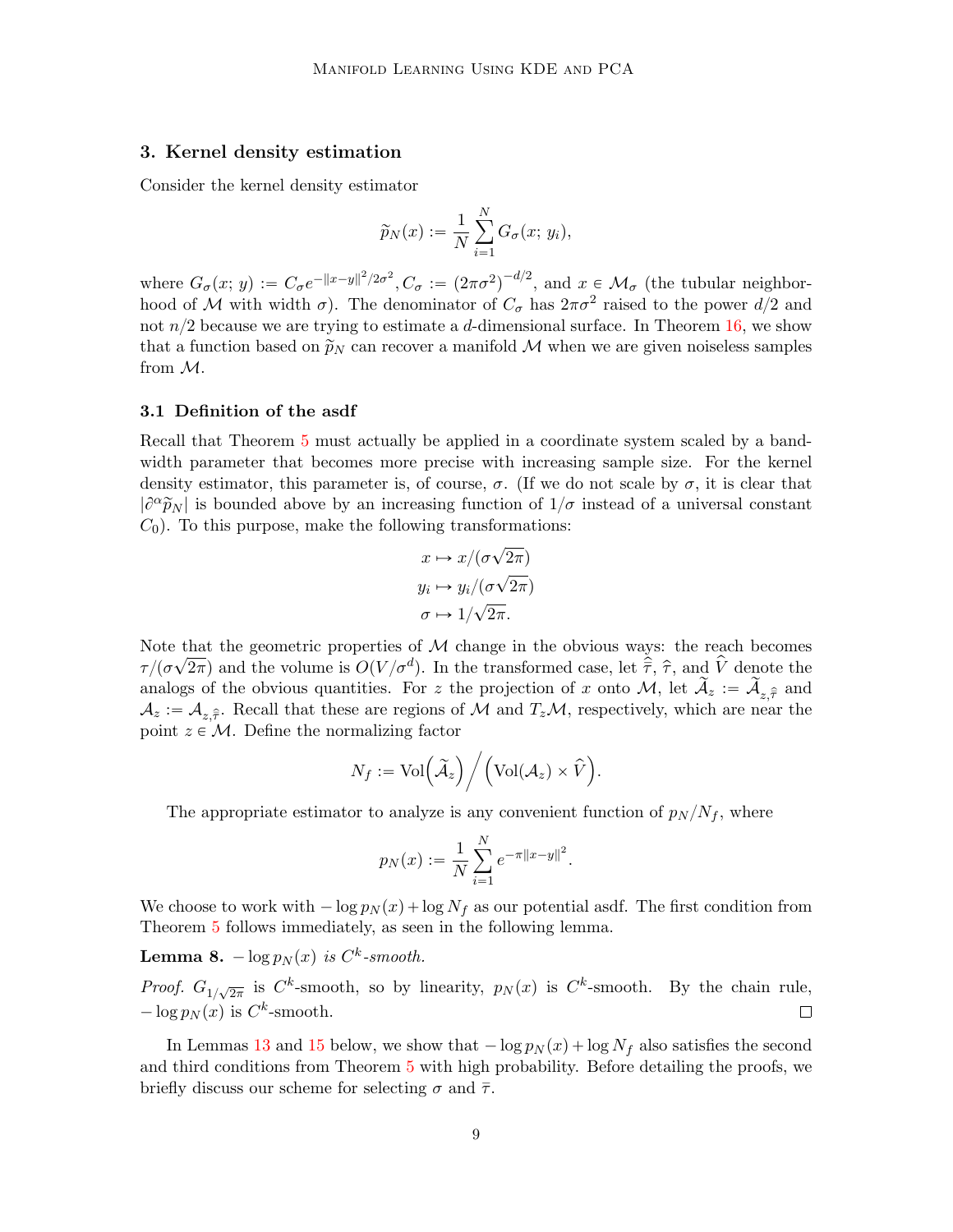### 3.2 Selecting the bandwidth  $\sigma$

The procedure we assume is that a fixed value  $\sigma_1$  of  $\sigma$  is chosen by the experimenter as well as a value of  $\bar{\tau}$  that depends on  $\sigma$ . Without making any claims about optimality, we choose  $\bar{\tau} := \sigma^{5/6}$ . We prove that there exists a lower bound  $K_1$  for  $\mathbb{E} p_N(x)$  given  $\sigma_1$ . We then use empirical processes to show that  $p_N(x)$  concentrates around  $\mathbb{E}p_N(x)$ , and is within  $\varepsilon_1$ of  $\mathbb{E}p_N(x)$  with high probability. Since  $\varepsilon_1$  is a decreasing function of the sample size N, we can increase N until  $\varepsilon_1 < K_1$  giving us a lower bound for  $p_N$ . This allows us to derive an upper bound for  $\partial^{\alpha}(-\log p_N(x))$ . We also find an expression for  $\rho^2$  in terms of  $\sigma_1$  and use this to show that condition 3 of Theorem [5](#page-5-0) holds. If  $\rho^2$  is not small enough, we can repeat this procedure using a fixed value  $\sigma_{i+1} := \frac{\sigma_i}{2}$  of  $\sigma$  in each subsequent iteration.

#### <span id="page-9-1"></span>3.3 Bounding  $p_N$  in expectation

To prove the second and third conditions, we need upper and lower bounds for  $p_N$ . It is more convenient to work initially in the continuous setting, which amounts to bounding  $\mathbb{E}p_N$ . This is the Gaussian kernel integrated against  $\mu_{\mathcal{M}} := \frac{1}{\hat{V}} d\text{Vol}(\mathcal{M})$ , the measure that is uniform with respect to the volume form. Explicitly,

$$
\mathbb{E}p_N(x) = \int_{\mathcal{M}} e^{-\pi ||x-y||^2} d\mu_{\mathcal{M}}(y).
$$

Points on M that are far away from x do not contribute very much to the value of this integral. In fact, the value of  $-\log \mathbb{E} p_N$  is very close to

$$
\widehat{F}_{\widetilde{\mathcal{A}}_z} := -\log \int_{\widetilde{\mathcal{A}}_z} e^{-\pi ||x-y||^2} d\mu_{\mathcal{M}}(y),
$$

where z is the projection of x onto  $M$ . Define its approximation

$$
\widehat{F}_{\mathcal{A}_z} := -\log \int_{\mathcal{A}_z} e^{-\pi ||x-y||^2} N_f d\mathcal{L}_d(y),
$$

where  $\mathcal{L}_d$  is the d-dimensional Lebesgue measure on  $T_z \mathcal{M}$ .

Decreasing  $\sigma$  corresponds to estimating M with greater precision. Even though this expands the unit ball, leading to  $\hat{\tau} \to \infty$ , the ratio  $\hat{\tau}/\hat{\tau} \to 0$ . This implies that  $\mathcal{A}_z$  and  $\mathcal{A}_z$ are shrinking relatively closer and closer to z, and  $A_z$  is very close to an affine space. Thus, we expect  $\hat{F}_{\tilde{A}_z}$  and  $\hat{F}_{A_z}$  to grow closer together. To prove this, we first need to show that the pushforward of the uniform measure on the manifold has a density  $p(y)$  that is close to the uniform density on  $B_d(\hat{\bar{\tau}})$ . Of course, we don't want this to be a proper density on to the uniform density on  $B_d(\overline{\tau})$ . Of course, we don't want this to be a proper density on  $B_d(\hat{\overline{\tau}})$ ; we want it to have the same total measure as  $\int_{\widetilde{\mathcal{A}}_z} d\mu_{\mathcal{M}}(y')$ . In the following lemma, we quantify how much  $p(y)$  can deviate from  $N_f$  on  $\mathcal{A}_z$ .

<span id="page-9-0"></span>**Lemma 9.** Let  $z \in \mathcal{M}$ , and let  $y \in T_z\mathcal{M}$ . The pushforward of  $\mu_{\mathcal{M}}$  to  $T_z\mathcal{M}$  has density  $p(y)$ on  $A_z$  with respect to  $\mathcal{L}_d$  such that

$$
N_f \times \left(1 + \frac{C^2 \hat{\overline{\tau}}^2}{\hat{\tau}^2}\right)^{-d/2} \leqslant p(y) \leqslant \left(1 + \frac{C^2 \hat{\overline{\tau}}^2}{\hat{\tau}^2}\right)^{d/2} \times N_f.
$$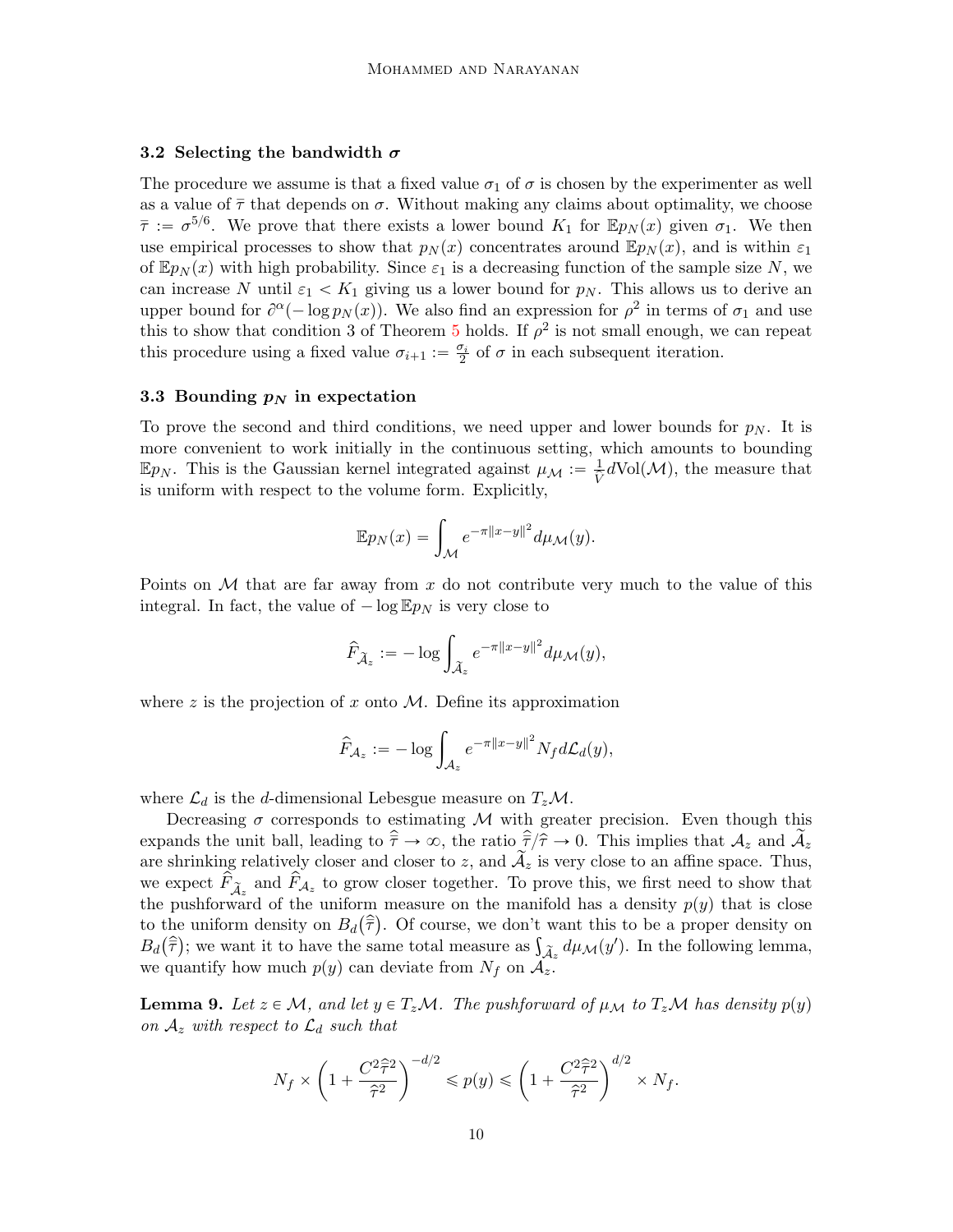*Proof.* Assume that z is the origin and the first d coordinates lie in  $T_zM$ . M is a submani-*Proof.* Assume that z is the origin and the first d coordinates lie in  $T_zM$ . M is a submanifold of  $\mathbb{R}^n$  defined locally by the function  $G_{z,U_{\tilde{\tau}}^z}$  that maps  $(x_1,\ldots,x_d) \mapsto (x_1,\ldots,x_d,F_{z,U_{\tilde{\tau}}^z})$ . Recall from Theorem [2](#page-3-1) that  $F_{z,U_{\tilde{\tau}}^z}: \mathbb{R}^d \to \mathbb{R}^{n-d}$  is a  $C^{1,1}$  function whose Jacobian  $J \in$  $\mathbb{R}^{(n-d)\times d}$  has a Lipschitz constant bounded above by  $C/\hat{\tau}$ . J evaluated at z is 0 since  $\mathbb{R}^d$ is tangent to M at z; this implies  $||J||_F \leq (C\hat{\overline{\tau}})/\hat{\tau}$  within a radius of  $\hat{\overline{\tau}}$ , where  $||\cdot||_F$  is the Frobenius norm. We can find the desired bound on  $p(y)$  by finding the ratio of the volume elements of  $A_z$  and  $\tilde{A}_z$ , normalizing this so it integrates to one over  $A_z$ , and multiplying by Vol $(\widetilde{A}_z) / (\widehat{V})$ .  $G_{z,U_z^z}$  has Jacobian  $[I|J^{\top}]^{\top}$ , allowing us to write

$$
p(y) = \frac{\text{Vol}\left(\widetilde{A}_z\right)}{\widehat{V}} \times \frac{\sqrt{\det(I + J^\top J)}}{\int_{A_z} \sqrt{\det(I + J^\top J)} d\mathcal{L}_d(y)}.
$$

Let  $\lambda_i$  be the eigenvalues of  $J^{\top}J$ .  $J^{\top}J$  is positive semidefinite, so  $\lambda_i \geq 0$ . Then,

$$
\sqrt{\det(I + J^\top J)} = \left(\prod_{i=1}^d (1 + \lambda_i)\right)^{1/2}
$$

$$
\leqslant \left(\prod_{i=1}^d (1 + ||J^\top J||_F)\right)^{1/2}
$$

$$
\leqslant \left(1 + \frac{C^2 \hat{\tau}^2}{\hat{\tau}^2}\right)^{d/2}.
$$

Since the map from  $\mathcal M$  to  $\mathbb R^d$  is a contraction,  $1 \leq$  $\det(I + J^{\top}J)$ . Clearly, we also have

$$
\mathrm{Vol}(\mathcal{A}_z) \leq \int_{\mathcal{A}_z} \sqrt{\det(I + J^\top J)} d\mathcal{L}_d(y) \leq \mathrm{Vol}(\mathcal{A}_z) \bigg(1 + \frac{C^2 \hat{\tau}^2}{\hat{\tau}^2}\bigg)^{d/2},
$$

which is enough to show the lemma.

We can use this bound on  $p(y)$  to simplify the integration of functions over M. As we mentioned earlier,  $-\log \mathbb{E} p_N$  is a function of an integral whose major contribution comes from the region  $\mathcal{A}_z$ . (A crude bound suffices for the contribution from the region  $\mathcal{M}\backslash\mathcal{A}_z$ ). In the following lemma, we show that  $\hat{F}_{\tilde{A}_z}$  and  $\hat{F}_{A_z}$  are very close together. By using the pushforward we can perform both integrals over  $A<sub>z</sub>$  using Lebesgue measure. To do so we need a bound on the ratio of  $p(y)$  to  $N_f$  (which we have) as well as a bound on the ratio between the integrands. We find that  $\hat{F}_{\tilde{A}_z}$  and  $\hat{F}_{A_z}$  are within a constant  $C_f$  of each other. By decreasing  $\sigma$ ,  $C_f$  can be made as small as desired.

<span id="page-10-0"></span>**Lemma 10.** Let  $x \in \mathcal{M}_{\hat{\tau}}$ , and let z be the projection of x onto M. Then,  $\Big|$  $\left| \widehat{F}_{\widetilde{\mathcal{A}}_z} - \widehat{F}_{\mathcal{A}_z} \right| \leqslant C_f,$ where

$$
C_f := \frac{dC^2 \widehat{\overline{\tau}}^2}{2\widehat{\tau}^2} + \left(\frac{\widehat{\overline{\tau}}^4}{\widehat{\tau}^2} + \frac{2\sqrt{2}\widehat{\overline{\tau}}^3}{\widehat{\tau}}\right)\pi.
$$

 $\Box$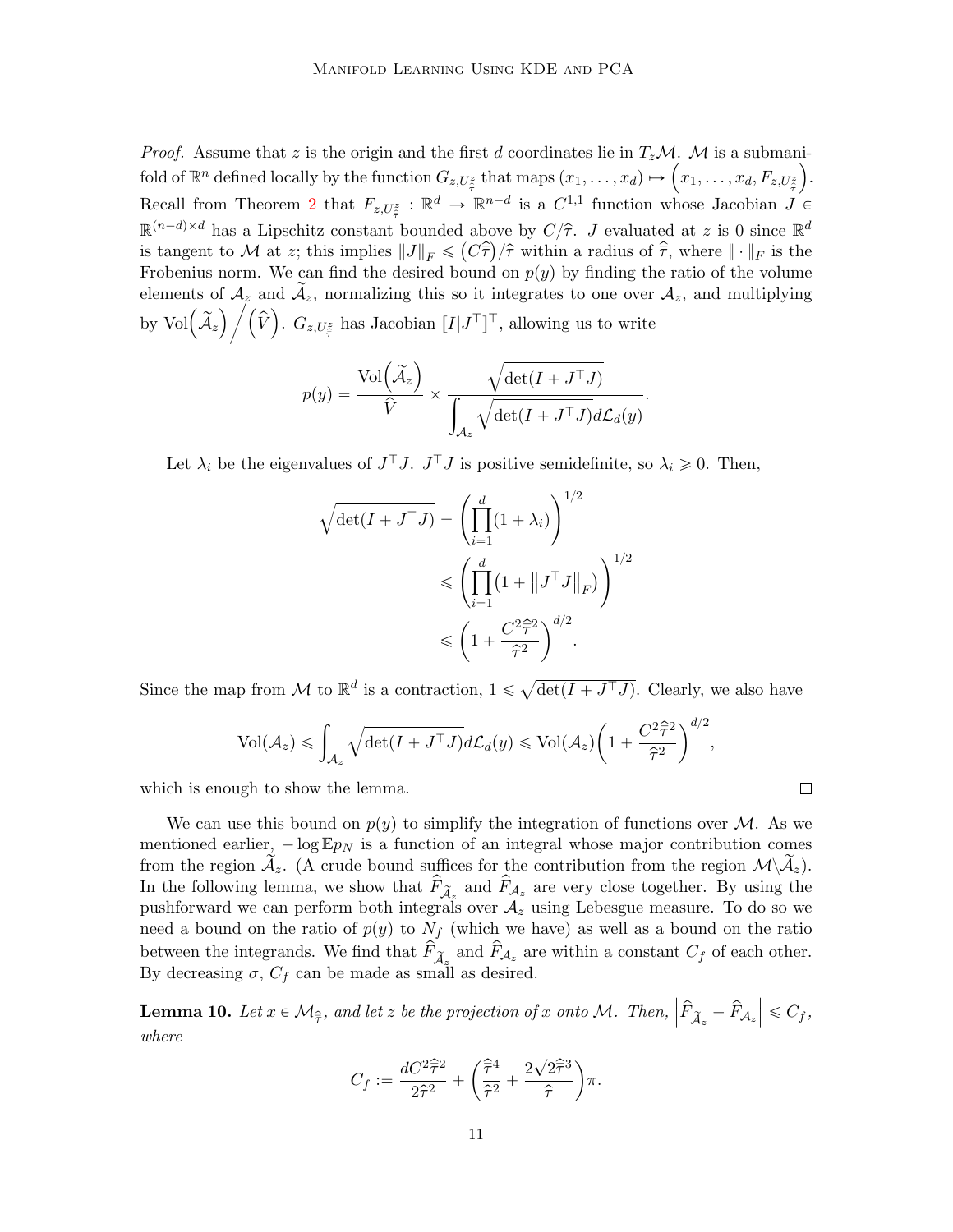*Proof.* Assume that z is the origin and  $T_zM$  is identified with the first d coordinates. The following chain of inequalities holds, where  $y \in T_z \mathcal{M}$ ,  $y' := y + F_{z,U_{\tau}^z}$  is a point on the manifold, and J is the Jacobian of  $F_{z,U_{\tilde{\tau}}}$ :

$$
\left| \hat{F}_{\tilde{A}_z} - \hat{F}_{A_z} \right| = \left| \log \frac{\int_{A_z} e^{-\pi ||x-y||^2} N_f d\mathcal{L}_d(y)}{\int_{\tilde{A}_z} e^{-\pi ||x-y'||^2} d\mu_{\mathcal{M}}(y')} \right|
$$
  
\n
$$
= \left| \log \frac{\int_{A_z} e^{-\pi ||x-y||^2} N_f d\mathcal{L}_d(y)}{\int_{A_z} e^{-\pi ||x-y'||^2} p(y) d\mathcal{L}_d(y)} \right|
$$
  
\n
$$
\leq \left| \sup_{y \in A_z} \log \frac{e^{-\pi ||x-y||^2} N_f}{e^{-\pi ||x-y'||^2} p(y)} \right|
$$
  
\n
$$
\leq \sup_{y \in A_z} \left| \log \left( 1 + \frac{C^2 \hat{\tau}^2}{\hat{\tau}^2} \right)^{d/2} \right| + \sup_{y \in A_z} \left| -(x-y)^2 + (x-y')^2 \right| \pi.
$$

The first term in the last line comes from Lemma [9.](#page-9-0) A Taylor expansion (valid for  $|x|$  < 1) shows that

$$
\log (1+x)^{d/2} = \frac{dx}{2} - \frac{dx^2}{4} + \frac{dx^3}{6} + O(x^4).
$$

Therefore,

$$
\left|\log\left(1+\frac{C^2\widehat{\bar\tau}^2}{\widehat{\tau}^2}\right)^{d/2}\right|\leqslant\frac{dC^2\widehat{\bar\tau}^2}{2\widehat{\tau}^2}
$$

as long as  $\hat{\tau}/\hat{\tau}$  is smaller than a controlled constant. To bound the other term, we use the law of cosines in conjunction with Theorem [1,](#page-3-0) which shows that

$$
||y'-y|| = ||y'-\Pi_z y'|| \le \frac{||y'-z||^2}{2\hat{\tau}}
$$

$$
\le \frac{(\sqrt{2}\hat{\tau})^2}{2\hat{\tau}}.
$$

Let  $\theta$  be the angle between  $y - y'$  and  $x - y$ . Then, we have:

$$
\left| \|y' - x\|^2 - \|y - x\|^2 \right| \pi = \left| \|y - y'\|^2 - 2\|y - y'\|\|y - x\|\cos\theta\right| \pi
$$
  

$$
\leq \left( \left(\frac{\widehat{\tau}^2}{\widehat{\tau}}\right)^2 + 2\left(\frac{\widehat{\tau}^2}{\widehat{\tau}}\right)(\sqrt{2}\widehat{\tau}) \right) \pi.
$$

Thus,  $\Big|$  $\left| \widehat{F}_{\widetilde{A}z} - \widehat{F}_{A_z} \right| \leq C_f$ , where  $C_f$  is defined in the statement of the lemma.

12

 $\Box$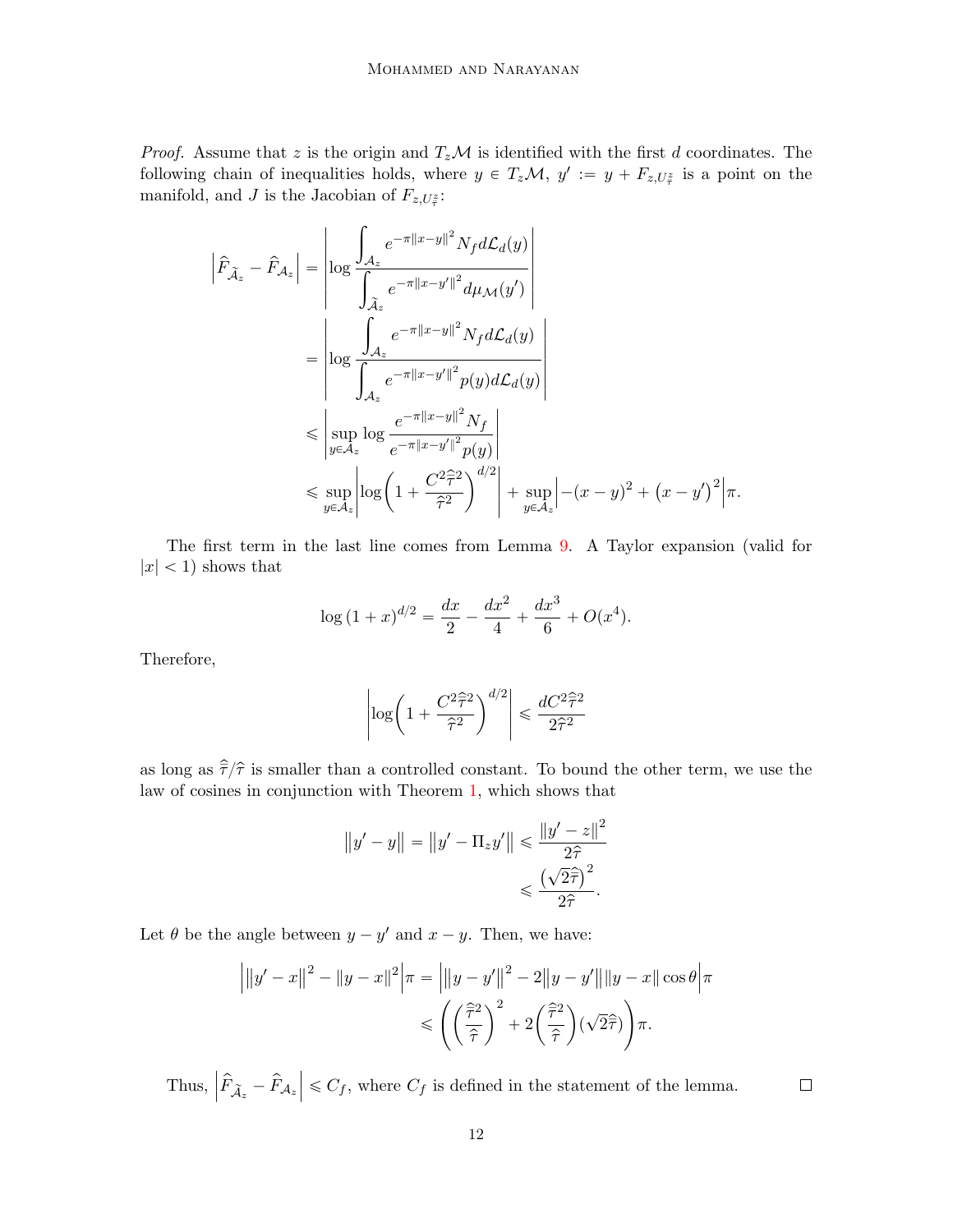To actually find the lower bound for  $p_N$ , we bound  $\widehat{F}_{\mathcal{A}_z}$  in the next lemma by using a d-dimensional Gaussian concentration inequality. The upper bound is much simpler to derive; we include it as well. These bounds are important in verifying the second and third conditions of Theorem [5.](#page-5-0) The third condition essentially says that our function is an approximate squared-distance function. That is, given a point  $x \in \mathcal{M}_{1/\sqrt{2\pi}}$  and its projection  $z \in \mathcal{M}$ , we should have upper and lower bounds that are close to  $||x - z||^2$ . Since our putative asdf is  $-\log p_N$ , we need bounds for  $p_N$  that are within a multiplicative factor of  $e^{-||x-z||^2\pi}$ . In the proof of the following lemma we find these pointwise bounds.

The second condition requires that we find an upper bound for  $\partial^{\alpha}(-\log p_N)$ . This derivative consists of terms that have powers of  $p<sub>N</sub>$  in the denominator and combinations of powers of partial derivatives of  $p<sub>N</sub>$  in the numerator. Thus, we need a uniform lower bound for  $p_N$  over  $\mathcal{M}_{1/\sqrt{2\pi}}$ ; this follows by taking the infimum of the pointwise bound over the tubular neighborhood. We also need bounds for  $|\mathbb{E} \partial^{\alpha} p_N|$ , but we defer these to the proof of Lemma [13.](#page-17-0)

<span id="page-12-0"></span>**Lemma 11.**  $p_N(x)$  is bounded in expectation. More precisely,  $\inf_{x \in \mathcal{M}_{1/\sqrt{2\pi}}} \mathbb{E} p_N(x) \geq K_1$ , where

$$
K_1 := N_f e^{-1/2} \left( 1 - 2e^{-\left(\hat{\tilde{\tau}} - \sqrt{d/(2\pi)}\right)^2 \pi} \right) e^{-C_f};
$$

furthermore,  $\sup_{x \in \mathcal{M}_{1/\sqrt{2\pi}}} \mathbb{E} p_N(x) \leq K_2$ , where

$$
K_2 := e^{C_f} N_f + e^{-\hat{\bar{\tau}}^2 \pi/2}.
$$

*Proof.* Let z be the projection of x onto M, and let  $y \in T_z \mathcal{M}$ .

$$
\mathbb{E}p_N(x) \ge \int_{\tilde{A}_z} e^{-\pi ||x - y'||^2} d\mu_{\mathcal{M}}(y')
$$

$$
\ge \left( \int_{\mathcal{A}_z} e^{-\pi ||x - y||^2} N_f d\mathcal{L}_d(y) \right) e^{-C_f}
$$

,

where the second inequality is due to Lemma [10.](#page-10-0) By orthogonality,  $(x - z)^{\top} (y - z) = 0$ , so we rewrite the integral over  $A_z$  as follows:

$$
\int_{\mathcal{A}_z} e^{-\pi ||x-y||^2} N_f d\mathcal{L}_d(y) = N_f e^{-||x-z||^2 \pi} \int_{\mathcal{A}_z} e^{-\pi ||z-y||^2} d\mathcal{L}_d(y)
$$
  
=  $N_f e^{-||x-z||^2 \pi} \mathbb{P}[||y-z|| \leq \hat{\overline{\tau}}],$ 

where the probability is with respect to a  $d$ -dimensional multivariate Gaussian with covariance  $\frac{1}{2\pi}I$ . Letting z be the origin for simplicity, we know from standard Gaussian concentration results [\(Boucheron, Lugosi, and Massart,](#page-34-14) [2013\)](#page-34-14) that

$$
\mathbb{P}[|\|y\| - \mathbb{E}\|y\|| \le t] \ge 1 - 2e^{-t^2\pi}
$$

for  $t > 0$ . We can calculate  $E$  $||y||^2]$ and then get a bound for  $\mathbb{E}[\Vert y \Vert]$  by using Jensen's inequality.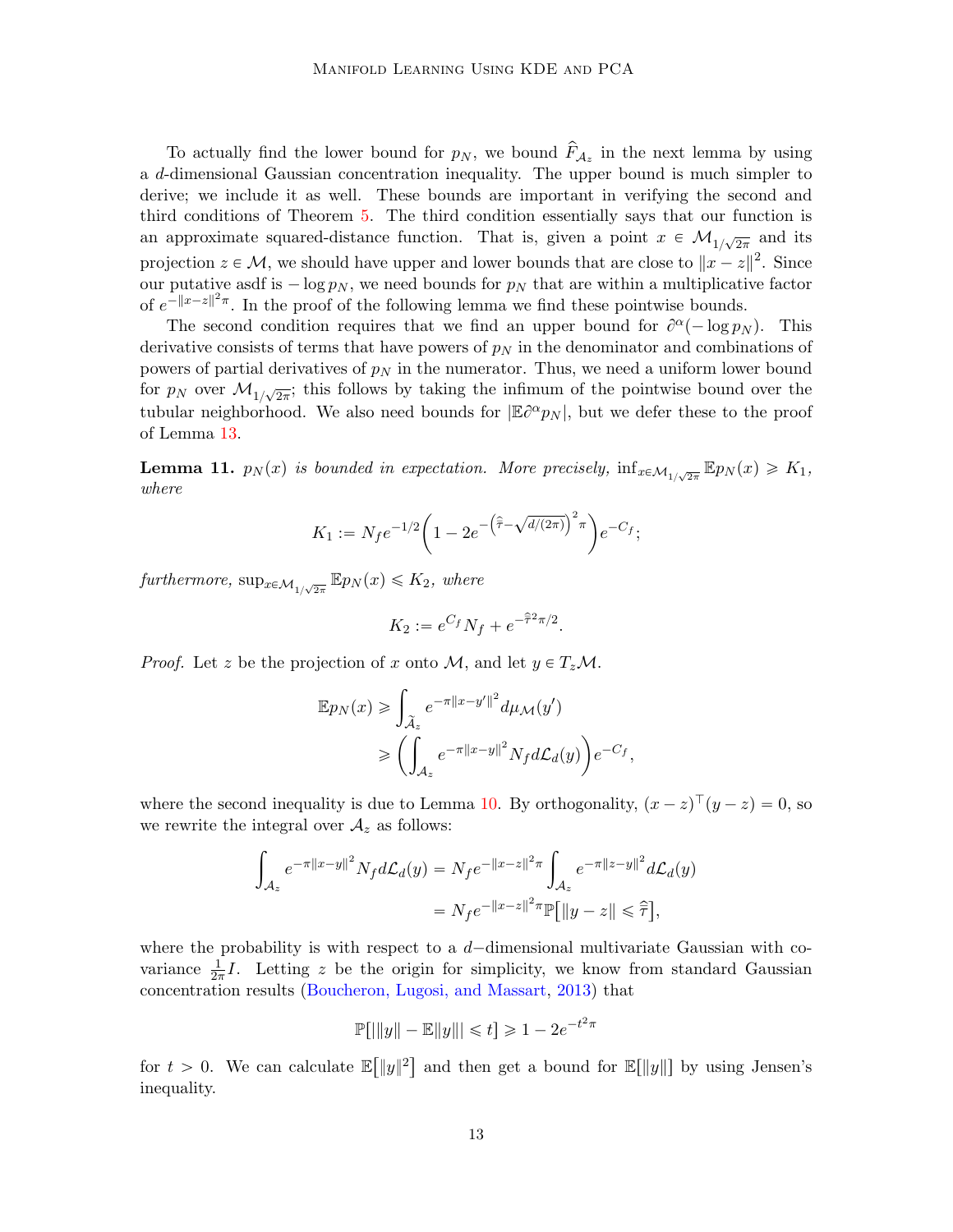Make the substitutions

$$
\left\{x_1 \mapsto r\cos\phi_1, x_{2\leq i \leq d-1} \mapsto r\cos\phi_i \prod_{j=1}^{i-1} \sin\phi_j, x_d \mapsto r\sin\phi_{d-1} \prod_{j=1}^{d-2} \sin\phi_j\right\},\right\}
$$

and let

$$
dV := r^{d-1} \prod_{j=1}^{d-2} \sin^{d-j-1} \phi_j dr d\phi_1 \dots d\phi_{d-1}.
$$

We have

$$
\mathbb{E}\left[\|y\|^2\right] = \int_{\mathbb{R}^d} \|y\|^2 e^{-\|y\|^2 \pi} d\mathcal{L}_d(y)
$$
  
\n
$$
= \int_0^\infty r^{d+1} e^{-r^2 \pi} dr \times \prod_{j=1}^{d-2} \int_0^\pi \sin^{d-j-1} \phi_j d\phi_j
$$
  
\n
$$
\times \int_0^{2\pi} d\phi_{d-1}
$$
  
\n
$$
= \pi^{-(2+d)/2} \Gamma(1 + d/2) \times \prod_{j=1}^{d-2} \frac{\sqrt{\pi} \Gamma((d-j)/2)}{\Gamma(1 + (d-j-1)/2)} \times 2\pi
$$
  
\n
$$
= \frac{d}{2\pi}.
$$

The product in the third line telescopes to  $\pi^{(d-2)/2}$  $(\Gamma(d/2))$ ; simplifying yields the fourth line.

It follows that  $\mathbb{E} \|y\| \leq \sqrt{d/(2\pi)}$ . Setting  $t := \hat{\overline{\tau}} - \sqrt{\frac{2\pi}{d}}$  $d/(2\pi)$  (and assuming that  $\sigma$  is small enough so  $t > 0$ , we see that

$$
\mathbb{P}\!\left[\|y\| \leqslant \widehat{\overline{\tau}}\right] \geqslant 1 - 2e^{-\left(\widehat{\overline{\tau}} - \sqrt{d/(2\pi)}\right)^2 \pi}.
$$

Consequently,

$$
\mathbb{E} p_N(x) \ge N_f e^{-\|x-z\|^2 \pi} \left(1 - 2e^{-\left(\widehat{\bar{\tau}} - \sqrt{d/(2\pi)}\right)^2 \pi}\right) e^{-C_f}.
$$

The first part of the lemma follows by taking the infimum over  $\mathcal{M}_{1/\sqrt{2\pi}}$ .

To find an upper bound, first write the expectation as

$$
\mathbb{E}p_N(x) = \int_{\mathcal{M}} e^{-\|x-y'\|^2 \pi} d\mu_{\mathcal{M}}(y')
$$
  
= 
$$
\int_{\widetilde{\mathcal{A}}_z} e^{-\|x-y'\|^2 \pi} d\mu_{\mathcal{M}}(y') + \int_{\mathcal{M} \backslash \widetilde{\mathcal{A}}_z} e^{-\|x-y'\|^2 \pi} d\mu_{\mathcal{M}}(y').
$$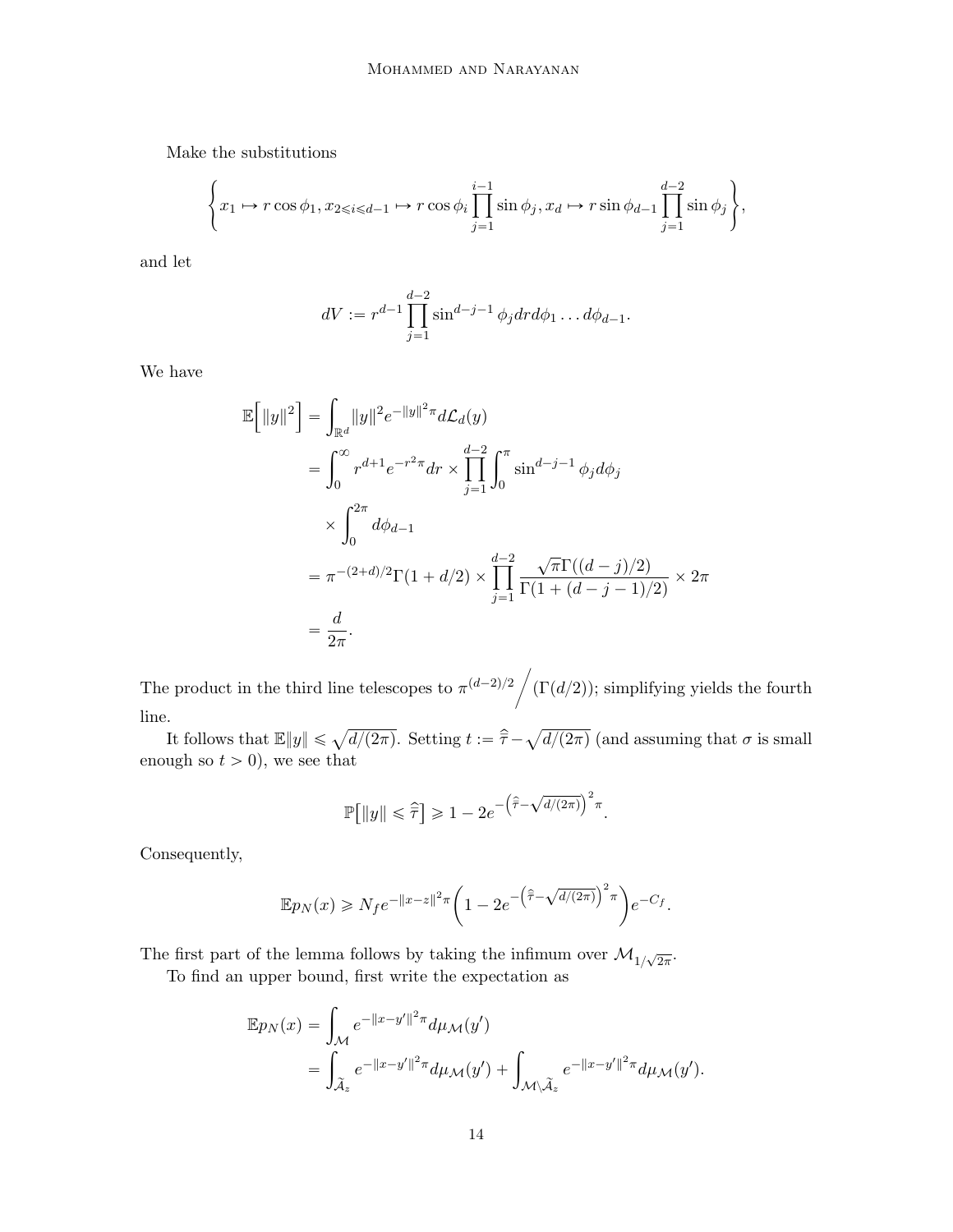The first term can be bounded as follows:

$$
\int_{\tilde{\mathcal{A}}_z} e^{-\|x-y'\|^2 \pi} d\mu_{\mathcal{M}}(y') \leqslant e^{C_f} \int_{\mathcal{A}_z} e^{-\|x-y\|^2 \pi} N_f d\mathcal{L}_d(y)
$$
\n
$$
\leqslant e^{C_f} N_f e^{-\|x-z\|^2 \pi} \int_{\mathcal{A}_z} e^{-\|z-y\|^2 \pi} d\mathcal{L}_d(y)
$$
\n
$$
\leqslant e^{C_f} N_f e^{-\|x-z\|^2 \pi}.
$$

Now consider  $y' \in \mathcal{M} \setminus \widetilde{\mathcal{A}}_z$ . Since  $||z - y'|| \le ||x - y'|| + ||x - z||$  and  $||x - z|| \le 1/\sqrt{2}$  $2\pi \leqslant$  $\hat{\overline{\tau}} \leq ||z - y'||$ , we have  $(||x - z|| - \hat{\overline{\tau}})^2 \leq ||x - y'||^2$ . This gives us the following bound for the second term as long as  $\bar{\tau}$  is large enough:

$$
\int_{\mathcal{M}\backslash\widetilde{\mathcal{A}}_z} e^{-\|x-y'\|^2 \pi} d\mu_{\mathcal{M}}(y') \leqslant e^{-\left(\|x-z\|-\widehat{\widetilde{\tau}}\right)^2 \pi} \times \int_{\mathcal{M}\backslash\widetilde{\mathcal{A}}_z} d\mu_{\mathcal{M}}(y')
$$
  

$$
\leqslant e^{-\widehat{\widetilde{\tau}}^2 \pi/2}.
$$

Thus, for  $x \in \mathcal{M}_{1/\sqrt{2\pi}}$ ,

$$
\mathbb{E}p_N(x) \leqslant e^{C_f} N_f + e^{-\hat{\tau}^2 \pi/2}.
$$

Note that the values we chose for  $\sigma$  and  $\bar{\tau}$  are appropriate given our calculations in this section. For decreasing  $\sigma$ , we would like for  $p(y)$  to grow closer to  $N_f$  in Lemma [9](#page-9-0) and section. For decreasing  $\sigma$ , we would like for  $p(y)$  to grow closer to  $N_f$  in Lemma 9 and<br>for  $C_f$  to tend to zero in Lemma [10;](#page-10-0) we also need  $\left(1 - 2e^{-\left(\hat{\bar{\tau}} - \sqrt{d/(2\pi)}\right)^2 \pi}\right)$ , the Gaussian concentration probability, to grow closer to 1 in the previous lemma. Our choice of  $\bar{\tau} := \sigma^{5/6}$ concentration probability, to grow closer to 1 in the previous lemma. Our choice of  $\bar{\tau} := \sigma^{0/6}$ <br>is appropriate given these constraints. For  $\sigma$  small enough,  $\left(1 - 2e^{-\left(\hat{\bar{\tau}} - \sqrt{d/(2\pi)}\right)^2 \pi}\right) e^{-C_f} \approx$ 1 and  $\text{Vol}(\widetilde{A}_z)$   $/ (\text{Vol}(A_z) \times \widehat{V}) \approx 1/\widehat{V} \approx \sigma^d/V$ . Thus,  $K_1 \approx e^{-1/2} \sigma^d/V$  and  $K_2 \approx \sigma^d/V$ . <del>o</del>

# 3.4 Finite sample bounds for  $p_N$  and  $\partial^{\alpha}(-\log p_N(x))$

In Lemma [11,](#page-12-0) we proved a statement about  $\inf_{x \in \mathcal{M}_{1/\sqrt{2\pi}}} \mathbb{E} p_N(x)$  whereas we really need a statement about  $\inf_{x \in \mathcal{M}_{1/\sqrt{2\pi}}} p_N(x)$ . We can use methods from empirical processes to relate these quantities. Let  $\mathcal{F}$  consist of functions  $f : \mathcal{M} \to [0, 1]$  where each f has the form  $e^{-\pi ||x-y'||^2}$  with  $y' \in \mathcal{M}$ . Here, x is fixed, and each  $x \in \mathcal{M}_{1/\sqrt{2\pi}}$  corresponds to a different f. Note that  $p_N(x)$  is equivalent to  $\mathbb{E}_N f$  and  $\mathbb{E} p_N(x)$  is equivalent to  $\mathbb{E} f$ . We have the tools to prove that for  $0 < \delta < 1$ ,

$$
\mathbb{P}\left[\sup_{f \in \mathcal{F}} |\mathbb{E}_N f - \mathbb{E} f| \leq \varepsilon_1\right] \geq 1 - \delta,
$$

where  $\varepsilon_1$  is a function of  $\delta$  and  $N$ . We rewrite the form of the probability bound in part (a) of Lemma [12](#page-15-0) so that it is in terms of  $p<sub>N</sub>$  and  $\mathbb{E}p<sub>N</sub>$ .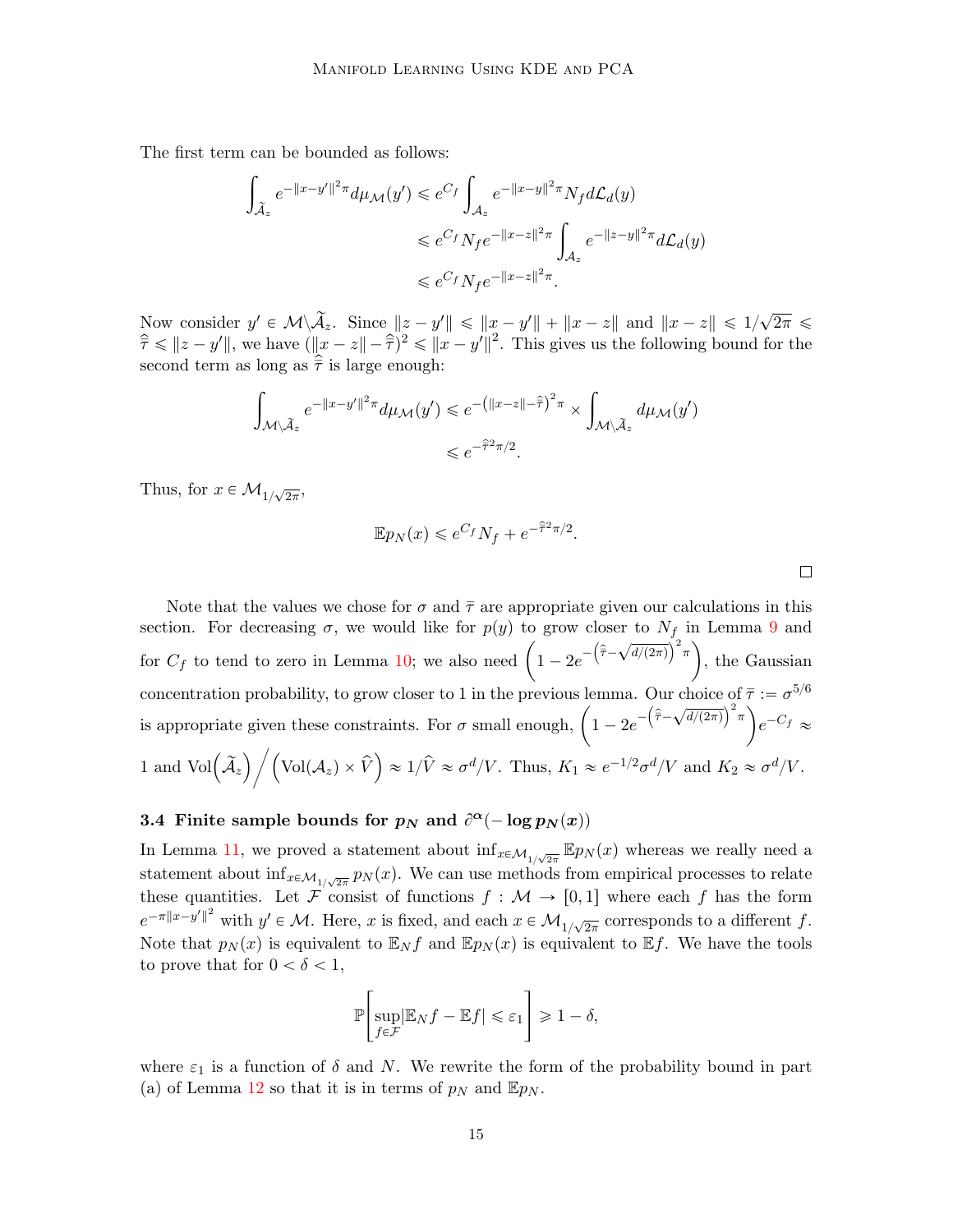In part (b) of Lemma [12,](#page-15-0) we prove a similar concentration bound for particular derivatives of  $e^{||x-z||^2}p_N$ . Let  $\mathcal{F}_{\beta,v}$  consist of functions  $f: \mathcal{M} \to \mathbb{R}$  where each f is of the form  $\partial_v^{\beta} \left( e^{2\pi x^{\top} y'} \right) e^{-\|y'\|^2 \pi}$  with  $x \in \mathcal{M}_{1/\sqrt{2\pi}}, y' \in \mathcal{M}, \text{ and } v \in B_n(0,1).$  These functions are involved in finding an upper bound for  $\partial^{\alpha}(-\log(p_N(x)))$ .

<span id="page-15-0"></span>**Lemma 12.** Let F be the class of functions consisting of  $e^{-\pi ||x-y'||^2}$  indexed by  $x \in \mathcal{M}_{1/\sqrt{2\pi}}$ . For a given  $\beta$  and  $v \in B_n(0,1)$ , let  $\mathcal{F}_{\beta,v}$  be the class of functions consisting of  $\partial_v^{\beta} \left( e^{2\pi x^\top y'} \right) e^{-\|y'\|^2 \pi}$ indexed by  $x \in \mathcal{M}_{1/\sqrt{2\pi}}$ .

(a) For  $0 < \delta < 1$ ,

$$
\mathbb{P}\left[\sup_{x \in \mathcal{M}_{1/\sqrt{2\pi}}} |p_N(x) - \mathbb{E}p_N(x)| \leq \varepsilon_1\right] \geq 1 - \delta,
$$

where

$$
\varepsilon_1 := \frac{24}{\sqrt{N}} \left( \frac{\sqrt{\pi n}}{2} + \sqrt{\log C'} \right) + \sqrt{\frac{2 \log(2/\delta)}{N}}
$$

and

$$
C' := C\widehat{V}100^d \Big(2\sqrt{2\pi/e}\Big)^n.
$$

(b) For 
$$
0 < \delta < 1
$$
,  
\n
$$
\mathbb{P}\left[\sup_{x \in \mathcal{M}_{1/\sqrt{2\pi}}} \left| \partial_v^{\beta} \left( e^{2\pi x^{\top} y'} \right) e^{-\|y'\|^2 \pi} - \mathbb{E}\left[ \partial_v^{\beta} \left( e^{2\pi x^{\top} y'} \right) e^{-\|y'\|^2 \pi} \right] \right| \leq \varepsilon_{1,\beta} \right] \geq 1 - \delta,
$$

where

$$
\varepsilon_{1,\beta} := \frac{24}{\sqrt{N}} \bigg( \frac{\sqrt{\pi n}}{2} + \sqrt{\log C'_{\beta}} \bigg) + \sqrt{\frac{2\log(2/\delta)}{N}}
$$

and

$$
C_{\beta}':= C\hat{V}100^d\Bigg(2\Big(1+\sqrt{5+4\beta}\Big)^{\beta+1}e^{\big(-1-2\beta+\sqrt{5+4\beta}\big)/4}\bigg(\frac{2}{\pi}\bigg)^{-(\beta+1)/2}\Bigg)^n.
$$

*Proof.* We can bound  $\sup_x |p_N(x) - \mathbb{E}p_N(x)|$  through a method from empirical processes by first determining the covering number of  $\mathcal F$  and then using Dudley's integral. Since  $\mathcal F$ is a class of Lipschitz functions parametrized by points in  $\mathcal{M}_{\hat{\tau}}$ , we can relate its covering number to the covering number of this parameter space.

From empirical process theory, we know that

$$
\mathbb{P}\left[\sup_{f\in\mathcal{F}}|p_N(x)-\mathbb{E}p_N(x)|\leq 2\mathcal{R}_N(\mathcal{F})+\sqrt{\frac{2\log(2/\delta)}{N}}\right]\geq 1-\delta.
$$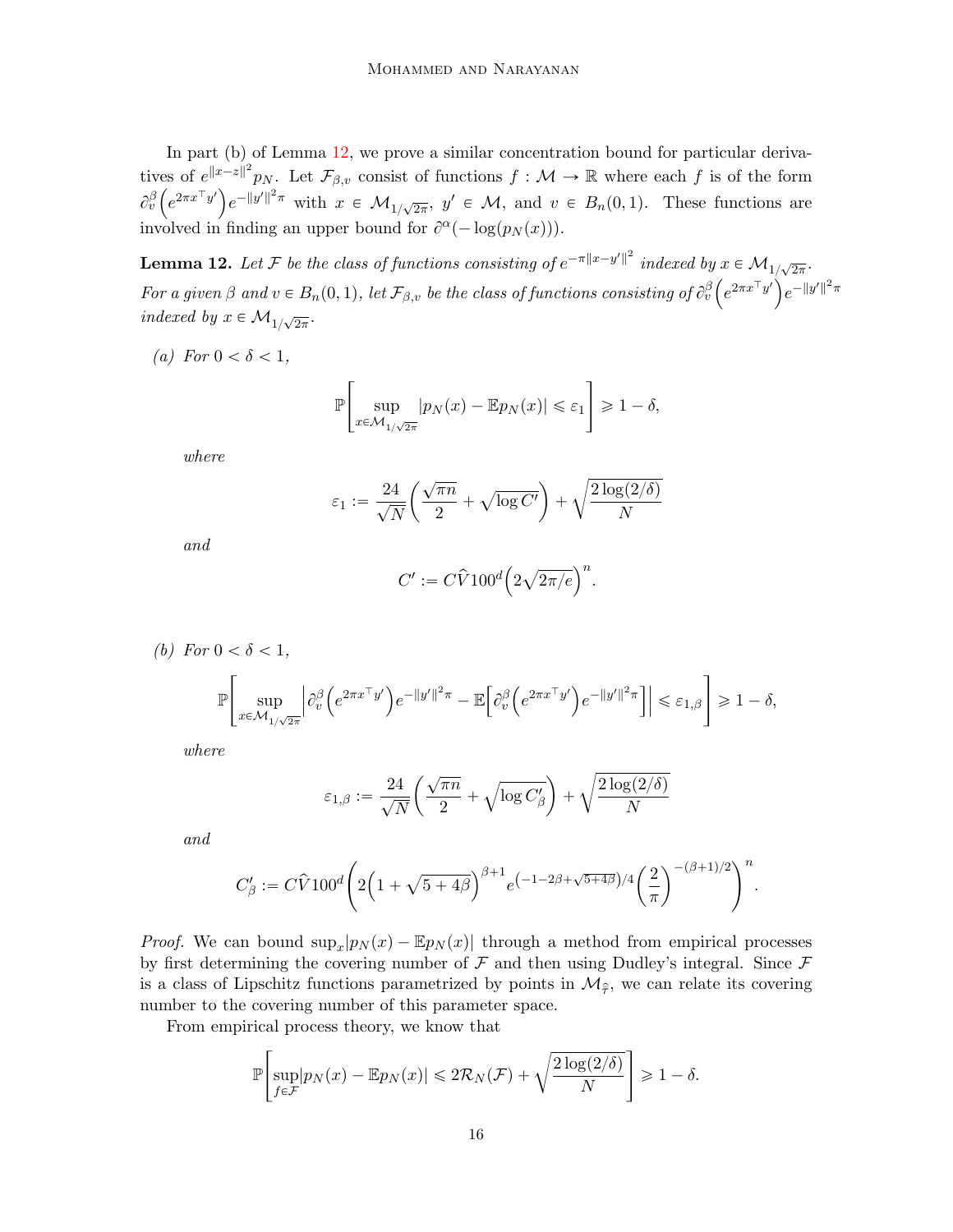$\mathcal{R}_N(\mathcal{F})$  is the Rademacher complexity of  $\mathcal{F}$ , which can be bounded using Theorem [7.](#page-7-2) Let  $\mathcal{N}(\eta, \mathcal{F}, \|\cdot\|)$  be the covering number at scale  $\eta$  with respect to norm  $\|\cdot\|$ . Then,

$$
\mathcal{R}_N(\mathcal{F}) \leq \inf_{\varepsilon' \geq 0} \left\{ 4\varepsilon' + 12 \int_{\varepsilon'/4}^{\sup_{f \in \mathcal{F}} \sqrt{\mathbb{E}[f^2]}} \sqrt{\frac{\log \mathcal{N}\left(\eta, \mathcal{F}, ||\cdot||_{\mathcal{L}_2(P_N)}\right)}{N}} d\eta \right\}
$$
  

$$
\leq \inf_{\varepsilon' \geq 0} \left\{ 4\varepsilon' + 12 \int_{\varepsilon'/4}^{\sup_{f \in \mathcal{F}'} \sqrt{\mathbb{E}[f^2]}} \sqrt{\frac{\log \mathcal{N}\left(\eta, \mathcal{F}, ||\cdot||_{\infty}\right)}{N}} d\eta \right\}.
$$

The second inequality is well-known. Each  $f \in \mathcal{F}$  is parametrized by  $x \in \mathcal{M}_{1/\sqrt{2\pi}}$  and is at most  $L$ -Lipschitz in this parameter. If we can calculate  $L$ , we can also bound the covering number of  $\mathcal F$  by relating it to the covering number of the tubular neighborhood.

That is,

$$
\begin{aligned} \mathcal{N}\big(\eta,\mathcal{F},\left\|\cdot\right\|_{\infty}\big) &\leqslant \mathcal{N}\big(\eta/L,\mathcal{M}_{1/\sqrt{2\pi}},\left\|\cdot\right\|_{2}\big) \\ &\leqslant C \hat{V} 100^{d} \bigg(\frac{1}{\eta/L}+1\bigg)^{n}, \end{aligned}
$$

where the second line follows from taking a  $1/100$ -net of M, placing unit n-balls at each net point, and then finding an  $\eta/L$ -net of those.

Now we find L. For simplicity, assume x has coordinates  $(x_1, \ldots, x_n)$  that have been centered around any point on the manifold. By the symmetry of  $||x||$ , we only need to consider one coordinate.

$$
\text{Lip}(f) = \sup_{f \in \mathcal{F}} \|\nabla f\| \le \sup_{x \in \mathcal{M}} \left\| \nabla \left( e^{-\|x\|^2 \pi} \right) \right\|
$$
  

$$
\le \sup_{x \in \mathbb{R}^n} \left| \frac{\partial}{\partial x_1} e^{-\|x\|^2 \pi} \right|
$$
  

$$
= 2e^{-x_1^2 \pi} x_1 \Big|_{x_1 = 1/\sqrt{2\pi}}
$$
  

$$
= \sqrt{\frac{2\pi}{e}}
$$
  

$$
=: L.
$$

Since  $\eta$  ranges between 0 and 1,  $L/\eta > 1$ . Define  $C' := C\widehat{V}100^d(2)$  $\sqrt{2\pi/e}$ <sup>n</sup>; then,

$$
\mathcal{N}(\eta, \mathcal{F}, \left\|\cdot\right\|_{\infty}) \leq C' \eta^{-n}.
$$

Using the monotonicity of log and the square root,

$$
\mathcal{R}_N(\mathcal{F}) \leq 12 \int_0^1 \left( \sqrt{\frac{\log C'}{N}} + \sqrt{\frac{-n \log \eta}{N}} \right) d\eta
$$
  
= 
$$
\frac{12}{\sqrt{N}} \left( \frac{\sqrt{\pi n}}{2} + \sqrt{\log C'} \right).
$$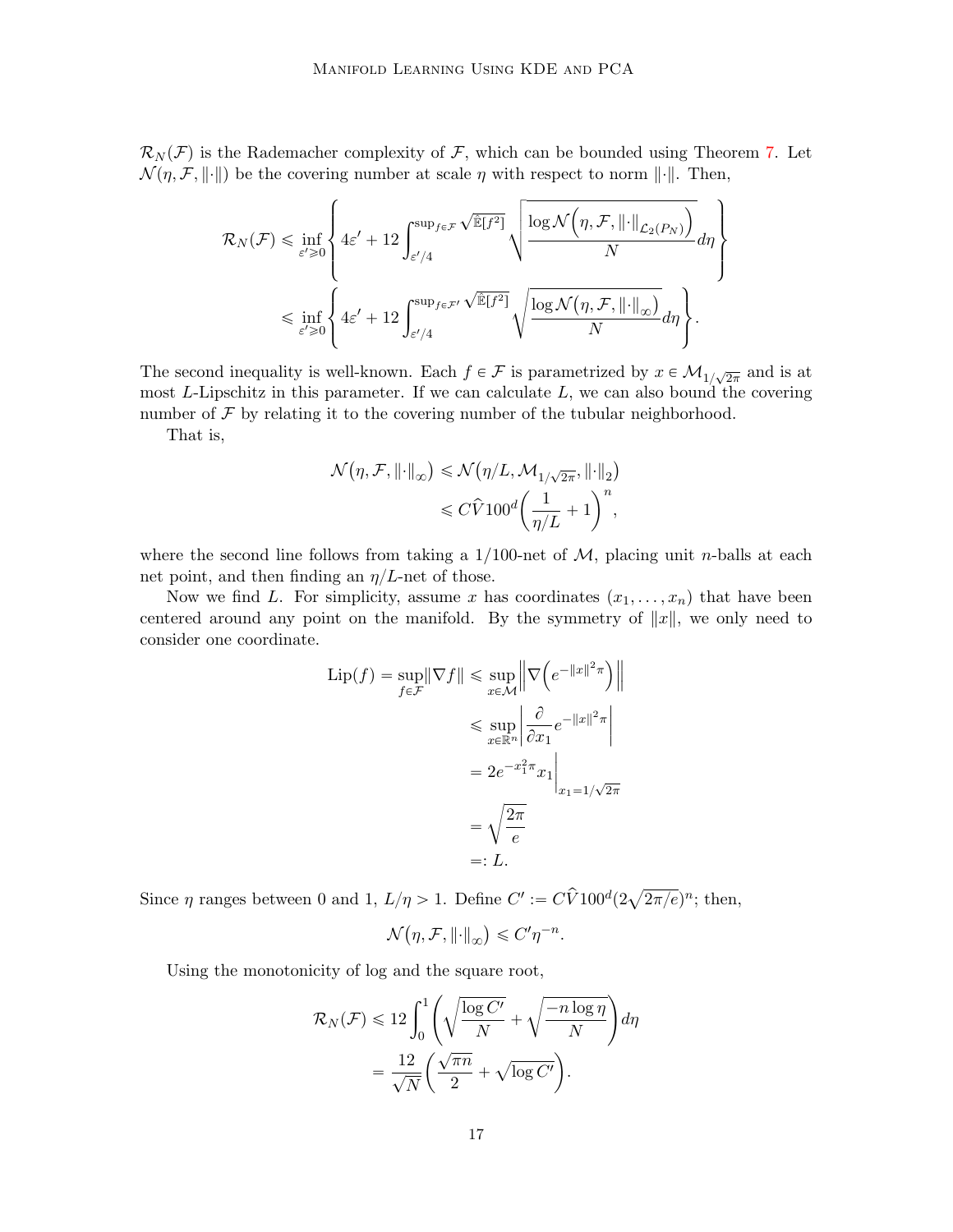Thus, with high probability,

$$
\sup_{f \in \mathcal{F}} |p_N(x) - \mathbb{E} p_N(x)| \leq \frac{24}{\sqrt{N}} \left( \frac{\sqrt{\pi n}}{2} + \sqrt{\log C'} \right) + \sqrt{\frac{2 \log(2/\delta)}{N}},
$$

which proves (a).

The proof of part (b) is nearly the same, with the only difference being in the covering number of the parameter space. If each  $f \in \mathcal{F}_{\beta,v}$  is at most  $L_\beta$ -Lipschitz, then

$$
\mathcal{N}\big(\eta,\mathcal{F}_{\beta},\left\|\cdot\right\|_{\infty}\big)\leqslant C_{\beta}'\eta^{-n},
$$

where  $C_{\beta}':= C\hat{V}100^d(2L_{\beta})^n$ . Since

$$
\partial_v^{\beta} \Big( e^{2\pi x^\top y'} \Big) e^{-\|y'\|^2 \pi} = e^{2\pi x^\top y'} (2\pi)^{\beta} \big( y'^\top v \big)^{\beta} e^{-\|y'\|^2 \pi},
$$

we have

$$
\begin{split} \text{Lip}(f) &= \sup_{f \in \mathcal{F}_{\beta,v}} \|\nabla f\| \\ &\leqslant \sup_{x \in \mathcal{M}_{1/\sqrt{2\pi}}, y' \in \mathbb{R}^n, v \in B_n(0,1)} \left\| \nabla \left( e^{2\pi x^\top y'} \right) (2\pi)^{\beta} \left( y'^\top v \right)^{\beta} e^{-\|y'\|^2 \pi} \right\| \\ &= \sup_{x \in \mathcal{M}_{1/\sqrt{2\pi}}, y' \in \mathbb{R}^n, v \in B_n(0,1)} \left( 2\pi \right)^{\beta} \left| y'^\top v \right|^{\beta} e^{-\|y'\|^2 \pi} \sqrt{\sum_{i=1}^n \left( 2\pi y_i' e^{2\pi x^\top y'} \right)^2} \\ &= \sup_{x \in \mathcal{M}_{1/\sqrt{2\pi}}, y' \in \mathbb{R}^n, v \in B_n(0,1)} \left( 2\pi \right)^{\beta} \left| y'^\top v \right|^{\beta} e^{-\|y'\|^2 \pi} 2\pi e^{2\pi x^\top y'} \left\|y'\right\| \\ &\leqslant \sup_{y' \in \mathbb{R}^n} \left( 2\pi \right)^{\beta+1} \left\|y' \right\|^{\beta+1} e^{-\|y'\|^2 \pi + \sqrt{2\pi} \|y'\|}. \end{split}
$$

In the third line,  $\{y'_1, \ldots, y'_n\}$  are the components of y'. The final line follows by the Cauchy-Schwarz inequality, which shows that  $|y'^\top v| \le ||y'|| ||v|| \le ||y'||$  and  $2\pi x^\top y' \le 2\pi ||x|| ||y'|| \le$  $\overline{2\pi}\|y'\|$ . Differentiating with respect to  $\|y'\|$  and setting equal to zero shows that the supremum is achieved at  $||y'|| = (1 + \sqrt{5 + 4\beta})/(2\sqrt{2\pi})$ . We can substitute this back in to set

$$
L_{\beta} := \left(1 + \sqrt{5 + 4\beta}\right)^{\beta + 1} e^{\left(-1 - 2\beta + \sqrt{5 + 4\beta}\right)/4} \left(\frac{2}{\pi}\right)^{-(\beta + 1)/2}.
$$

It follows directly that  $K_1 - \varepsilon_1 \leq p_N \leq K_2 + \varepsilon_1$  with high probability. For large enough  $N, K_1/2 \leq p_N \leq 2K_2$ . In the next lemma, we prove that a corresponding result holds for  $\partial^{\alpha}(-\log p_N(x))$  (which is exactly the second condition from Theorem [5\)](#page-5-0). The derivation is more technical but the intuition is based on the arguments in Section [3.3.](#page-9-1)

<span id="page-17-0"></span>**Lemma 13.**  $\partial^{\alpha}(-\log p_N(x)) \leq C_0$  for  $x \in B_n(0, 1/\sqrt{2})$  $(2\pi)$ ,  $|\alpha| \leq k$ , and  $C_0$  depending only on n and k.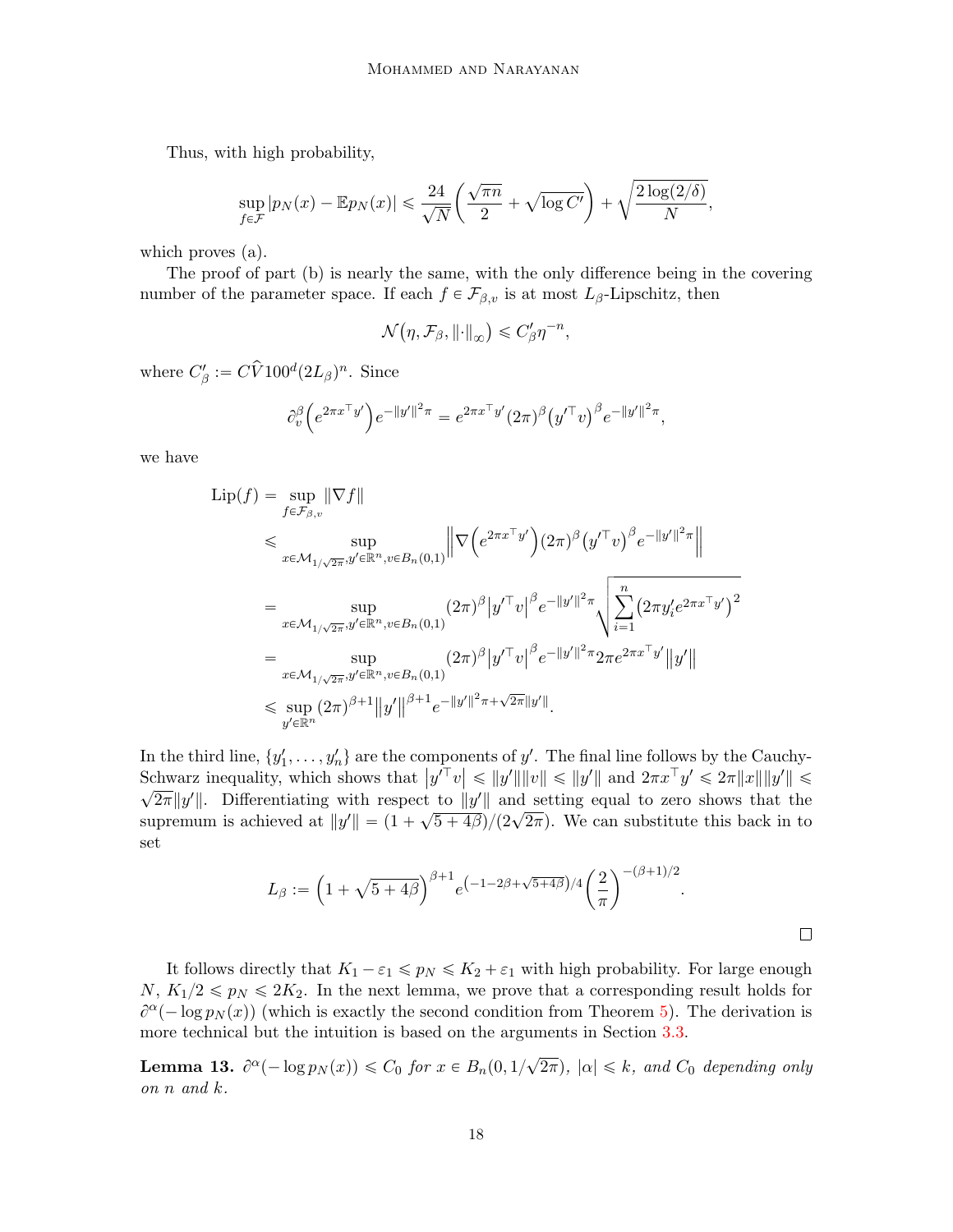Proof. Start by defining

$$
q_N(x) = \frac{1}{N} \sum_{i=1}^N e^{-\|z - y_i\|^2 \pi} e^{-2(x - z)^{\top} (z - y_i)\pi},
$$

where z is the projection of x onto  $M$ . Then,

$$
\partial^{\alpha}(-\log p_N(x)) = \partial^{\alpha}\Big(-\log\Big(e^{-\|x-z\|^2\pi}q_N(x)\Big)\Big).
$$

A result due to [Nemirovski](#page-34-15) [\(2004\)](#page-34-15) shows that

$$
\sup_{|v_i| \le 1} \left| \partial_{v_1} \dots \partial_{v_{|\alpha|}} F(x) \right| \le \sup_{|v| \le 1} \left| \partial_v^{|\alpha|} F(x) \right|
$$

for  $C^k$ -smooth F, implying that we do not need to bound mixed partials.<br>
It is straightforward to calculate  $C_{\alpha}$ ,  $\frac{1}{C_{\alpha}} = \frac{\text{sup} |\partial^{\alpha}(-\log(e^{-\|x-z\|^2 \pi)}))}{\alpha}$ 

 $C^{\kappa}$ -smooth F, implying that we do not need to bound mixed partials.<br>It is straightforward to calculate  $C_{0,1} := \sup_{\alpha} \left| \frac{\partial^{\alpha} \left( -\log \left( e^{-\|x-z\|^2 \pi} \right) \right) \right|$ . (The supremum is also over  $|\alpha| \le k$ ). To get an upper bound for  $\partial^{\alpha}(-\log q_N(x))$ , we first write it as an expression involving powers of  $q_N(x)$  and partials of  $q_N(x)$ . For example, if  $\alpha = \{x_1, x_1, x_1, x_1\}$ ,

$$
\frac{\partial^4(-\log q_N(x))}{\partial x_1^4} = 6 \frac{\left(\frac{\partial q_N}{\partial x_1}\right)^4}{q_N(x)^4} - 12 \frac{\left(\frac{\partial q_N}{\partial x_1}\right)^2 \left(\frac{\partial^2 q_N}{\partial x_1^2}\right)}{q_N(x)^3} + 3 \frac{\left(\frac{\partial^2 q_N}{\partial x_1^2}\right)^2}{q_N(x)^2} + 4 \frac{\left(\frac{\partial q_N}{\partial x_1}\right) \left(\frac{\partial^3 q_N}{\partial x_1^3}\right)}{q_N(x)^2} - \frac{\left(\frac{\partial^4 q_N}{\partial x_1^4}\right)}{q_N(x)}.
$$

Faa di Bruno's formula is an explicit representation of this expression; the number of terms and the coefficients depend on  $|\alpha|$ . We can find a suitable  $C_0$  if we can calculate a lower bound for  $q_N$  and an upper bound for  $\left|\frac{\partial^{\beta} q_N}{\partial x_N}\right|$  where  $\beta \leq |\alpha|$ . The first bound follows from two previous lemmas. Lemma [11](#page-12-0) shows that  $\mathbb{E} p_N(x) \geq K_1$ , and Lemma [12](#page-15-0) shows that  $p_N$ is within  $\varepsilon_1$  of its expectation with high probability. Since  $q_N(x) \geq p_N(x)$  and  $\varepsilon_1$  can be made smaller than  $K_1/2$ ,  $q_N \ge K_1/2$  with high probability for N sufficiently large.  $K_1$  is a function of d, and  $\varepsilon_1$  is a function of n.

To bound the partials of  $q_N$ , we start off by using the second part of Lemma [12,](#page-15-0) which shows

$$
\left|\partial_v^{\beta} q_N\right| \leqslant \left|{\mathbb E}\partial_v^{\beta} q_N\right|+\varepsilon_{1,\beta}.
$$

Let z be the origin and let the first d coordinates lie in  $T_z\mathcal{M}$ . We can write the expectation as

$$
\begin{split} \left| \mathbb{E} \partial_v^{\beta} q_N \right| &= \left| \int_{\mathcal{M}} \partial_v^{\beta} \left( e^{2\pi x^{\top} y'} \right) e^{-\|y'\|^2 \pi} d\mu_{\mathcal{M}}(y') \right| \\ &\leqslant \left| \int_{\widetilde{\mathcal{A}}_z} e^{2\pi x^{\top} y'} (2\pi)^{\beta} \left( y'^{\top} v \right)^{\beta} e^{-\|y'\|^2 \pi} d\mu_{\mathcal{M}}(y') \right| \\ &+ \left| \int_{\mathcal{M} \setminus \widetilde{\mathcal{A}}_z} e^{2\pi x^{\top} y'} (2\pi)^{\beta} \left( y'^{\top} v \right)^{\beta} e^{-\|y'\|^2 \pi} d\mu_{\mathcal{M}}(y') \right| . \end{split}
$$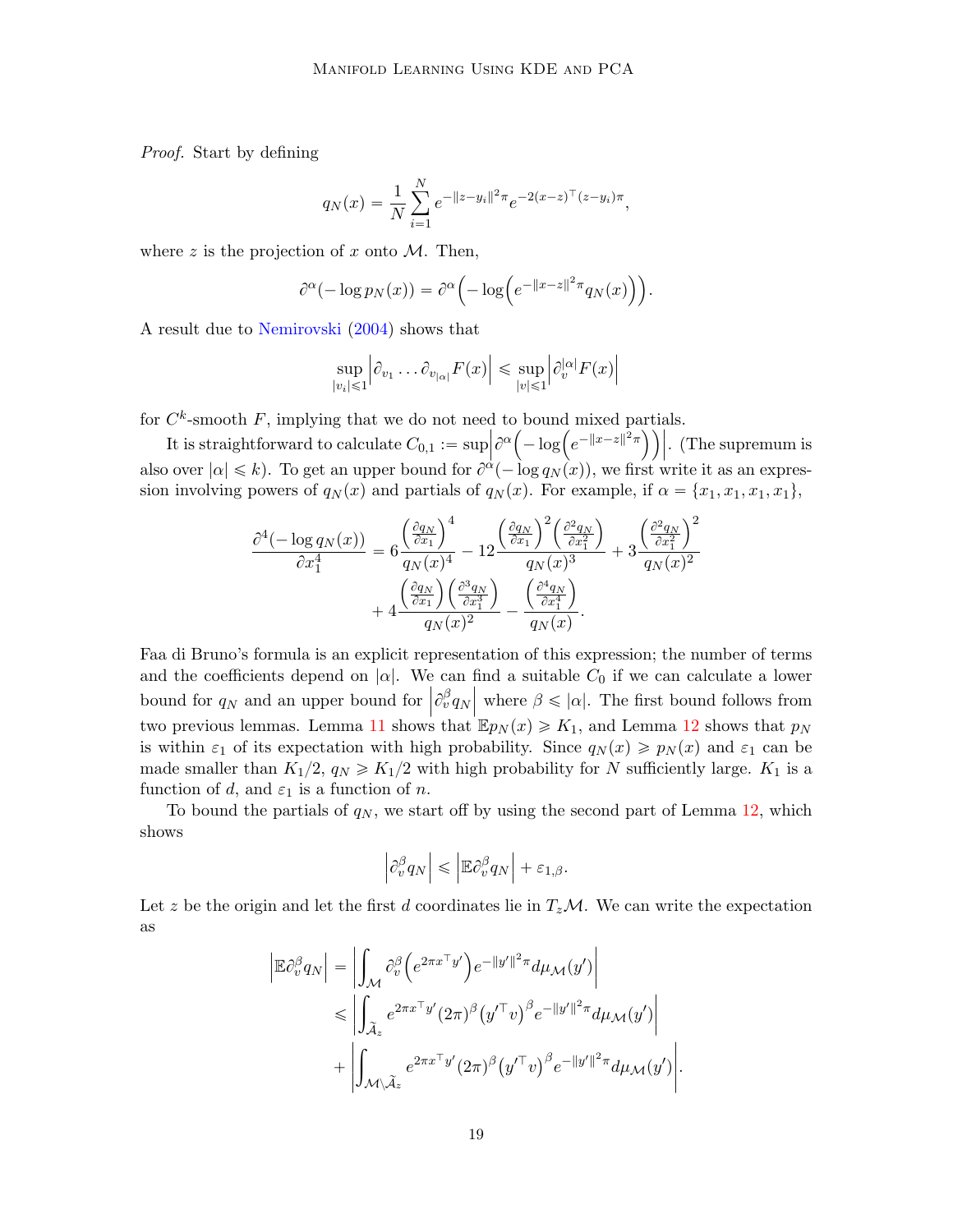We first bound the integral over  $\mathcal{M}\backslash\widetilde{\mathcal{A}}_z$ . For  $\widehat{\overline{\tau}}$  large enough, the local extrema of  $\partial_v^\beta$ We first<br> $e^{2\pi x^\top y'}$  $e^{-\|y'\|^2 \pi}$  with respect to y' lie within  $U^z_{\hat{\tau}}$ . Since

$$
\lim_{\|y'\|\to\infty} \partial_v^{\beta} \Big( e^{2\pi x^\top y'} \Big) e^{-\|y'\|^2 \pi} = 0,
$$

 $\Big|\partial_v^\beta$  $e^{2\pi x^\top y'}$  $\left\|e^{-\|y'\|^2\pi}\right\|$  is decreasing with increasing  $\|y'\|$  in  $\mathcal{M}\backslash\widetilde{\mathcal{A}}_z$ . The following holds, where  $y_0 \in \partial \widetilde{\mathcal{A}}_z$ :

$$
\left| \int_{\mathcal{M}\backslash\widetilde{\mathcal{A}}_{z}} e^{2\pi x^{\top}y'} (2\pi)^{\beta} (y'^{\top}v)^{\beta} e^{-\|y'\|^{2}\pi} d\mu_{\mathcal{M}}(y') \right|
$$
  
\n
$$
\leq e^{2\pi x^{\top}y_{0}} (2\pi)^{\beta} (y_{0}^{\top}v)^{\beta} e^{-\|y_{0}\|^{2}\pi} \int_{\mathcal{M}\backslash\widetilde{\mathcal{A}}_{z}} d\mu_{\mathcal{M}}(y')
$$
  
\n
$$
\leq e^{2\pi \|x\| \|y_{0}\|} (2\pi)^{\beta} \|y_{0}\|^{\beta} \|v\|^{\beta} e^{-\|y_{0}\|^{2}\pi}
$$
  
\n
$$
\leq (2\sqrt{2}\pi\widehat{\tau})^{\beta} e^{-2\pi\widehat{\tau}^{2}+2\sqrt{\pi}\widehat{\tau}}.
$$

The integral over  $\widetilde{\mathcal{A}}_z$  can be bounded by relating it to the corresponding integral over  $\mathcal{A}_z$ . Let y be the projection of  $y' \in \tilde{\mathcal{A}}_z$  onto  $\mathcal{A}_z$ . Then,

$$
\begin{split} &\left| \int_{\tilde{\mathcal{A}}_{z}} e^{2\pi x^{\top}y'} (2\pi)^{\beta} (y'^{\top}v)^{\beta} e^{-\|y'\|^2 \pi} d\mu_{\mathcal{M}}(y') \right| \\ =& \left| \int_{\mathcal{A}_{z}} e^{2\pi x^{\top}y'} (2\pi)^{\beta} (y'^{\top}v)^{\beta} e^{-\|y'\|^2 \pi} p(y) d\mathcal{L}_{d}(y) \right| \\ \leqslant & \left| \int_{\mathcal{A}_{z}} e^{2\pi x^{\top}y} (y'^{\top}v)^{\beta} e^{-\|y\|^2 \pi} d\mathcal{L}_{d}(y) \right| \times N_{f} \left( 1 + \frac{C^{2} \hat{\tau}^{2}}{\hat{\tau}^{2}} \right)^{d/2} \\ & \times \sup_{x,y'} \left| e^{2\pi x^{\top} (y' - y)} \right| \times \sup_{y'} \left| e^{(\|y'\|^2 - \|y\|^2) \pi} \right| \times (2\pi)^{\beta} \\ \leqslant & \left| \int_{\mathcal{A}_{z}} (y'^{\top}v)^{\beta} e^{-\|y\|^2 \pi} d\mathcal{L}_{d}(y) \right| \times N_{f} \left( 1 + \frac{C^{2} \hat{\tau}^{2}}{\hat{\tau}^{2}} \right)^{d/2} \\ & \times e^{2\sqrt{2\pi} \hat{\tau}^{2}/(2\hat{\tau})} \times e^{\pi \hat{\tau}^{4}/\hat{\tau}^{2}} \times (2\pi)^{\beta}. \end{split}
$$

The third line comes from relating  $p(y)$  and  $N_f$  (Lemma [9\)](#page-9-0) and bounding the change in the The third line comes from relating  $p(y)$  and  $N_f$  (Lemma  $y$ ) and bounding the change in the integrand due to projecting y' onto  $A_z$ . We do not project  $(y^T v)^\beta$  because it can equal zero. The fourth line follows by noting that  $x^{\top}y = 0$  by orthogonality and that  $||y' - y|| \leq \hat{\tau}^2/\hat{\tau}$ The fourth line follows by noting that  $x \cdot y = 0$  by orthogonality and that  $||y - y|| \le \tau^2/\tau$ <br>by Federer's reach condition. The reach condition also shows that  $(y'^{\top}v)^{\beta}$  is a polynomial whose terms either lie in  $\mathbb{R}^d$  or have arbitrarily small coefficients. This can be used to bound the integral. Starting off by applying the triangle inequality for integrals and then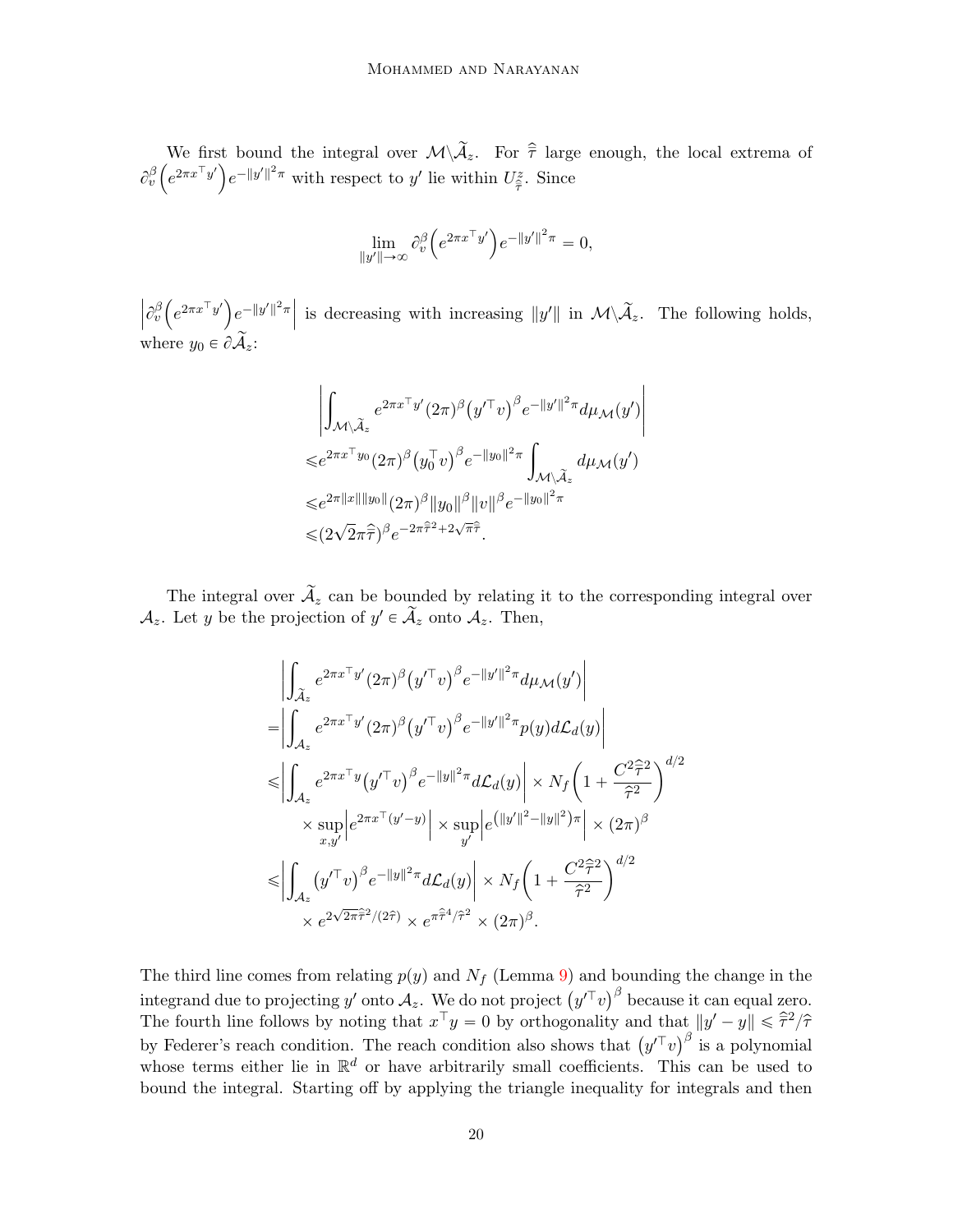the Cauchy-Schwarz inequality, we have

$$
\left| \int_{\mathcal{A}_z} (y'^{\top}v)^{\beta} e^{-\|y\|^2 \pi} d\mathcal{L}_d(y) \right| \leq \int_{\mathcal{A}_z} \|y'\|^{\beta} \|v\|^{\beta} e^{-\|y\|^2 \pi} d\mathcal{L}_d(y)
$$
  
\n
$$
\leq \int_{\mathcal{A}_z} (||y|| + ||y' - y||)^{\beta} e^{-\|y\|^2 \pi} d\mathcal{L}_d(y)
$$
  
\n
$$
\leq \int_{\mathcal{A}_z} \|y\|^{\beta} e^{-\|y\|^2 \pi} d\mathcal{L}_d(y)
$$
  
\n
$$
+ \sum_{i=1}^{\beta} {\beta \choose i} \left(\frac{\widehat{\tau}^2}{\widehat{\tau}}\right)^i \int_{\mathcal{A}_z} \|y\|^{\beta - i} e^{-\|y\|^2 \pi} d\mathcal{L}_d(y)
$$
  
\n
$$
\leq 2 \int_{\mathcal{A}_z} \|y\|^{\beta} e^{-\|y\|^2 \pi} d\mathcal{L}_d(y).
$$

The second line holds because  $||v|| \le 1$  and  $||y'||$  can be bounded using the triangle inequality. The third line follows after expanding  $(\|y\| + \|y' - y\|)^{\beta}$ , substituting in the bound for  $||y'-y||$ , and rearranging. Each term in the summation can be made arbitrarily small, which gives the fourth line. This integral is a function of the moments (of order  $\beta$  or less) of a d-dimensional Gaussian with covariance  $1/(2\pi)I$ . We can calculate it using spherical coordinates, following the calculation of  $\mathbb{E} \|\|y\|^2$  in Lemma [11.](#page-12-0) We have

$$
2\int_{\mathcal{A}_z} |y|^\beta e^{-\|y\|^2 \pi} d\mathcal{L}_d(y) \le 2\int_{\mathbb{R}^d} |y|^\beta e^{-\|y\|^2 \pi} d\mathcal{L}_d(y)
$$
  
\n
$$
= 2\int_0^\infty r^{\beta+d-1} e^{-r^2 \pi} dr \times \prod_{j=1}^{d-2} \int_0^\pi \sin^{d-j-1} \phi_j d\phi_j
$$
  
\n
$$
\times \int_0^{2\pi} d\phi_{d-1}
$$
  
\n
$$
= \pi^{-(\beta+d)/2} \Gamma\left(\frac{\beta+d}{2}\right) \times \prod_{j=1}^{d-2} \frac{\sqrt{\pi} \Gamma((d-j)/2)}{\Gamma(1+(d-j-1)/2)} \times 2\pi
$$
  
\n
$$
= 2\pi^{-\beta/2} \frac{\Gamma((\beta+d)/2)}{\Gamma(d/2)}
$$
  
\n
$$
=: C_\beta.
$$

Therefore, for large enough  $\hat{\overline{\tau}}$ ,

$$
\left| \mathbb{E} \partial_v^{\beta} q_N \right| \leq 2(2\pi)^{\beta} N_f C_{\beta} + (2\sqrt{2}\pi \hat{\tau})^{\beta} e^{-2\pi \hat{\tau}^2 + 2\sqrt{\pi} \hat{\tau}}
$$
  

$$
\leq 3(2\pi)^{\beta} N_f C_{\beta}.
$$

If N is large enough,  $\varepsilon_{1,\beta}$  will be smaller than  $(2\pi)^{\beta}N_fC_{\beta}$  with high probability, implying that  $\left|\partial_v^\beta q_N\right| \leq 4(2\pi)^\beta N_f C_\beta$ . Let  $\beta' \leq |\alpha|$  be the value of  $\beta$  for which this is maximized. Each term of  $|\partial^{\alpha}(-\log q_N(x))|$  is bounded above in absolute value by a multiple of  $4(2\pi)^{\beta'} N_f C_{\beta'}/(K_1/2)$  raised to a power less than or equal to  $|\alpha|$ . Therefore, using the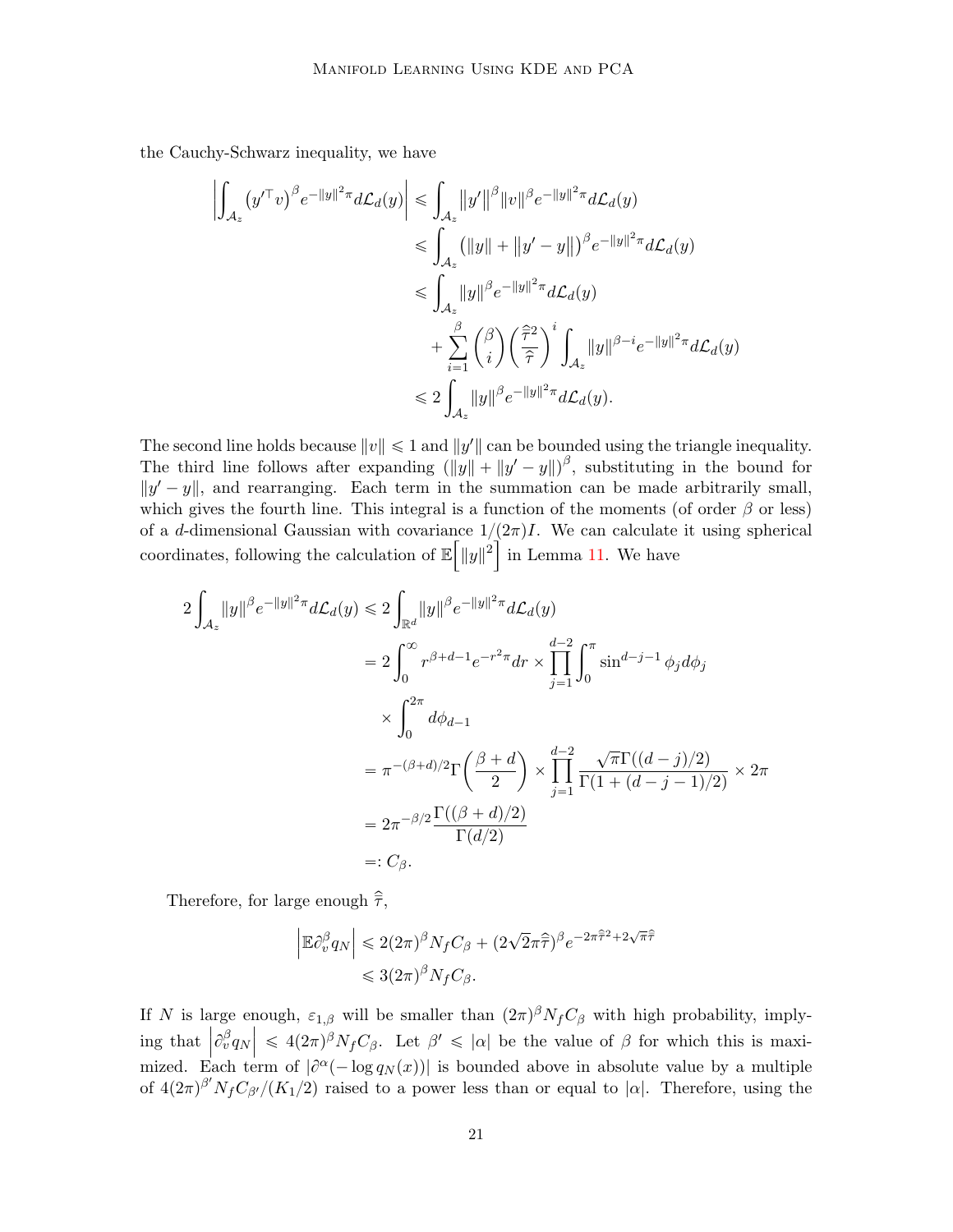triangle inequality and letting  $|\alpha| \leq k$ ,  $|\partial^{\alpha}(-\log q_N(x))| \leq C_{0,2}$ , a constant. The factors of  $N_f$  in  $K_1$  and  $\left|\partial_v^{\beta} q_N\right|$  cancel each other out, so  $C_{0,2}$  is a function of n and k. Setting  $C_0 := C_{0,1} + C_{0,2}$  yields the lemma.

# $3.5$   $- \log p_N(x) + \log N_f$  is an asdf

In the next two lemmas, we prove that the third condition of Theorem [5](#page-5-0) holds. Recall from the proof of Lemma [11](#page-12-0) that  $\mathbb{E}p_N$  can be bounded above and below to within a multiplicative factor of  $N_f e^{-\|x-z\|^2 \pi}$ . By taking logarithms and defining a suitable constant  $\tilde{\rho}$ , we show in Lemma [14](#page-21-0) that the third condition holds for  $-\log \mathbb{E} p_N + \log N_f$ . In Lemma [15,](#page-22-0) we show that this condition also holds for  $-\log p_N + \log N_f$  as long as we modify  $\tilde{\rho}$  to take into account the concentration bound from Lemma [12.](#page-15-0)

<span id="page-21-0"></span>**Lemma 14.** For  $x \in M_{1/\sqrt{2\pi}}$  and z the projection of x onto M,

$$
c_1(|x-z||^2\pi + \tilde{\rho}^2) \leq -\log \mathbb{E}p_N + \log N_f + \tilde{\rho}^2 \leq C_1(|x-z||^2\pi + \tilde{\rho}^2)
$$

for  $0 < \tilde{\rho} < c$ , with c depending on  $C_0, c_1, C_1, k, n$ .

*Proof.* Let  $x \in M_{1/\sqrt{2\pi}}$  and let z be its projection onto M. Then we can bound  $\mathbb{E}p_N(x)$  by calculating the expectation separately over  $\widetilde{\mathcal{A}}_z$  and  $\mathcal{M}\backslash\widetilde{\mathcal{A}}_z$ :

$$
\mathbb{E}p_N(x) = \int_{\mathcal{M}} e^{-\|x-y'\|^2 \pi} d\mu_{\mathcal{M}}(y')
$$
  
= 
$$
\int_{\widetilde{\mathcal{A}}_z} e^{-\|x-y'\|^2 \pi} d\mu_{\mathcal{M}}(y') + \int_{\mathcal{M} \backslash \widetilde{\mathcal{A}}_z} e^{-\|x-y'\|^2 \pi} d\mu_{\mathcal{M}}(y').
$$

The first term can be bounded as follows:

$$
\int_{\widetilde{\mathcal{A}}_z} e^{-\|x-y'\|^2 \pi} d\mu_{\mathcal{M}}(y') \leqslant e^{C_f} \int_{\mathcal{A}_z} e^{-\|x-y\|^2 \pi} N_f d\mathcal{L}_d(y)
$$
\n
$$
\leqslant e^{C_f} N_f e^{-\|x-z\|^2 \pi} \int_{\mathcal{A}_z} e^{-\|z-y\|^2 \pi} d\mathcal{L}_d(y)
$$
\n
$$
\leqslant e^{C_f} N_f e^{-\|x-z\|^2 \pi}.
$$

Now consider  $y' \in \mathcal{M} \setminus \widetilde{\mathcal{A}}_z$ . Since  $||z - y'|| \le ||x - y'|| + ||x - z||$  and  $||x - z|| \le 1/\sqrt{2}$  $2\pi \leq$  $\hat{\overline{\tau}} \leqslant ||z - y'||$ , we have  $(||\overline{x} - z|| - \hat{\overline{\tau}}||^2 \leqslant ||x - y'||^2$ . This gives us the following bound for the second term:

$$
\int_{\mathcal{M}\setminus\widetilde{\mathcal{A}}_z}e^{-\|x-y'\|^2\pi}d\mu_{\mathcal{M}}(y')\leqslant e^{-\left(\|x-z\|-\widehat{\widetilde{\tau}}\right)^2\pi}.
$$

Thus, letting

$$
C_{neg}:=\frac{e^{-\widehat{\overline{\tau}}^2\pi+2\widehat{\overline{\tau}}\pi\|x-z\|}}{N_f e^{C_f}},
$$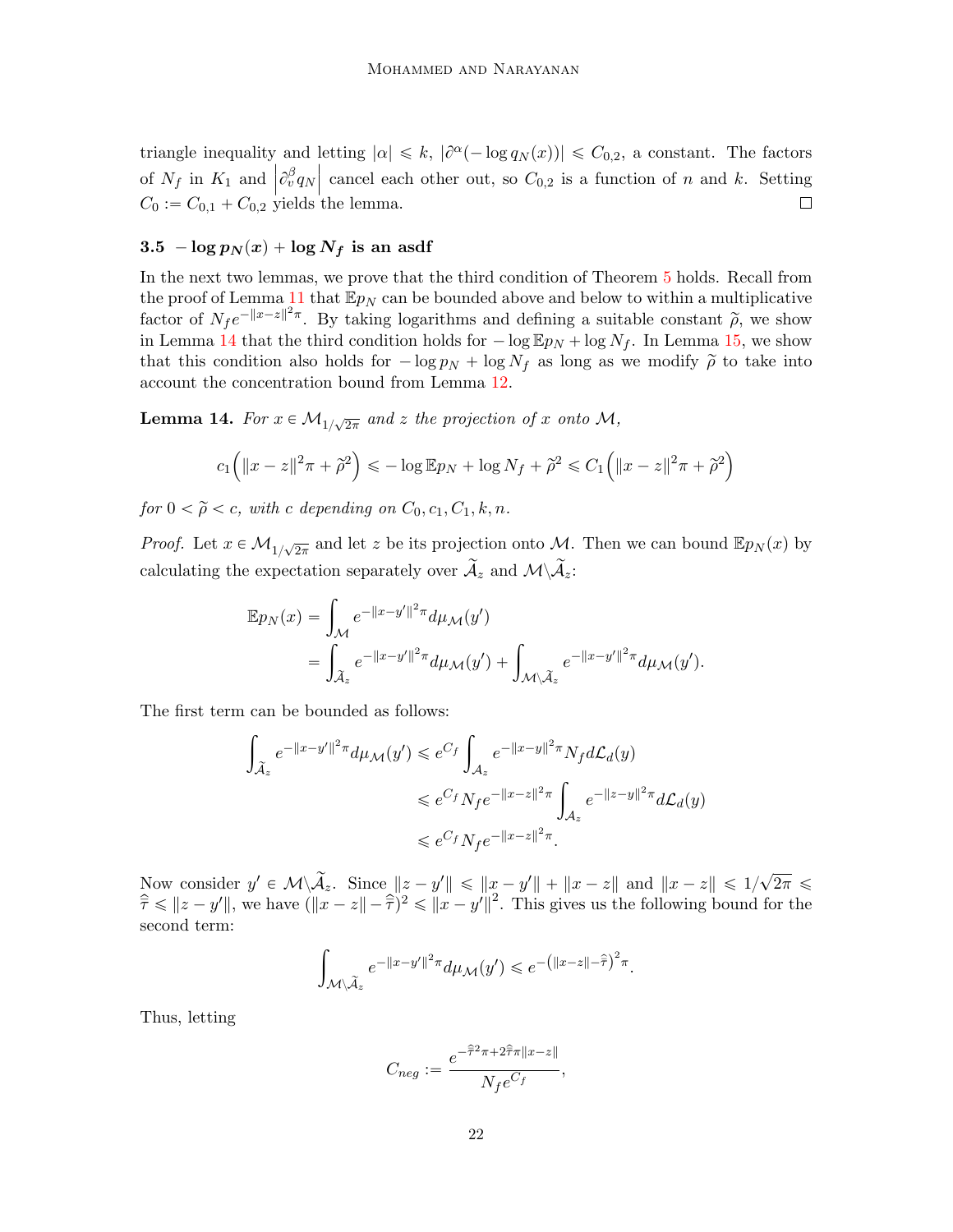we have

$$
\mathbb{E}p_N(x) \leqslant e^{C_f} N_f e^{-\|x-z\|^2 \pi} (1 + C_{neg})
$$
  

$$
\leqslant e^{C_f} N_f e^{-\|x-z\|^2 \pi} \left( \frac{1}{1 - C_{neg}} \right).
$$

The second inequality holds because  $C_{neg}$  is arbitrarily small for small  $\sigma$ , so we can use the Taylor expansion

$$
\frac{1}{1-x} = \sum_{i=0}^{\infty} x^i.
$$

Next, we find a lower bound for  $\mathbb{E}p_N(x)$  as in Lemma [11.](#page-12-0)

$$
\mathbb{E}p_N(x) \geq (1 - C_{neg}) \int_{\tilde{A}_z} e^{-||x - y'||^2 \pi} d\mu_{\mathcal{M}}(y')
$$
  
\n
$$
\geq (1 - C_{neg})e^{-C_f} \int_{\mathcal{A}_z} e^{-||x - y||^2 \pi} N_f d\mathcal{L}_d(y)
$$
  
\n
$$
\geq (1 - C_{neg})e^{-C_f} N_f e^{-||x - z||^2 \pi} \int_{\mathcal{A}_z} e^{-||z - y||^2 \pi} d\mathcal{L}_d(y)
$$
  
\n
$$
\geq (1 - C_{neg})e^{-C_f} N_f e^{-||x - z||^2 \pi} \left(1 - 2e^{-\left(\hat{\bar{\tau}} - \sqrt{d/(2\pi)}\right)^2 \pi}\right).
$$

Now, let  $\alpha := -\log(1 - C_{neg})$  and  $\beta := -\log\left(1 - 2e^{-\left(\hat{\tilde{\tau}} - \sqrt{d/(2\pi)}\right)^2 \pi}\right)$ . We have shown the following:

$$
-C_f + ||x - z||^2 \pi - \alpha \leq -\log \mathbb{E} p_N(x) + \log N_f \leq \alpha + C_f + ||x - z||^2 \pi + \beta.
$$

Since  $\alpha, \beta > 0$ , we can add  $2\alpha + 2C_f + \beta$  to the left-hand side,  $2\alpha + 2\beta + 2C_f$  to the middle, and  $2\alpha + 2\beta + 2C_f + \frac{1}{2}$  $\frac{1}{2}||x-z||^2\pi$  to the right-hand side while preserving these inequalities. Let  $\widetilde{\rho} :=$  $2/$  $2(\alpha + \beta + C_f), c_1 := \frac{1}{2}$  $\frac{1}{2}$ , and  $C_1 := \frac{3}{2}$  $\frac{3}{2}$ . Then, we have  $\begin{array}{ccccccccccccccccc}\n\diagup\diagdown\end{array}$ 

$$
c_1(|x-z||^2\pi + \tilde{\rho}^2) \leq -\log \mathbb{E}p_N + \log N_f + \tilde{\rho}^2 \leq C_1(|x-z||^2\pi + \tilde{\rho}^2).
$$

<span id="page-22-0"></span>**Lemma 15.** With high probability, for  $x \in M_{1/\sqrt{2\pi}}$  and z the projection of x onto M,

$$
c_1(|x - z||^2 \pi + \rho^2) \le -\log p_N + \log N_f + \rho^2 \le C_1(|x - z||^2 \pi + \rho^2)
$$

for  $0 < \rho < c$ , with c depending on  $C_0, c_1, C_1, k, n$ .

*Proof.* From Lemmas [11](#page-12-0) and [12,](#page-15-0) w.h.p. for large enough N,  $\inf_x p_N(x) \ge K_1 - \varepsilon_1$ , or  $\sup_x[-\log p_N(x)] \leq -\log(K_1 - \varepsilon_1)$ . By uniform continuity,

$$
\mathbb{P}\left[\sup_{f \in \mathcal{F}} \left| -\log p_N(x) + \log \mathbb{E} p_N(x) \right| \leq \varepsilon' \right] \geq 1 - \delta,
$$

where  $\varepsilon' := \varepsilon_1/(K_1 - \varepsilon_1)$ . Thus, the statement of the lemma follows from Lemma [14](#page-21-0) with  $\rho :=$  $e<sub>6</sub>$  $2(\alpha + \beta + C_f + \varepsilon'), c_1 := \frac{1}{2}$  $\frac{1}{2}$ , and  $C_1 := \frac{3}{2}$  $\frac{3}{2}$ .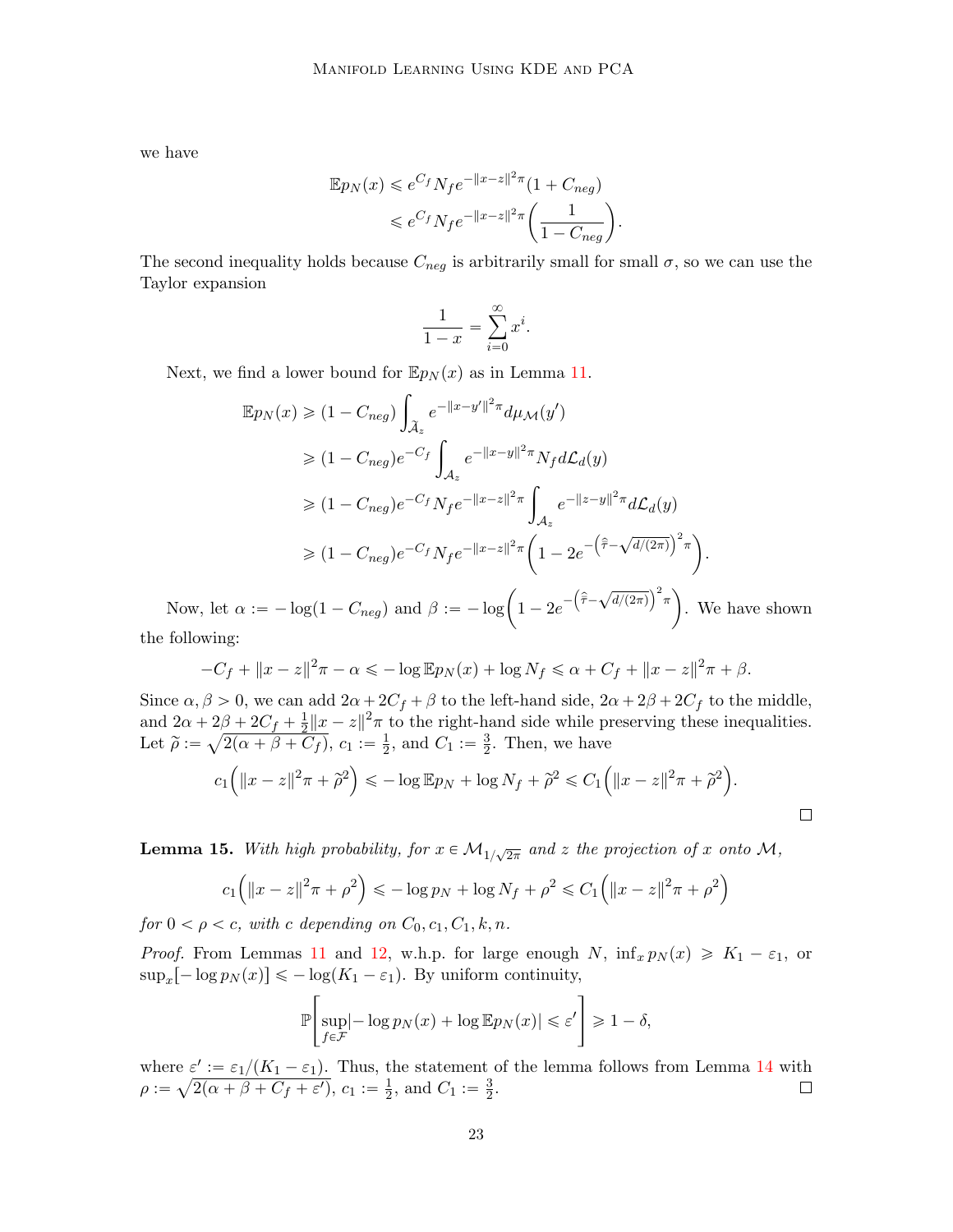We have proven all the conditions necessary in order to show that  $-\log p_N(x) + \log N_f$ is an asdf. We summarize this in the next theorem, which is the major result of this section. We also prove that the constants we have defined are small enough to apply Theorem [6](#page-5-1) and state that  $\mathcal{M}_{\text{put}}$  is a manifold with desirable properties.

<span id="page-23-0"></span>**Theorem 16.**  $-\log p_N(x) + \log N_f$  is an approximate squared-distance function that meets the conditions in Theorem [5.](#page-5-0) Consider the output set

$$
\mathcal{M}_{\text{put}} = \left\{ z \in \mathcal{M}_{\min(c_3, c_4)\sigma/\sqrt{2\pi}} \mid \Pi_{hi}(z)\partial F(z) = 0 \right\}
$$

in the original coordinate system (i.e., the coordinates not scaled by  $1/\sigma$ , where  $\sigma$  is the bandwidth of the KDE). By Theorem  $6$ ,  $\mathcal{M}_{\text{put}}$  is a manifold whose reach is bounded below by  $c\sigma$ , where c is a constant depending on  $C_0$ ,  $c_1$ ,  $C_1$ ,  $k$ ,  $d$ , and n.  $\mathcal{M}_{\text{put}}$  converges to  $\mathcal M$  in Hausdorff distance for increasing N; more specifically,  $H(M, \mathcal{M}_{\text{put}}) = O(\sigma^{5/4}).$ 

*Proof.* Since  $\log N_f$  is a constant, the first two conditions from Theorem [5](#page-5-0) hold by Lemmas [8](#page-8-1) and [13.](#page-17-0) The third condition holds by Lemma [15.](#page-22-0) Thus,  $-\log p_N(x) + \log N_f$  is an asdf.

For  $\mathcal{M}_{\text{put}}$  to be a manifold,  $\sigma\rho$  must be sufficiently small with respect to  $\min(c_3, c_4)\sigma/\sqrt{2\pi}$ . We will show that for a small enough  $\sigma$  and large enough N,  $\sqrt{2(\alpha + \beta + C_f + \varepsilon')}$  (our choice of  $\rho$ ) can be made as small as needed. Recall that  $\hat{\tau} = \tau / \sigma$  and  $\hat{\bar{\tau}} = \sigma^{-1/6}$ . This implies

$$
C_f = \frac{dC^2 \sigma^{5/3}}{2\tau^2} + \left(\frac{\sigma^{4/3}}{\tau^2} + \frac{2\sqrt{2}\sqrt{\sigma}}{\tau}\right)\pi,
$$

which can be made as small as desired.  $\alpha$  and  $\beta$  can be bounded by using the fact that  $-\log(1 - p) < 2p$  if p is sufficiently small. For a small enough  $\sigma$ ,

$$
e^{dC^2\sigma^{5/3}/(4\tau^2)} \leqslant e^{C_f},
$$

which gives the bound

$$
\alpha \leq 2C_{neg}
$$
  
\n
$$
\leq \frac{2e^{-\sigma^{-1/3}\pi/2}}{e^{dC^2\sigma^{5/3}/(4\tau^2)}\sigma^d/(2V)}
$$
  
\n
$$
\leq 4V\sigma^{-d}e^{-\sigma^{-1/3}\pi/4}.
$$

Similarly,

$$
\beta \leqslant 4e^{-\sigma^{-1/3}\pi/2}.
$$

As  $\sigma$  tends to zero, so do these quantities. Finally, for large enough N,  $\varepsilon_1$  is sufficiently small such that  $\varepsilon' = \varepsilon_1/(K_1 - \varepsilon_1)$  is as small as necessary. For a small enough  $\sigma$  and a large enough N,  $\rho = O(C_f^{1/2})$  $f_f^{1/2}$ ) =  $O(\sigma^{1/4})$ . This is sufficient to apply Theorem [6,](#page-5-1) which implies that  $\mathcal{M}_{\text{put}}$  is a manifold with bounded reach that converges to  $\mathcal{M}$  in Hausdorff distance. The Hausdorff distance  $H(M, \mathcal{M}_{\text{put}})$  is  $O(\sigma \rho)$ , which is  $O(\sigma^{5/4})$ .  $\Box$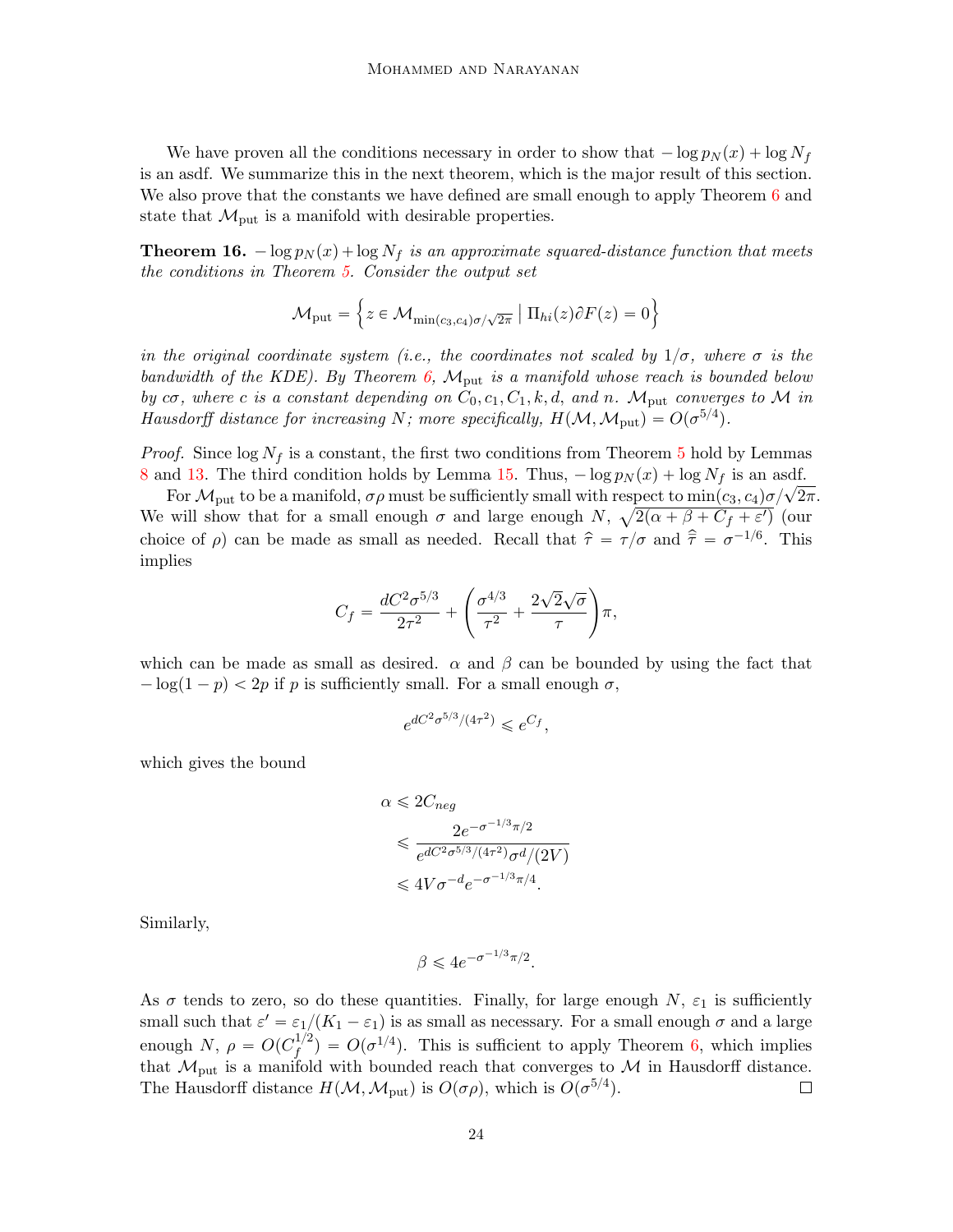### <span id="page-24-0"></span>4. Local principal components analysis

A manifold  $\mathcal M$  can be approximated by a finite collection of tangent spaces centered at a sufficiently dense set of points sampled from  $M$ . [Fefferman et al.](#page-34-0) [\(2016\)](#page-34-0) use this as motivation to define the concept of a cylinder packet; they also define a function  $F^{\bar{o}}$  and show that it is an asdf when coupled with a suitably constructed cylinder packet. In this section we show that we can estimate tangent spaces directly from the data to create a cylinder packet; this leads to the construction of an approximate squared-distance function that satisfies Theorems [5](#page-5-0) and [6](#page-5-1) and produces a putative manifold.

#### 4.1 Definition of the asdf and selection of the bandwidth  $\bar{\tau}$

Let  $C_p := \{cyl_i\}$  be a collection of cylinders with centers  $\{x_i\}$ . Each cylinder is isometric to cyl :=  $\overline{\tau}(B_d \times B_{n-d})$ . We choose  $\overline{\tau}$  so that it tends to zero but remains large compared to the distance between a sample point and its nearest neighbors. Since we are assuming uniform support on M, for large N we can choose  $\bar{\tau}$  on the order of  $N^{-1/(d+\varepsilon)}$  for a small value of  $\varepsilon$ .

Let  $U_i$  be a proper rotation of  $cyl_i$ ,  $Tr_i$  a translation, and  $o_i$  a composition of a proper rotation and translation that moves the origin to  $x_i$  and rotates the d-dimensional crosssection of  $cyl_i$  to  $\mathbb{R}^d$ . Define

$$
F^{\bar{o}}(z) := \frac{\sum_{\text{cyl}_i \ni z} \phi_{\text{cyl}_i}(o_i^{-1}(z)) \theta(\Pi_d(o_i^{-1}(z))/(2\bar{\tau}))}{\sum_{\text{cyl}_i \ni z} \theta(\Pi_d(o_i^{-1}(z))/(2\bar{\tau}))},
$$

where  $cyl_i \in C_p$ ,  $z \in \bigcup cyl_i$ ,  $\phi_{cyl_i}(z)$  is the squared distance from z to the d-dimensional cross-section of  $cyl_i$  and  $\theta : \mathbb{R}^d \to [0, 1]$  is a bump function such that

- 1.  $\theta(y) = 0$  for  $||y|| \notin (-1, 1)$
- 2.  $\partial^{\alpha} \theta(y) = 0$  for  $|\alpha| \le k$  and  $y = 0$  or  $||y|| \notin (-1, 1)$
- 3.  $|\partial^{\alpha} \theta(y)| < C$ , a controlled constant for all y
- 4.  $\theta(y) = 1$  for  $||y|| < 1/4$ .

Note that whether or not  $F^{\bar{o}}(z)$  satisfies Theorem [5](#page-5-0) depends on our choice of  $C_p$ ; for convenience, we refer to the pair  $\{F^{\bar{o}}, C_p\}$  as a putative asdf.  $F^{\bar{o}}(z)$  measures the squared distances  $\phi_{cyl_i}$  to the central cross-section of each cylinder containing a given point z, and averages them using the bump function  $\theta$ . Let  $\hat{F}_z : B_n(0, 1) \to \mathbb{R}$  be a related function defined by  $\hat{F}_z(w) = F^{\bar{\sigma}}(z + \bar{\tau} \Theta(w))/\bar{\tau}^2$ , where  $\Theta$  is an isometry that fixes the origin at z and identifies the first d coordinates with  $T_zM$ .  $\hat{F}_z$  is essentially  $F^{\bar{\sigma}}$  analyzed in a coordinate system scaled up by  $1/\overline{\tau}$ . This is analogous to our analysis of the kernel density estimator in the previous section, where we scaled the coordinate system by  $1/\sigma$ .

# 4.2 Cylinder packets

In order for  $\{F^{\bar o}, C_p\}$  to be an asdf,  $C_p$  needs to be a cylinder packet, which is a collection of cylinders that satisfies the geometric constraints given below in Definition [17.](#page-25-0) These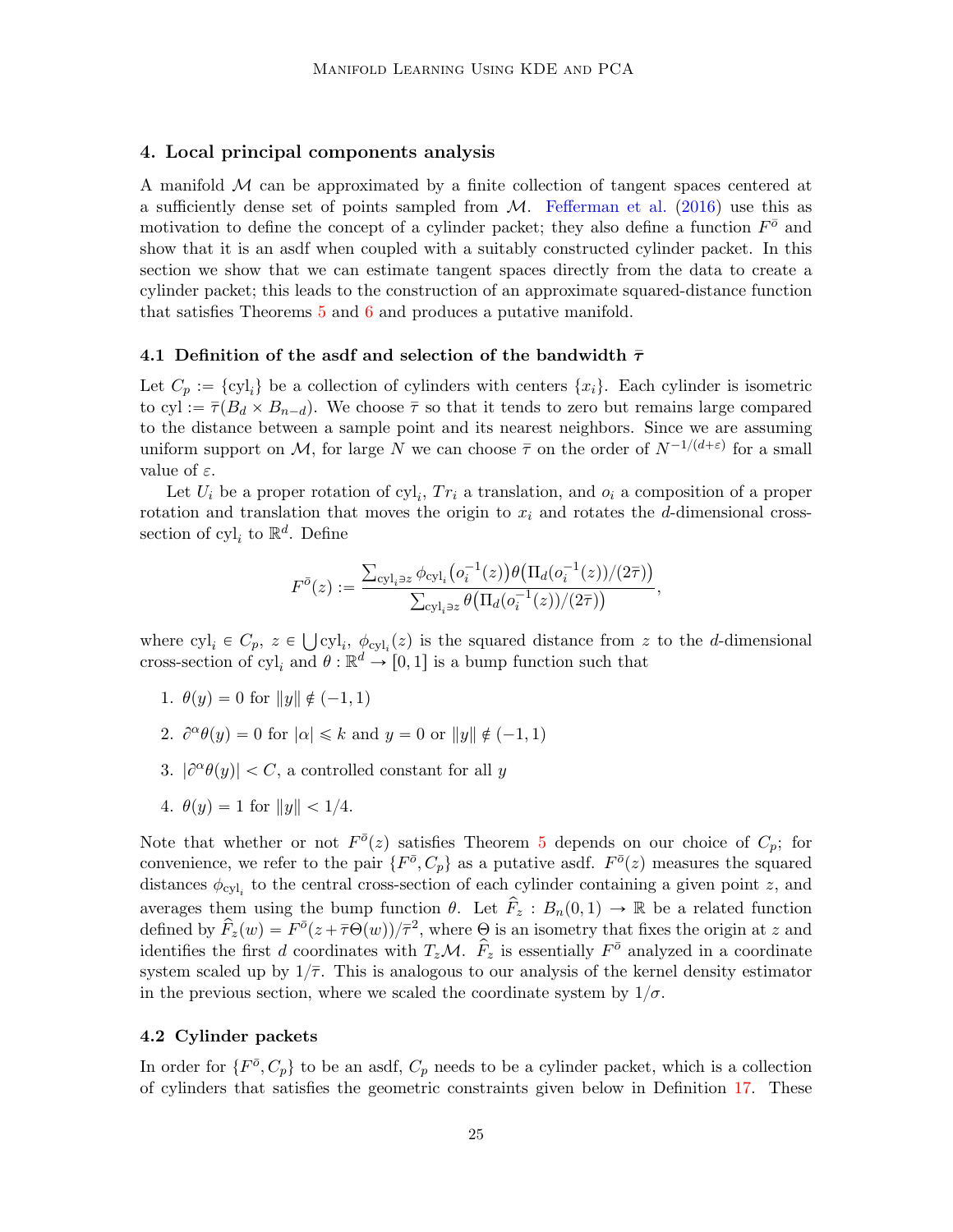conditions ensure that a cylinder packet doesn't contain pairs of cylinders that overlap too much or intersect at too great of an angle. This is motivated by our desire to estimate a manifold with bounded reach.

<span id="page-25-0"></span>**Definition 17** (Cylinder packet). Let  $C_p$  be a collection of cylinders as above.  $C_p$  is a cylinder packet if it satisfies the following conditions:

- 1. The number of cylinders is less than or equal to a constant factor times  $\frac{V}{\tau^d}$ .
- 2. Consider the set  $S_i :=$  $\mathrm{cyl}_{i_1}, \ldots, \mathrm{cyl}_{i_{|S_i|}}$ of cylinders that intersect  $cyl_i$  and perform the rigid-body motion  $o_i$ . For each  $cyl_{i_j}$ , there exists a translation  $Tr_{i_j}$  and a proper rotation  $U_{i_j}$  fixing  $x_{i_j}$  so that

 $\mathbf{r}$ 

- (a) For  $1 \leq j \leq |S_i|$ ,  $Tr_{i_j}U_{i_j}$ cyl<sub>ij</sub> is a translation of cyl<sub>i</sub> by a vector with norm at least  $\bar{\tau}/3$ .  $\frac{1}{2}$  $\mathbb{R}$
- (b)  $\{x_i\}$  $Tr_{i_j} U_{i_j} x_{i_j} | 1 \leqslant j \leqslant |S_i|$ cyl<sub>i</sub> forms a  $\bar{\tau}/2$ -net of the d-dimensional  $cross-section of cyl<sub>i</sub>.$
- (c) For  $1 \leq j \leq |S_i|$  and  $v \in \mathbb{R}^n$ ,  $||v U_{i_j}v|| < 2\frac{\bar{\tau}}{\tau}$  $\frac{\bar{\tau}}{\tau}$ ||v –  $x_{i_j}$ ||.

(d) For 
$$
1 \le j \le |S_i|
$$
,  $||Tr_{i_j}(0)|| < \frac{\bar{\tau}^2}{\tau}$ 

!<br>!

In Lemmas 16 and 17 due to [Fefferman et al.](#page-34-0) [\(2016\)](#page-34-0), it is shown that  $\hat{F}_z$  satisfies Theorem [5](#page-5-0) when  $C_p$  is a cylinder packet, meaning that  $\{F^{\bar{o}}, C_p\}$  is an asdf. We include this towards the end of this section as Theorem [23](#page-30-0) and provide a sketch of the proof.

.

In the next lemma we construct a collection of cylinders  $C_p^{Tan}$  whose central cross sections are derived from the tangent planes of the manifold and show that it is indeed a cylinder packet. The putative manifold actually has reach  $c\bar{\tau}$ , so the right-hand sides of conditions  $2(c)$  and (d) in Definition [17](#page-25-0) can be within a constant factor of what is given above.

<span id="page-25-1"></span>**Lemma 18.** First, construct a set  $\{x_i\}$  of centers. Assume the sample size is large enough to contain a  $\bar{\tau}/2$ -net of M such that no two net points are within  $\bar{\tau}/2.9$  of each other. Let  $C_p^{Tan}$  be the collection of cylinders with centers  $\{x_i\}$  and central cross sections contained in  $T_{x_i}$ M. Then,  $C_p^{Tan}$  is a cylinder packet; we call it an ideal cylinder packet.

*Proof.* We show that the conditions in Definition [17](#page-25-0) hold. Fix an  $x_i$  and consider the set  $S_i := \left\{ \text{cyl}_{i_1}, \dots, \text{cyl}_{i_{|S_i|}} \right\}$  of cylinders that intersect  $\text{cyl}_i$ . Perform the rigid-body motion  $o_i$ so that we are working in a convenient coordinate system. For each  $x_{i_j} \in S_i$ , define  $U_{i_j}$ as a rotation fixing  $x_{i_j}$  and rotating the central cross section of  $cyl_{i_j}$  so that it is parallel to  $T_{x_i}$ M. Also, define  $Tr_{i_j}$  as the translation that subsequently moves the central cross section so that it lies in  $T_{x_i}M$ . Lemma [4](#page-4-2) implies the first condition.

Let p be the projection of  $x_{i_j}$  onto  $T_x\mathcal{M}$ . Federer's reach condition implies that

$$
||x_{i_j} - p|| \le \frac{||x_{i_j} - x_i||^2}{2\tau}
$$

.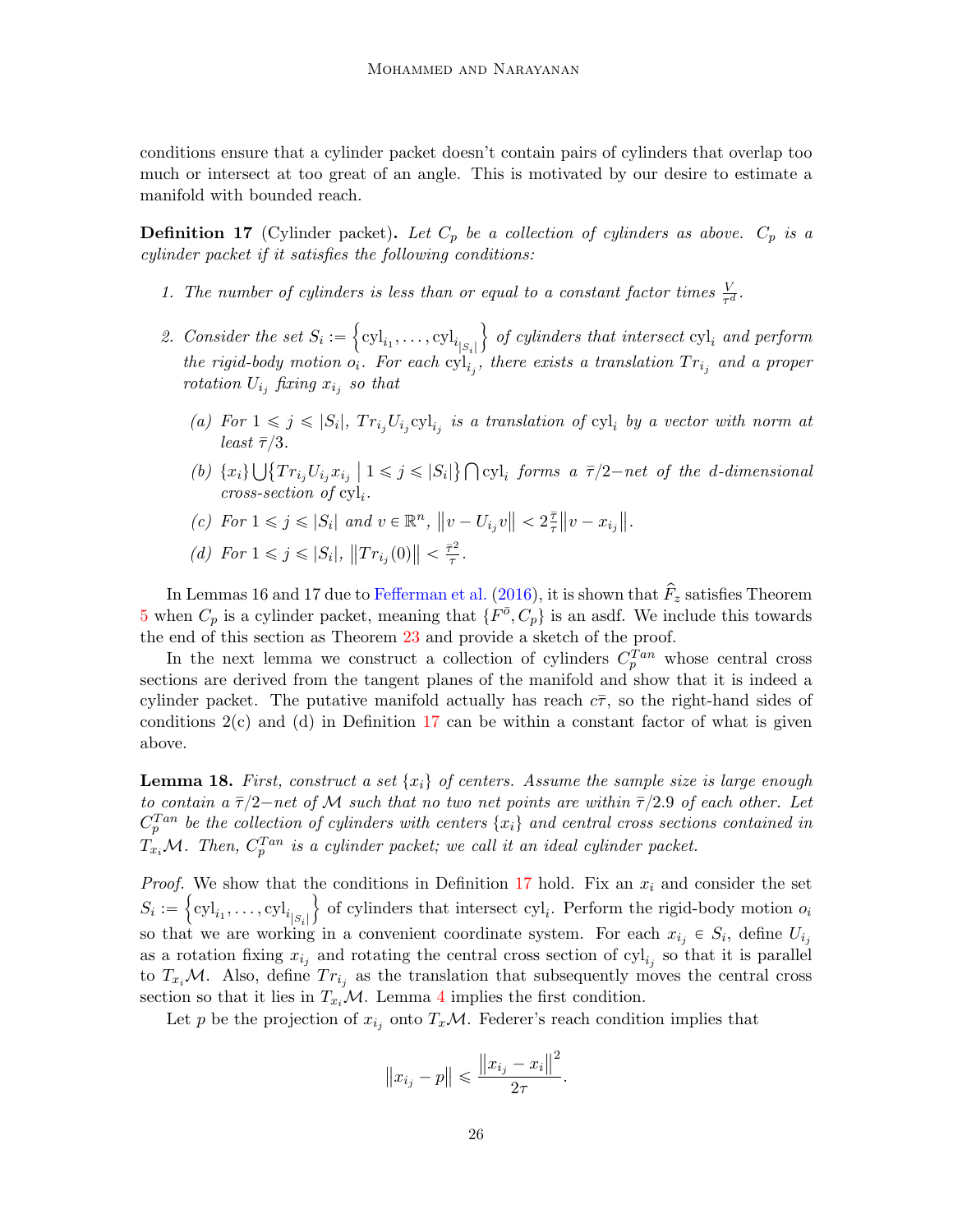Condition 2(d) holds since the right hand side must be less than  $4\bar{\tau}^2/\tau$ . Since  $||x_{i_j} - x_i|| \ge$  $\overline{\tau}/2.9$ , we also have de la construcción de la construcción de la construcción de la construcción de la construcción de la construcc

$$
||x_i - p|| \ge \sqrt{||x_{i_j} - x_i||^2 - \frac{||x_{i_j} - x_i||^4}{4\tau^2}} \ge \sqrt{\frac{100\overline{\tau}^2}{841} - \frac{2500\overline{\tau}^4}{707281\tau^2}} \approx \frac{10\overline{\tau}}{29} - \frac{125\overline{\tau}^2}{24389\tau^2} + O(\overline{\tau}^4),
$$

where the last line follows by a Taylor expansion. Since this can be made arbitrarily close to  $\overline{\tau}/2.9$ ,  $||x_i - p|| \ge \overline{\tau}/3$  and Condition 2(a) is satisfied. Condition 2(b) follows from the fact that we started off with a  $\bar{\tau}/2$ -net of the manifold; projecting  $\{x_{i_1}, \ldots, x_{i_{|S_i|}}\}$  onto  $T_{x_i}M$ contracts interpoint distances so we end up with a  $\bar{\tau}/2$ —net of the tangent space.

To show the bound in  $2(c)$ , we need an expression for the angle between two nearby tangent spaces (in this case  $T_{x_i}M$  and  $T_{x_{i_j}}M$ ). In Lemma B.3 from a paper by [Boissonnat,](#page-34-16) [Dyer, and Ghosh](#page-34-16) [\(2013\)](#page-34-16), it is shown that the sine of the largest principal angle  $\theta_1$  between Dyer, and Ghosh (2015), it is shown that the sine of the largest principal angle  $v_1$  between  $T_{x_i}$   $M$  and  $T_{x_{i_j}}$   $M$  is less than or equal to  $6||x_i - x_{i_j}||/\tau$ , which is  $12\sqrt{2}\overline{\tau}/\tau$  in our setup. Now, translate the origin to  $x_{i_j}$  and translate  $T_{x_i} \mathcal{M}$  so that it contains  $x_{i_j}$ . Without loss of generality, let  $v \in T_{x_{i_j}}\mathcal{M}$ . Let  $\{e_i\}_{1}^d$  $\begin{bmatrix} d \\ 1 \end{bmatrix}$  and  $\{\hat{e}_i\}_1^d$ <sup>d</sup> be orthonormal bases for  $T_{x_{i_j}}$  and  $T_{x_i}$ , respectively, so that the angle between  $e_i$  and  $\hat{e}_i$  is the principal angle  $\theta_i$ . Define  $U_{i_j}$  as the rotation that maps  $\{e_i\}_1^d$  $\begin{smallmatrix} d & \text{onto} & \{\widehat{e}_i\}^d_1 \end{smallmatrix}$  $i_{1}^{d}$ . Let  $\{v_{i}\}_{1}^{d}$  $\frac{a}{1}$  be the components of v and  $U_{i_j}v$  with respect to the appropriate bases. Then we have the following:

$$
||v - U_{i_j}v|| \leq \left\| \sum_{i=1}^d v_i e_i - \sum_{i=1}^d v_i \hat{e}_i \right\|
$$
  

$$
\leq \sum_{i=1}^d ||v_i e_i - v_i \hat{e}_i||
$$
  

$$
\leq \sum_{i=1}^d |v_i| ||e_i - \hat{e}_i||
$$
  

$$
\leq ||e_1 - \hat{e}_1|| ||v||_1
$$
  

$$
\leq ||e_1 - \hat{e}_1|| \sqrt{d} ||v||.
$$

Using the law of cosines,  $||e_i - \hat{e}_i|| \le \sqrt{2 - 2\cos\theta_i}$ . From the bound on  $\sin\theta_1$  and a Taylor Using the law of cosines,  $||e_i - \hat{e}_i|| \le \sqrt{2} - 2\cos \theta$ <br>expansion of  $\cos \arcsin(12\sqrt{2}\bar{\tau}/\tau)$ , we can show

$$
2 - 2\cos\theta_1 \leqslant \frac{288\overline{\tau}^2}{\tau^2} + O(\overline{\tau}^4)
$$

$$
\leqslant \frac{576\overline{\tau}^2}{\tau^2}
$$

for large enough  $N$ . Thus,

$$
||v - U_{i_j}v|| \leqslant \frac{24\sqrt{d}\bar{\tau}}{\tau}||v||,
$$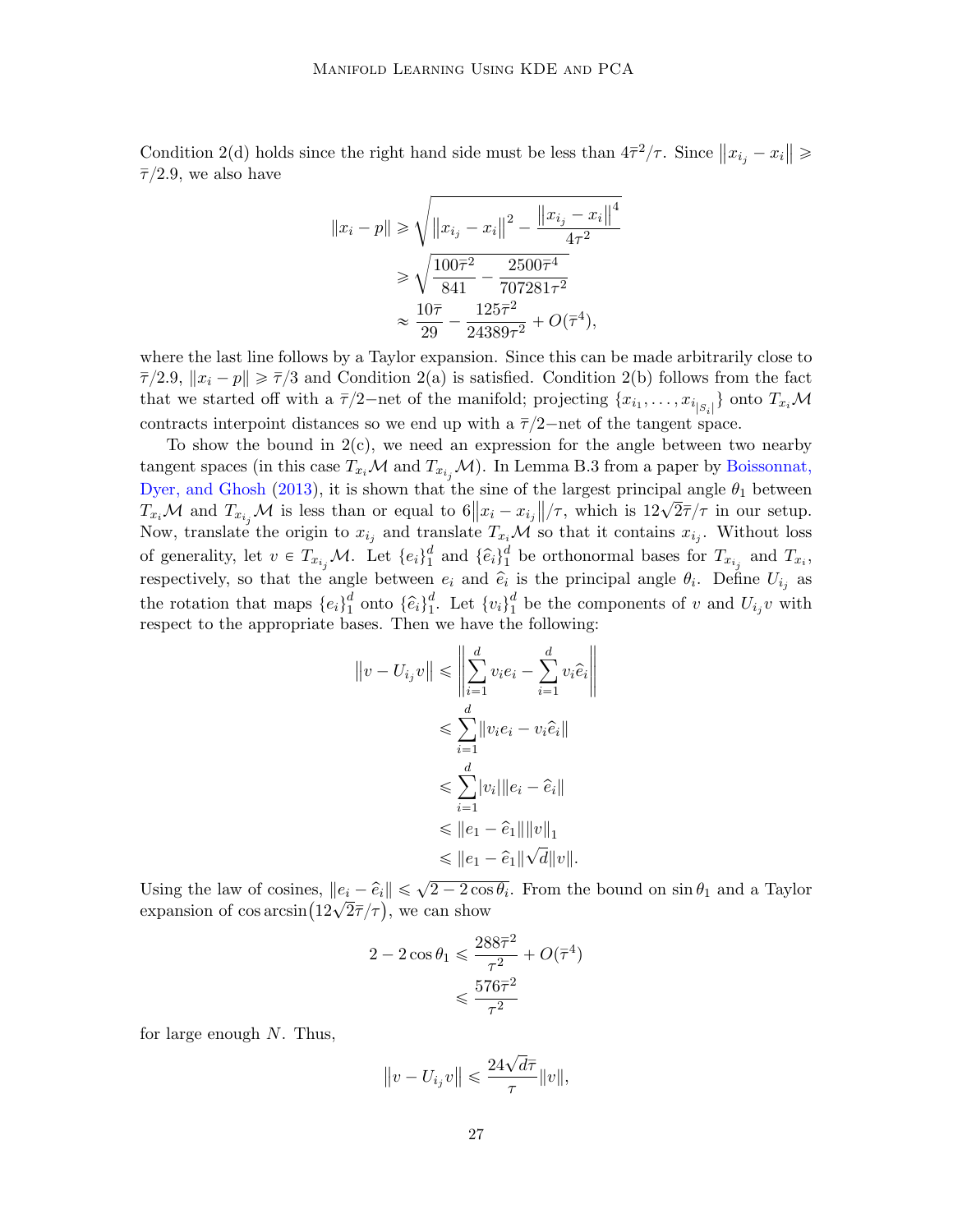which shows  $2(c)$ .

<span id="page-27-0"></span>**Corollary 19.** First, construct a set  $\{x_i\}$  of centers. Assume the sample size is large enough to contain a  $\bar{\tau}/2$ -net of M such that no two net points are within  $\bar{\tau}/2.9$  of each other. The collection of cylinders with centers  $\{x_i\}$  and central cross sections within  $O(\overline{\tau}/\tau)$ of  $T_{x_i}\mathcal{M}$  in operator norm is a cylinder packet; we call it an admissible cylinder packet.

#### 4.3 Constructing an admissible cylinder packet with local PCA

Usually we only have access to points sampled from the manifold and not their associated tangent spaces. It is easy to see that we can also construct a cylinder packet if we can estimate the tangent spaces accurately enough (as stated in Corollary [19\)](#page-27-0). Let  $C_p^{\widehat{Tan}}$  be a collection of cylinders constructed by using the same net points as in Lemma [18](#page-25-1) and performing local PCA to estimate the d-dimensional cross-sections. In this section, we show that  $\widehat{C_p^{Tan}}$  is an admissible cylinder packet. The d-dimensional cross-sections are estimated as follows. Given a sample point  $z \in \mathcal{M}$ , we construct the PCA matrix  $N_z^{-1}YY^{\top}$ , where Y has columns consisting of the  $N_z$  sample points lying within  $\overline{\tau}(B_d \times B_{n-d})$ . (We are using a coordinate system centered at z whose first d coordinates lie in  $T_z\mathcal{M}$ ). Using the eigenvectors of  $N_z^{-1}YY^{\top}$ , we can get an estimate  $\widehat{T_zM}$  of the tangent space at z. We show that this is close to the true tangent space by using the Davis-Kahan  $\sin \theta$  theorem. The version stated below is due to [Yu, Wang, and Samworth](#page-35-2) [\(2015\)](#page-35-2).

Let  $\|\cdot\|_F$  denote the Frobenius norm of a matrix. Suppose  $V, \hat{V} \in \mathbb{R}^{n \times d}$  both have orthonormal columns. Theorem [20](#page-27-1) gives an upper bound on  $\left\|\sin \theta(\hat{V}, V)\right\|_F$ , where  $\theta(\hat{V}, V)$ is the  $d \times d$  diagonal matrix whose diagonal consists of the principal angles between the column spaces of V and  $\hat{V}$  and  $\hat{S}$  and  $\hat{\theta}$  ( $\hat{V}$ , V) is defined entrywise. The principal angles are column spaces of V and V and  $\sin \theta(V, V)$  is defined entrywise. The principal ang<br>given by  $\{\cos^{-1} \zeta_1, \dots, \cos^{-1} \zeta_d\}$ , where  $\{\zeta_1, \dots, \zeta_d\}$  are the singular values of  $\hat{V}^T V$ .

<span id="page-27-1"></span>**Theorem 20** (Davis-Kahan sin  $\theta$  Theorem). Let  $\Lambda$ ,  $\hat{\Lambda} \in \mathbb{R}^{n \times n}$  be symmetric, with eigenval $u_{es} \lambda_1 \geq \cdots \geq \lambda_n$  and  $\hat{\lambda}_1 \geq \cdots \geq \hat{\lambda}_n$  respectively. Let  $1 \leq d \leq n$  and assume  $\lambda_d - \lambda_{d+1} > 0$ . Let  $V = (v_1, \ldots, v_d) \in \mathbb{R}^{n \times d}$  and  $\hat{V} = (\hat{v}_1, \ldots, \hat{v}_d) \in \mathbb{R}^{n \times d}$  have orthonormal columns satisfying  $\Lambda v_i = \lambda_i v_i$  and  $\widehat{\Lambda} \widehat{v}_i = \widehat{\lambda}_i \widehat{v}_i$  for  $j = 1, ..., d$ . Then

$$
\left\|\sin\theta(\hat{V},V)\right\|_F\leqslant\frac{2\left\|\hat{\Lambda}-\Lambda\right\|_F}{\lambda_d-\lambda_{d+1}}.
$$

We also make use of the following concentration inequality due to [Ahlswede and Winter](#page-32-1) [\(2002\)](#page-32-1). Let  $A \leq B$  mean that  $A - B$  is positive semidefinite.

<span id="page-27-2"></span>**Theorem 21.** Let  $a_1, \ldots, a_k$  be i.i.d. random positive semidefinite  $d \times d$  matrices with expected value  $\mathbb{E}[a_i] = M \ge \mu I$  and  $a_i \le I$ . Then for all  $\epsilon \in [0, 1/2]$ ,

$$
\mathbb{P}\Bigg[\frac{1}{k}\sum_{i=1}^k a_i \notin \big[(1-\epsilon)M, (1+\epsilon)M\big]\Bigg] \leq 2D\exp\Bigg\{\frac{-\epsilon^2\mu k}{2\ln 2}\Bigg\}.
$$

We now prove the key result of this section.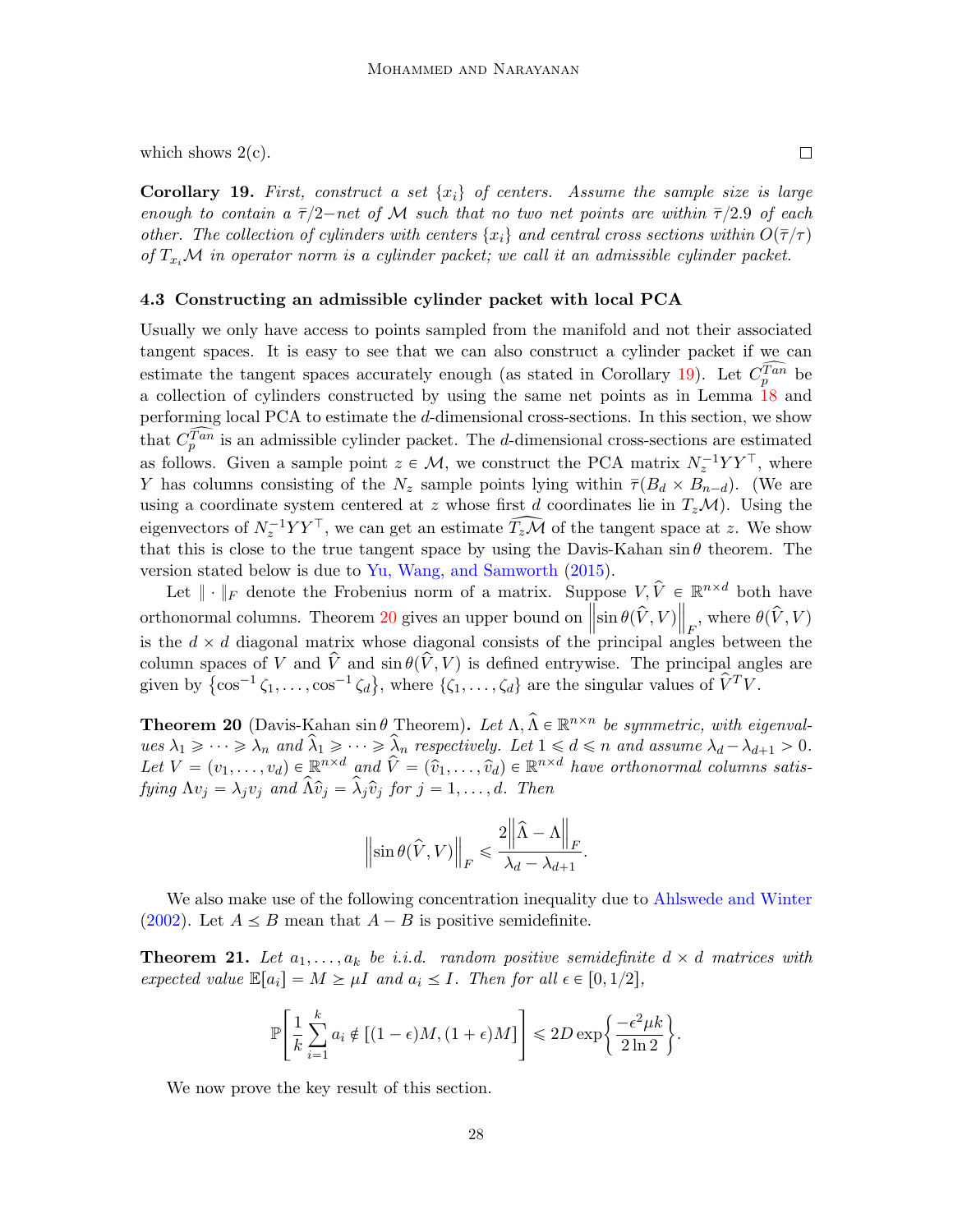<span id="page-28-0"></span>**Theorem 22.** Let  $z$  be a point sampled from  $M$ . Translate  $z$  to the origin, and let the first d coordinates lie in  $T_z\mathcal{M}$ . Let Y be a matrix whose columns consist of the  $N_z$  sample points  $\{y_i\}$  lying within  $\overline{\tau}(B_d \times B_{n-d})$ . Let X be a matrix whose columns are the projections  $\{x_i\}$ of  $\{y_i\}$  onto  $T_zM$ . Construct the matrices  $N_z^{-1}XX^\top$  and  $N_z^{-1}YY^\top$ , and let V and  $\hat{V}$  be their respective matrices of eigenvectors. Then, w.h.p.,

$$
\left\|\sin\theta(\widehat{V},V)\right\|_F \leq \frac{\left(\frac{2\bar{\tau}^3}{\tau} + \frac{2\bar{\tau}^4}{\tau^2}\right)(d+2)}{(1-\epsilon)\bar{\tau}^2\left(1 + \frac{C^2\bar{\tau}^2}{\tau^2}\right)^{-d/2}},
$$

where  $\epsilon \in [0, 1/2]$ .

*Proof.* Clearly,  $N_z$  increases with N. We can assume the matrices in the statement of the theorem can be defined. We apply Theorem [20](#page-27-1) with  $N_z^{-1}XX^\top$  and  $N_z^{-1}YY^\top$  corresponding to  $\Lambda$  and  $\Lambda$ , respectively.  $\frac{1}{2}$ 

We start off by bounding the numerator  $||N_z^{-1}$  $YY^\top - XX^\top$  $F$ . This is easiest if we consider Y as a perturbation of X by the matrix  $P$  since we can control P using Federer's reach condition. This gives:

$$
YYT = (X + P)(X + P)T
$$
  
= 
$$
XXT + XPT + PXT + PPT.
$$

Therefore,

$$
\label{eq:20} \begin{split} \left\| N_z^{-1} \big( Y Y^\top - X X^\top \big) \right\|_F &\leqslant N_z^{-1} \big\| X P^\top + P X^\top + P P^\top \big\|_F \\ &\leqslant N_z^{-1} \big( \big\| X P^\top \big\|_F + \big\| P X^\top \big\|_F + \big\| P P^\top \big\|_F \big) \\ &\leqslant N_z^{-1} \big( \big\| X\|_F \big\| P^\top \big\|_F + \| P\|_F \big\| X^\top \big\|_F + \| P\|_F \big\| P^\top \big\|_F \big). \end{split}
$$

Because each column of X has norm less than or equal to  $\bar{\tau}$ ,  $||X|| \leq \sqrt{N_z}\bar{\tau}$ . By Federer's reach condition, we have

$$
|y_i - x_i| \leqslant \frac{|z - y_i|^2}{2\tau}
$$

$$
\leqslant \frac{\left(\sqrt{2}\overline{\tau}\right)^2}{2\tau},
$$

which implies that  $||P|| \leq$  $\sqrt{N_z \overline{\tau}^4/(\tau^2)}$ . Thus,

$$
\left\|N_z^{-1} \big(YY^\top - XX^\top \big) \right\|_F \leqslant \frac{\bar{\tau}^3}{\tau} + \frac{\bar{\tau}^4}{\tau^2}.
$$

Now we need to bound  $\lambda_d - \lambda_{d+1}$ . Let  $\lambda_1 \geqslant \cdots \geqslant \lambda_n$  be the eigenvalues of  $N_z^{-1}XX^\top$ , and let  $\mu_1 \geqslant \ldots \mu_n$  be the eigenvalues of  $M := \mathbb{E}\big[N_z^{-1}XX^\top\big]$ . We see that  $\lambda_{d+1} = \cdots =$  $\lambda_n = \mu_{d+1} = \cdots = \mu_n = 0$ . So, we only need a lower bound for  $\lambda_d$ , which we can get by relating its value to  $\mu_d$  through a concentration inequality. Assuming the first d coordinates are aligned with the eigenvectors of M,  $\mu_d$  is the variance in the direction  $x_d$ . M is the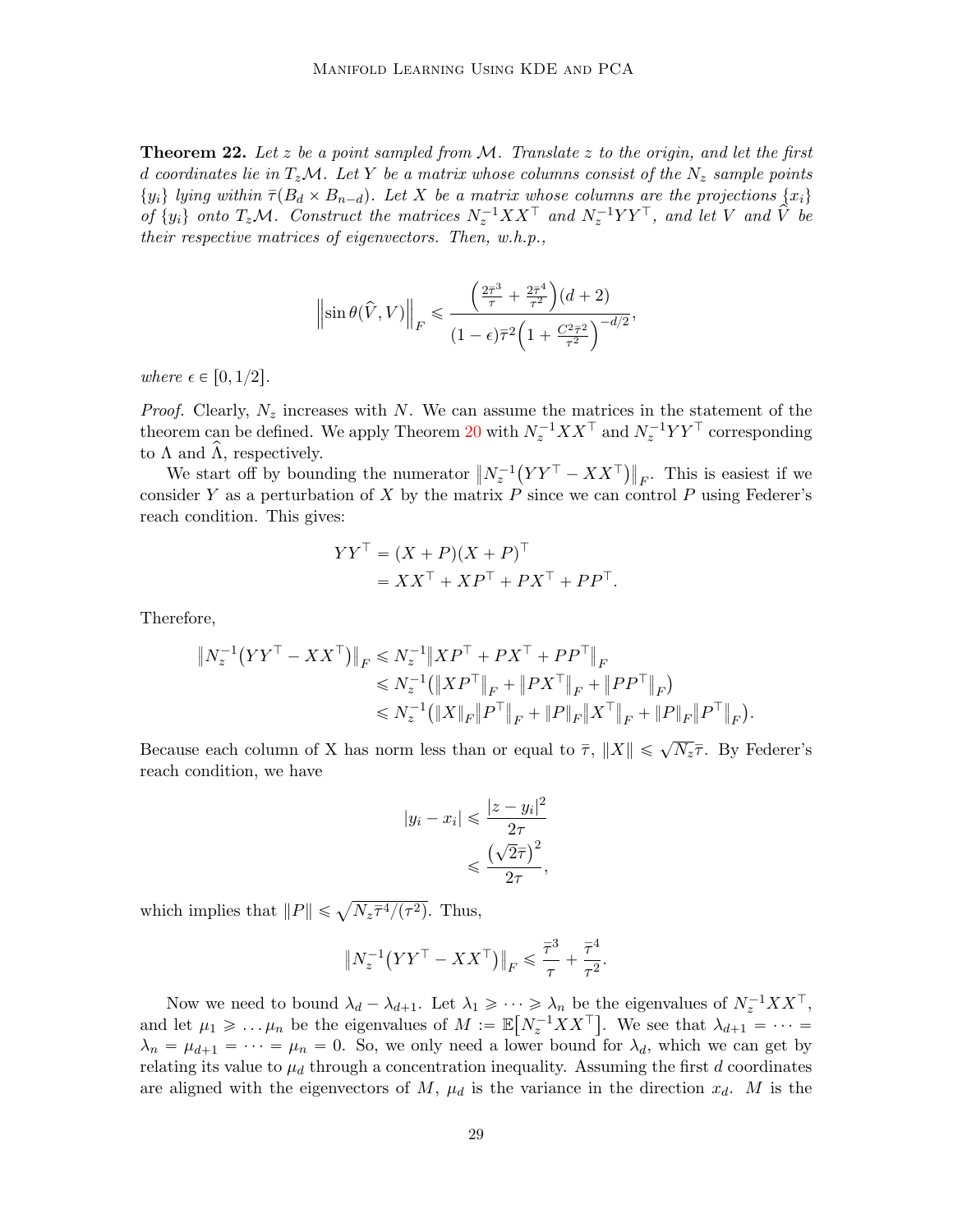population covariance matrix of the probability measure P on  $T_z \mathcal{M} \cap B_d(\overline{\tau})$  that is the pushforward of the uniform measure on  $\mathcal{M} \cap \overline{\tau}(B_d \times B_{n-d})$ . From Lemma [9,](#page-9-0) we know pushforward of the uniform measure on  $\mathcal{M} \cap \tau (B_d \times B_{n-d})$ . From Lemma 9, we know<br>  $\mathcal{P}$  has a density  $p(x)$  that is greater than or equal to  $\left(1 + C^2 \bar{\tau}^2 / \tau^2\right)^{-d/2}$  multiplied by a normalizing factor, which in this case is just  $Vol(B_d(\bar{\tau}))^{-1}$ .

We have the following bound for  $\mu_d$ :

$$
\mu_{d} = \int_{B_{d}(\bar{\tau})} x_{d}^{2} d\mathcal{P}(x)
$$
\n
$$
\geq \int_{B_{d}(\bar{\tau})} x_{d}^{2} \frac{\left(1 + \frac{C^{2} \bar{\tau}^{2}}{\tau^{2}}\right)^{-d/2}}{\text{Vol}(B_{d}(\bar{\tau}))} d\mathcal{L}_{d}(x)
$$
\n
$$
\geq \int_{0}^{\bar{\tau}} \int_{0}^{\pi} \dots \int_{0}^{\pi} \int_{0}^{2\pi} \left(r \sin \phi_{d-1} \prod_{j=1}^{d-2} \sin \phi_{j}\right)^{2} \frac{\left(1 + \frac{C^{2} \bar{\tau}^{2}}{\tau^{2}}\right)^{-d/2}}{\text{Vol}(B_{d}(\bar{\tau}))} dV
$$
\n
$$
= \frac{\Gamma(d/2 + 1) \left(1 + \frac{C^{2} \bar{\tau}^{2}}{\tau^{2}}\right)^{-d/2}}{\pi^{d/2} \bar{\tau}^{d}} \int_{0}^{\bar{\tau}} \int_{0}^{\pi} \dots \int_{0}^{\pi} \int_{0}^{2\pi} r^{d+1} \prod_{j=1}^{d-1} \sin^{d-j+1} \phi_{j} dr \prod_{j=1}^{d-1} d\phi_{j}.
$$

The third line follows by a change of coordinates. Substitute

$$
\left\{x_1 \mapsto r\cos\phi_1, x_{2\leq i \leq d-1} \mapsto r\cos\phi_i \prod_{j=1}^{i-1} \sin\phi_j, x_d \mapsto r\sin\phi_{d-1} \prod_{j=1}^{d-2} \sin\phi_j\right\},\right\}
$$

and let

$$
dV := r^{d-1} \prod_{j=1}^{d-2} \sin^{d-j-1} \phi_j dr d\phi_1 \dots d\phi_{d-1}.
$$

The integral in the fourth line can be evaluated by noting that  $\int_{0}^{\overline{\tau}} r^{d+1} dr = \overline{\tau}^{d+2}$  $\int_0^{2\pi}$   $\int_0^{\pi}$   $\sqrt{\pi} \Gamma((d \quad i \mid$  $(d + 2),$  $\int_0^{2\pi} \sin^2 \phi_{d-1} d\phi_{d-1} = \pi$ , and  $\int_0^{\pi}$  $\sin^{d-j+1} \phi_j d\phi_j =$  $\sqrt{\pi}\Gamma((d-j+2)/2)$  $\frac{\sqrt{n_1(n_2-j+2)/2}}{\Gamma(1+(d-j+1)/2)}$  for  $1 \leq j \leq d-2$ . We can simplify (by telescoping)

$$
\prod_{j=1}^{d-2} \frac{\sqrt{\pi} \Gamma((d-j+2)/2)}{\Gamma(1+(d-j+1)/2)} = \frac{\pi^{(d-2)/2}}{\Gamma(1+d/2)}.
$$

Therefore,

$$
\mu_d \ge \frac{1}{d+2} \overline{\tau}^2 \left( 1 + \frac{C^2 \overline{\tau}^2}{\tau^2} \right)^{-d/2}.
$$

 $N_z^{-1} X X^{\top}$  and M are zero outside the upper left  $d \times d$  block. Call their nonzero blocks  $\Xi$  and  $\widetilde{\Xi}$ , respectively; clearly these matrices have eigenvalues  $\{\lambda_i\}_1^d$  and  $\{\mu_i\}_1^d$ .  $\Xi$  can  $\Xi$  and  $\Xi$ , respectively; clearly these matrices have eigenvalues  $\{\lambda_i\}_{1}^{\alpha}$  and  $\{\mu_i\}_{1}^{\alpha}$ .  $\Xi$  can<br>be written as the empirical average  $N_z^{-1} \sum_{1=1}^{N_z} x_{i,d} x_{i,d}^{\top}$ , where the  $\{x_{i,d}\}$  are the first d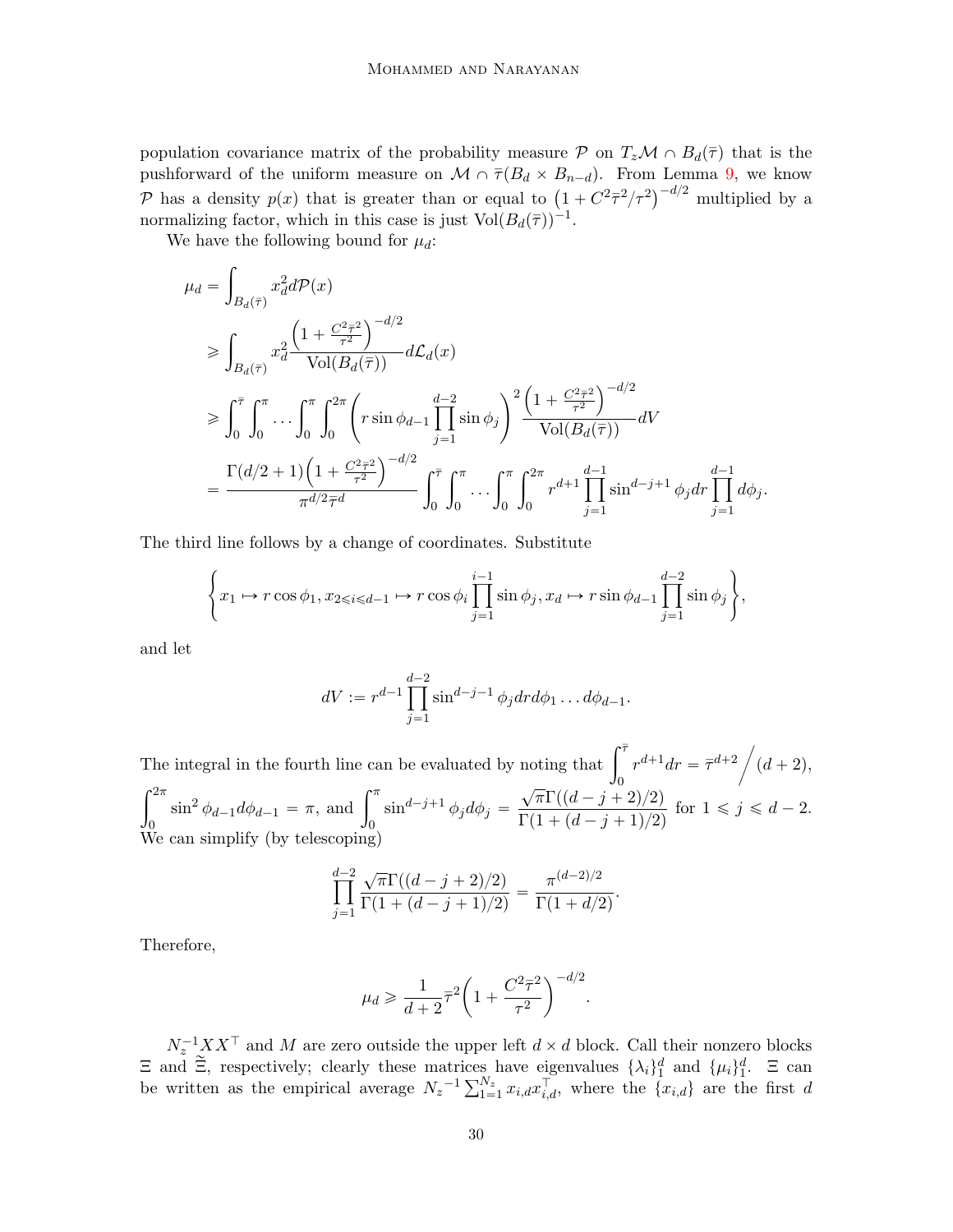coordinates of the  $\{x_i\}$ . Note that  $x_{i,d}x_{i,d}^{\top} \leq$  $\Vert x_{i,d}x_{i,d}^{\top}$  $\Big\|$  $I \leq \bar{\tau}^2 I$ . For  $N_z$  large enough, this implies  $x_{i,d} x_{i,d}^{\top} \leq I$ . Additionally, since  $\mu_d > 0$  is the smallest eigenvalue of  $\tilde{\Xi}$ , we have  $\widetilde{\Xi} \geq \mu_d I$ . This is sufficient to apply Theorem [21.](#page-27-2) So, for all  $\epsilon \in [0, 1/2]$ .

$$
\mathbb{P}\Big[\Xi \notin \Big[(1-\epsilon)\widetilde{\Xi}, (1+\epsilon)\widetilde{\Xi}\Big]\Big] \leq 2d\exp\bigg\{-\frac{\epsilon^2\mu_dN_z}{2\log 2}\bigg\}.
$$

The matrix interval is in terms of the positive semidefinite ordering, so  $\Xi \geq (1 - \epsilon) \tilde{\Xi}$  w.h.p. This implies  $\lambda_d \geqslant (1 - \epsilon) \mu_d$ .

Now, applying Theorem [20,](#page-27-1)

$$
\|\sin \theta(\hat{V}, V)\|_{F} \leq \frac{2\|N_{z}^{-1}(YY^{\top} - XX^{\top})\|_{F}}{\lambda_{d}}
$$

$$
\leq \frac{\left(\frac{2\bar{\tau}^{3}}{\tau} + \frac{2\bar{\tau}^{4}}{\tau^{2}}\right)(d+2)}{(1 - \epsilon)\bar{\tau}^{2}\left(1 + \frac{C^{2} \bar{\tau}^{2}}{\tau^{2}}\right)^{-d/2}}
$$

$$
= O\left(\frac{\bar{\tau}}{\tau}\right).
$$

 $4.4\ \left\{ F^{\bar o}(z), C_p^{\widehat{Tan}}\right.$ ) is an asdf

In Theorem [23,](#page-30-0) we sketch a proof that  $\{F^{\bar{o}}, C_p\}$  is an asdf for an arbitrary cylinder packet  $C_p$ ; we also show that Theorem [6](#page-5-1) applies. Since we showed that  $C_p^{\widehat{Tan}}$  is an admissible  $C_p$ ; we also show that Theorem **b** applies. Since we showed that  $C_p$ <br>cylinder packet, it follows immediately that  $\left\{F^{\bar o}(z), C_p^{\widehat{Tan}}\right\}$  is an asdf.

<span id="page-30-0"></span>**Theorem 23.** Assume that we are given a cylinder packet  $C_p$ .  $\{F^{\bar{o}}, C_p\}$  is an approximate squared-distance function that meets the conditions in Theorem [5.](#page-5-0) Furthermore, by Theorem  $6,$  the output set (in the original coordinate system)

$$
\mathcal{M}_{\text{put}} = \{ z \in \mathcal{M}_{\min(c_3, c_4)\overline{\tau}} \mid \Pi_{hi}(z) \partial F(z) = 0 \}.
$$

**(A)** 

is a manifold whose reach is bounded below by  $c\bar{\tau}$ , where c is a constant depending on  $C_0, c_1, C_1, k, d, and n.$  M<sub>put</sub> converges to M in Hausdorff distance for increasing N; more  $specifically, H(M, \mathcal{M}_{\text{put}}) = O(\bar{\tau}^2).$ 

*Proof.*  $\hat{F}_z$  is  $C^k$ -smooth by the chain rule and the smoothness of the projection, distance, and bump functions.  $\partial^{\alpha}(\hat{F}_z(w)) \leq C_0$  for  $w \in B_n(0, 1)$ ,  $|\alpha| \leq k$ , and  $C_0$  depending only on  $n$  and k. This is true by the chain rule since the bounds on the derivatives of the bump function and the distance function can be directly calculated. After rescaling by  $\bar{\tau}$ , these depend only on  $n$  and  $k$ .

The third condition is satisfied by setting  $\rho$  equal to  $c_{\rho}\bar{\tau}/\tau$ , where  $c_{\rho}$  is a constant depending on the geometry of  $C_p$ . Let  $z' := z + \overline{\tau} \Theta(w)$ . If  $C_p$  is a cylinder packet, the distance from  $\Pi_M z'$  to the central cross-section of any cylinder containing  $z'$  is on the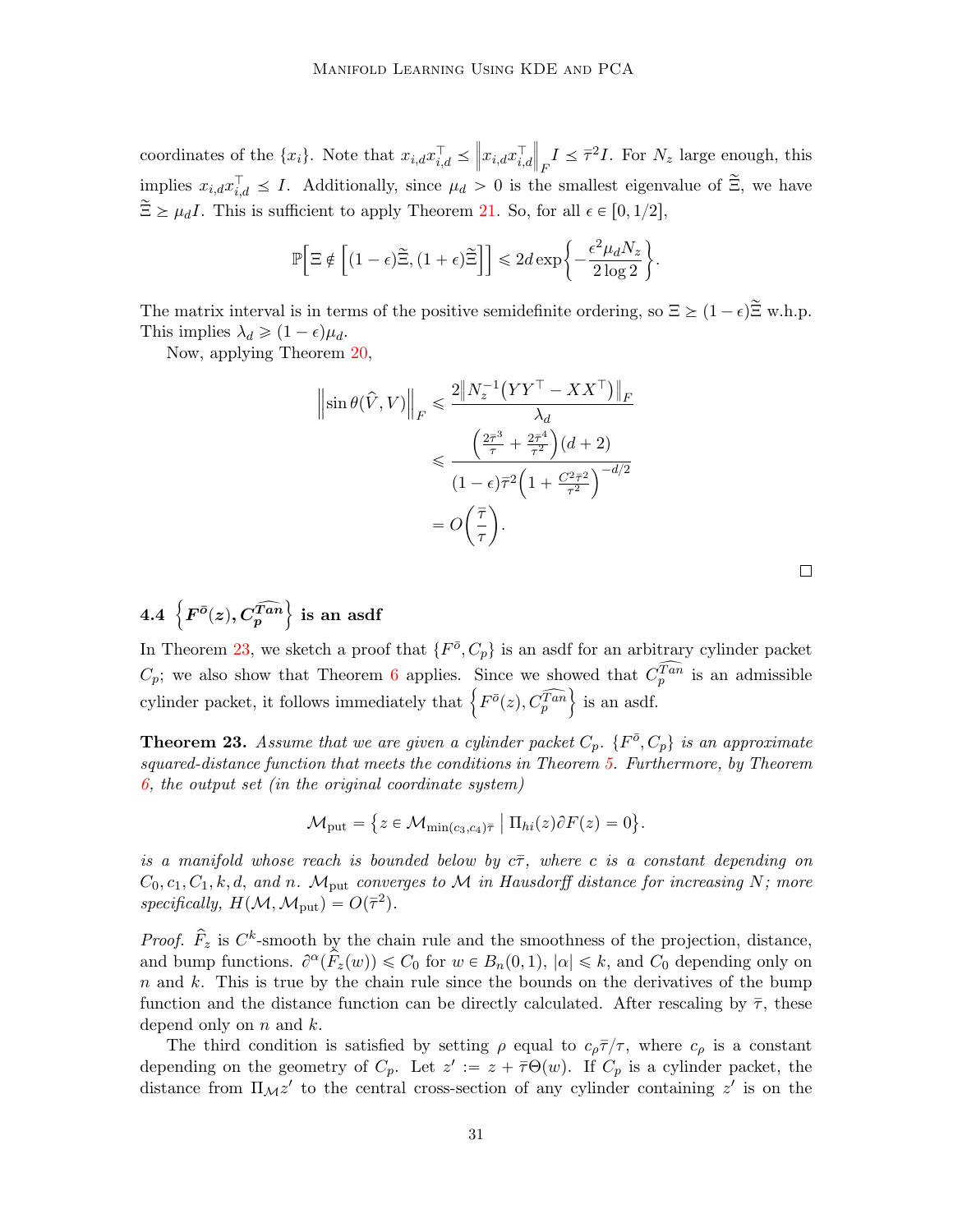order of  $\bar{\tau}^2/\tau$ .  $\hat{F}_z(w)$  is a rescaled convex combination of the squared distance between  $z'$ and the central cross section of the cylinders containing it. That is,  $\hat{F}_z(w)$  is essentially and the central cross section of the cylinders containing it. That is,  $F_z(w)$  is essentially  $\bar{\tau}^{-2} \sum b_i (||\Pi_{\mathcal{M}} z' - z'|| + c_i \bar{\tau}^2 / \tau)^2$ , where  $\sum b_i = 1$  and the  $c_i$  depend on  $C_p$ . Thus, setting  $\rho^2$  to  $c_p^2 \bar{\tau}^2/\tau^2$  satisfies the third condition of Theorem [5](#page-5-0) for appropriate values of  $c_1$  and  $C_1$ :

$$
c_1 \left( \frac{\left\| \Pi_{\mathcal{M}} z' - z' \right\|^2}{\bar{\tau}^2} + \rho^2 \right) \leq \hat{F}_z(w) + \rho^2 \leq C_1 \left( \frac{\left\| \Pi_{\mathcal{M}} z' - z' \right\|^2}{\bar{\tau}^2} + \rho^2 \right),
$$

where  $0 < \rho < c$ , with c depending on  $C_0, c_1, C_1, k, n$ .

For Theorem [6](#page-5-1) to apply,  $\bar{\tau}\rho$  must be sufficiently small with respect to min $(c_3, c_4)\bar{\tau}$ . This is clearly true because  $\overline{\tau}\rho/(\min(c_3, c_4)\overline{\tau}) = O(\overline{\tau}/\tau)$ , which can be made as small as desired. The Hausdorff distance  $H(M,M_{\text{put}})$  is  $O(\bar{\tau}\rho)$ , which is  $O(\bar{\tau}^2)$ .  $\Box$ )

Theorem 24.  $\left\{F^{\bar{o}}(z), C_{p}^{\widehat{Tan}}\right\}$ , where  $\widehat{C_p^{Tan}}$  is a cylinder packet constructed using local PCA is an approximate squared-distance function that meets the conditions in Theorem [5.](#page-5-0) Furthermore, by Theorem  $6$ , the output set

$$
\mathcal{M}_{\text{put}} = \{ z \in \mathcal{M}_{\min(c_3, c_4)\bar{\tau}} \mid \Pi_{hi}(z)\partial F(z) = 0 \}
$$

is a manifold whose reach is bounded below by  $c\bar{\tau}$ , where c is a constant depending on  $C_0, c_1, C_1, k, d, and n.$  M<sub>put</sub> converges to M in Hausdorff distance for increasing N; more  $specifically, H(M, \mathcal{M}_{\text{put}}) = O(\bar{\tau}^2).$ 

Proof. This is a direct consequence of Theorem [23,](#page-30-0) Corollary [19,](#page-27-0) and Theorem [22.](#page-28-0)  $\Box$ 

### <span id="page-31-0"></span>5. Simulations

In this section, we present simulation results showing that the two asdfs considered in this paper can be used to find a discretized version of a putative manifold. All simulations were performed using the following gradient descent algorithm based on subspace-constrained mean shift [\(Ozertem and Erdogmus,](#page-34-2) [2011\)](#page-34-2).

- 1. Initialize a mesh of points on which to perform gradient descent. They can be sample points with or without added noise.
- 2. Perform the following for each mesh point  $x$ :
	- (a) Calculate the gradient q and the Hessian  $H$  of the asdf  $f$ .
	- (b) Let  $V$  be a matrix whose columns are the eigenvectors corresponding to the largest  $n - d$  eigenvalues of H.
	- (c) Calculate  $VV^{\top}q$  and take a step in this direction.
	- (d) Go to step (a) until a tolerance condition is met.

We applied this algorithm to data points sampled from three different manifolds contained in the unit ball of a Euclidean space: a circle embedded in  $\mathbb{R}^2$ , a closed curve embedded in  $\mathbb{R}^3$ , and a sphere embedded in  $\mathbb{R}^3$ . We sampled 1000 points from each manifold and used this data to construct asdfs based on KDE and local PCA. We then sampled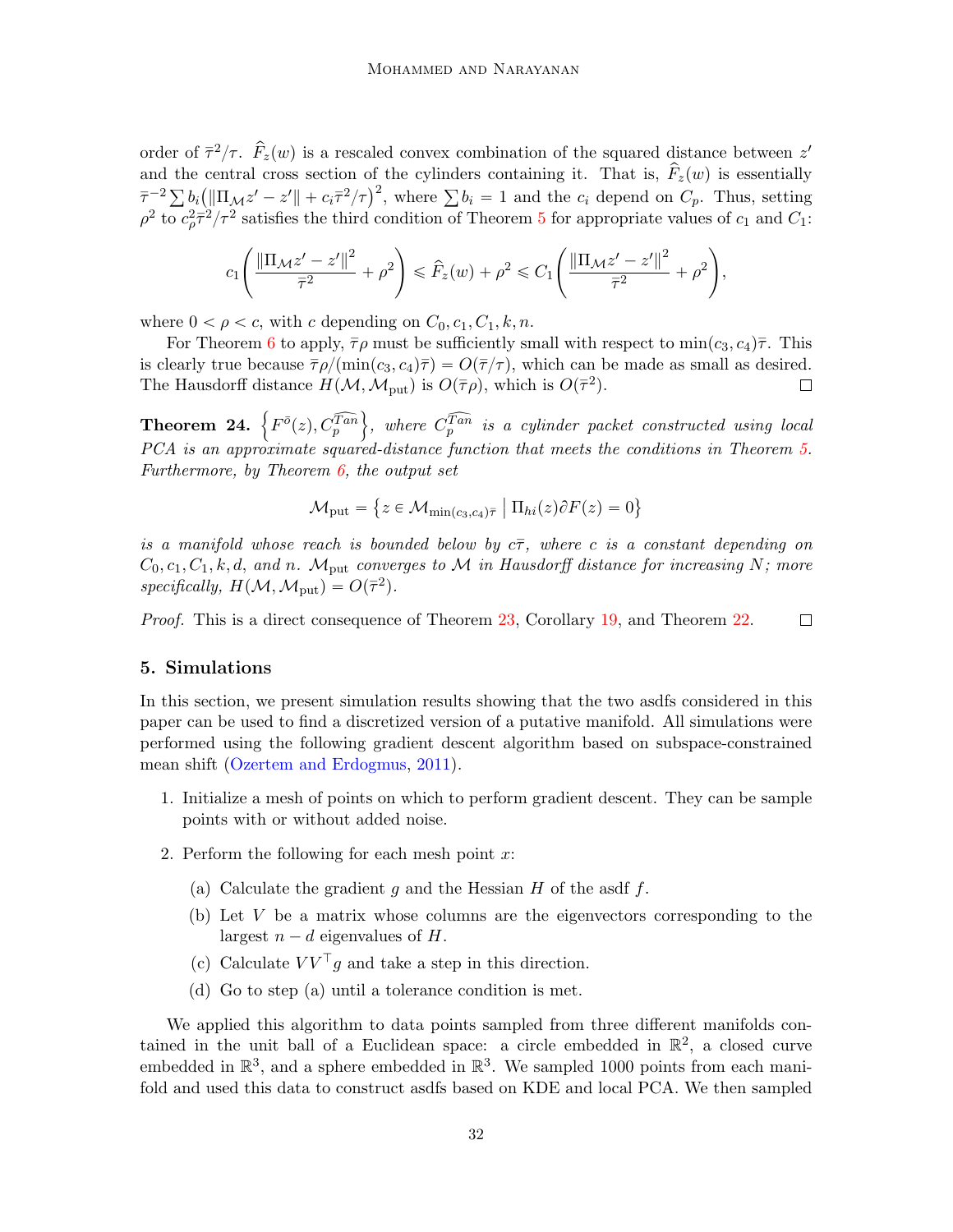1000 additional points and added Gaussian noise with a standard deviation of 0.05; these were used as the starting mesh points. Finally, we ran the algorithm and took the final output to be points lying on the putative manifold. Figure [1](#page-33-0) shows an example of each of the three manifolds for each asdf. To get a sense of the accuracy of this procedure, we found the RMS distance of each putative manifold to a 10000 point sample (i.e., an approximate net) derived from the original manifolds. The average RMS distance from 100 trials is given in Table [1.](#page-32-2)

|           |          |          | Circle $\subset \mathbb{R}^2$ Curve $\overline{\subset \mathbb{R}^3}$ Sphere $\subset \mathbb{R}^3$ |
|-----------|----------|----------|-----------------------------------------------------------------------------------------------------|
| KDE.      | 0.000433 | 0.000990 | 0.00221                                                                                             |
| Local PCA | 0.000146 | 0.000453 | 0.000603                                                                                            |

<span id="page-32-2"></span>Table 1: Average RMS distance for subspace-constrained gradient descent on two asdfs

# <span id="page-32-0"></span>6. Discussion

In this paper, we showed that if we are provided with data sampled from a manifold  $\mathcal{M}$ , we can use two different asdfs to construct an estimator of  $M$ . The asdfs are based on kernel density estimation and local PCA, which are conceptually easy to understand and mainstays of nonparametric estimation. The estimator is a manifold itself, and there are concrete bounds on its geometry (for example, its reach). These bounds are derived from an application of the implicit function theorem and are given in a key theorem of [Fefferman,](#page-34-0) [Mitter, and Narayanan](#page-34-0) [\(2016\)](#page-34-0). Our contribution in this paper is to create asdfs that can be calculated directly from the data as well as to give bounds on the reach and Hausdorff distance that depend on the sample size and properties of the asdfs. In the future, we aim to work on several natural extensions of our results. It remains to be seen what can be said about an estimator derived from a sample contaminated with noise (potentially bounded or sub-Gaussian). Additionally, it would be of theoretical interest to see how precise we can make the constants in this paper, including the ones derived from [Fefferman et al.](#page-34-0) [\(2016\)](#page-34-0).

#### Acknowledgments

We are grateful to Charlie Fefferman and Sanjoy Mitter for several illuminating discussions on local PCA. We would also like to thank Charlie for discussing the main results from [Fefferman et al.](#page-34-0) [\(2016\)](#page-34-0) with us, especially Theorem 13 and Lemma 14. We are also grateful to Marina Meila, Johannes Lederer, Emo Todorov, and Yen-Chi Chen. Their comments on a preliminary draft of this paper were very helpful. We would further like to thank Yen-Chi for advice that we used in constructing the simulation studies used in this paper. Finally, both authors were partially supported by NSF grant DMS 1620102.

# References

<span id="page-32-1"></span>Rudolf Ahlswede and Andreas Winter. Strong converse for identification via quantum channels. IEEE Transactions on Information Theory, 48(3):569–579, 2002.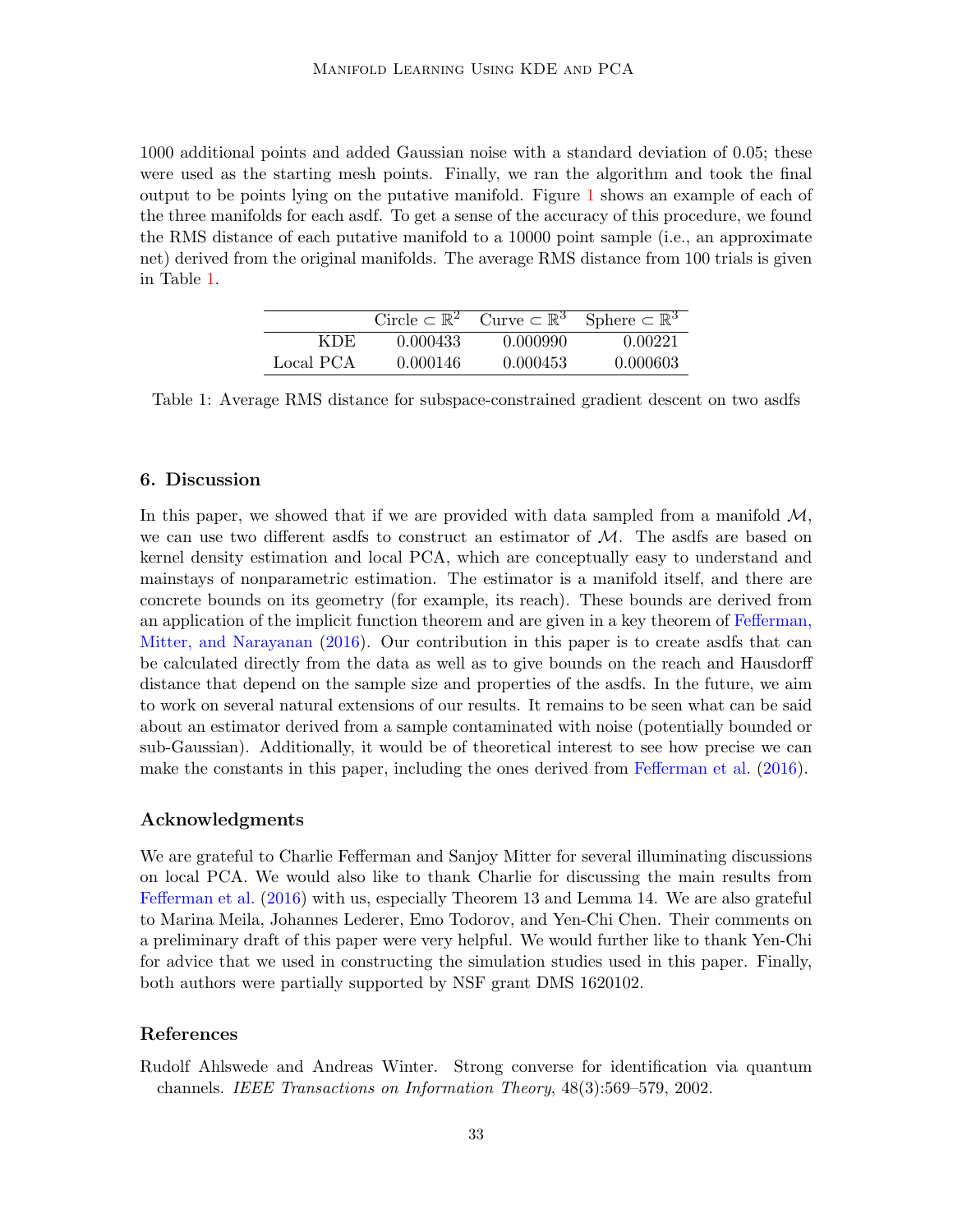<span id="page-33-0"></span>

Figure 1: Circle  $\subset \mathbb{R}^2$ , curve  $\subset \mathbb{R}^3$ , and sphere  $\subset \mathbb{R}^3$  examples (top to bottom). Red points are sampled from the manifold, blue points are sampled points with added Gaussian noise ( $sd = 0.05$ ), and black points are the output points obtained by subspace-constrained gradient descent. The left column uses an asdf based on KDE, and the right column uses an asdf based on local PCA.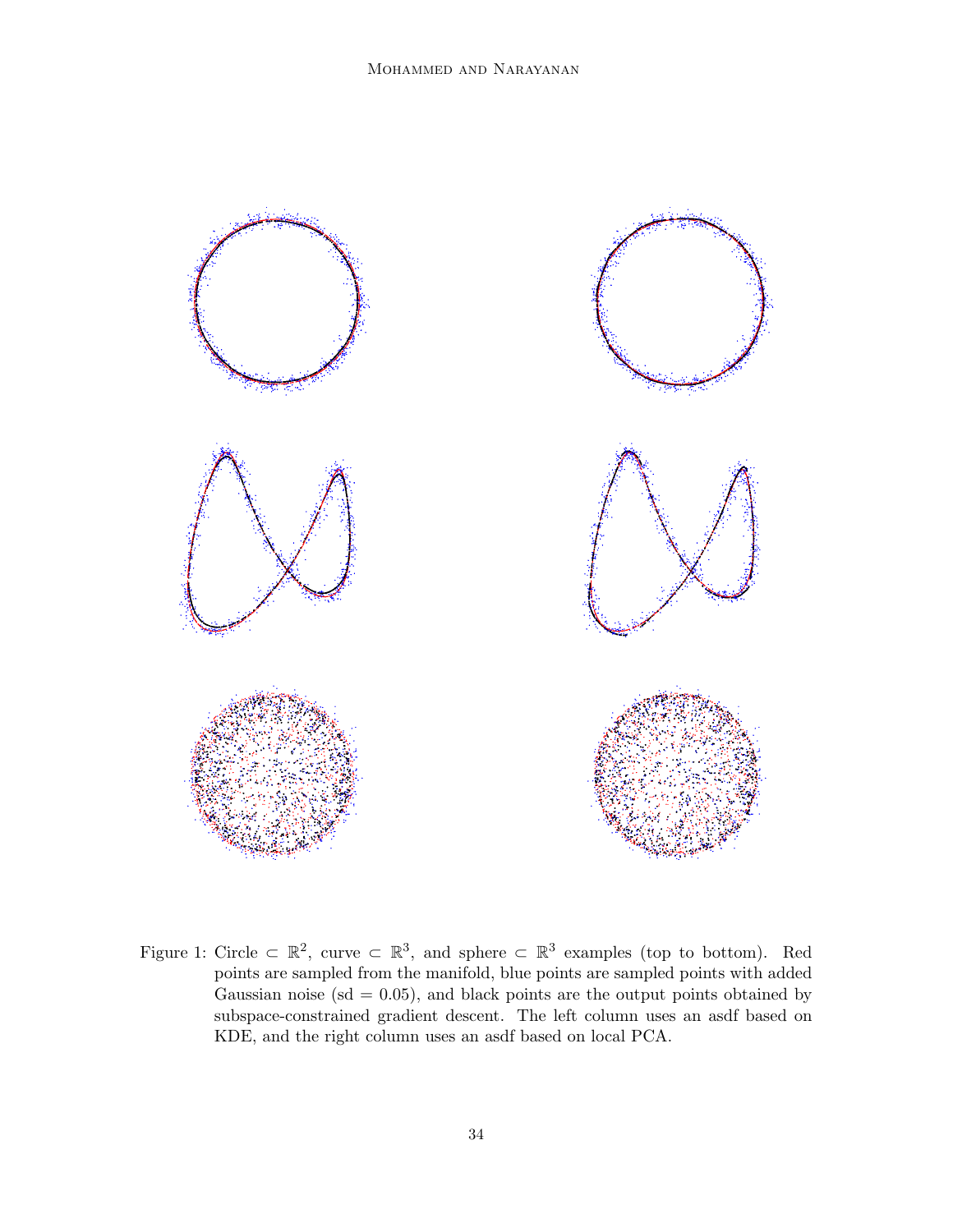- <span id="page-34-4"></span>Mikhail Belkin and Partha Niyogi. Laplacian eigenmaps for dimensionality reduction and data representation. Neural Computation, 15(6):1373–1396, 2003.
- <span id="page-34-16"></span>Jean-Daniel Boissonnat, Ramsay Dyer, and Arijit Ghosh. Constructing intrinsic Delaunay triangulations of submanifolds. arXiv preprint arXiv:1303.6493, 2013.
- <span id="page-34-14"></span>Stéphane Boucheron, Gábor Lugosi, and Pascal Massart. Concentration Inequalities: A Nonasymptotic Theory of Independence. OUP Oxford, 2013.
- <span id="page-34-11"></span>Yen-Chi Chen, Christopher R Genovese, Larry Wasserman, et al. Asymptotic theory for density ridges. The Annals of Statistics, 43(5):1896–1928, 2015.
- <span id="page-34-7"></span>Ming-Yen Cheng, Peter Hall, John A Hartigan, et al. Estimating gradient trees. In A Festschrift for Herman Rubin, pages 237–249. Institute of Mathematical Statistics, 2004.
- <span id="page-34-5"></span>David Eberly. Ridges in Image and Data Analysis, volume 7. Springer Science & Business Media, 1996.
- <span id="page-34-12"></span>Herbert Federer. Curvature measures. Transactions of the American Mathematical Society, pages 418–491, 1959.
- <span id="page-34-0"></span>Charles Fefferman, Sanjoy Mitter, and Hariharan Narayanan. Testing the manifold hypothesis. Journal of the American Mathematical Society, 2016.
- <span id="page-34-9"></span>Christopher R Genovese, Marco Perone-Pacifico, Isabella Verdinelli, and Larry Wasserman. Minimax manifold estimation. The Journal of Machine Learning Research, 13(1):1263– 1291, 2012a.
- <span id="page-34-8"></span>Christopher R Genovese, Marco Perone-Pacifico, Isabella Verdinelli, Larry Wasserman, et al. Manifold estimation and singular deconvolution under Hausdorff loss. The Annals of Statistics, 40(2):941–963, 2012b.
- <span id="page-34-10"></span>Christopher R Genovese, Marco Perone-Pacifico, Isabella Verdinelli, Larry Wasserman, et al. Nonparametric ridge estimation. The Annals of Statistics, 42(4):1511–1545, 2014.
- <span id="page-34-6"></span>Peter Hall, Wei Qian, and DM Titterington. Ridge finding from noisy data. *Journal of* Computational and Graphical Statistics, 1(3):197–211, 1992.
- <span id="page-34-13"></span>Steven G Krantz and Harold R Parks. The Implicit Function Theorem: History, Theory, and Applications. Springer Science & Business Media, 2012.
- <span id="page-34-1"></span>Yunqian Ma and Yun Fu. Manifold Learning Theory and Applications. CRC press, 2011.
- <span id="page-34-15"></span>Arkadi Nemirovski. Interior Point Polynomial Time Methods in Convex Programming. [http://www2.isye.gatech.edu/~nemirovs/Lect\\_IPM.pdf](http://www2.isye.gatech.edu/~nemirovs/Lect_IPM.pdf), 2004.
- <span id="page-34-2"></span>Umut Ozertem and Deniz Erdogmus. Locally defined principal curves and surfaces. The Journal of Machine Learning Research, 12:1249–1286, 2011.
- <span id="page-34-3"></span>Sam T Roweis and Lawrence K Saul. Nonlinear dimensionality reduction by locally linear embedding. Science, 290(5500):2323–2326, 2000.